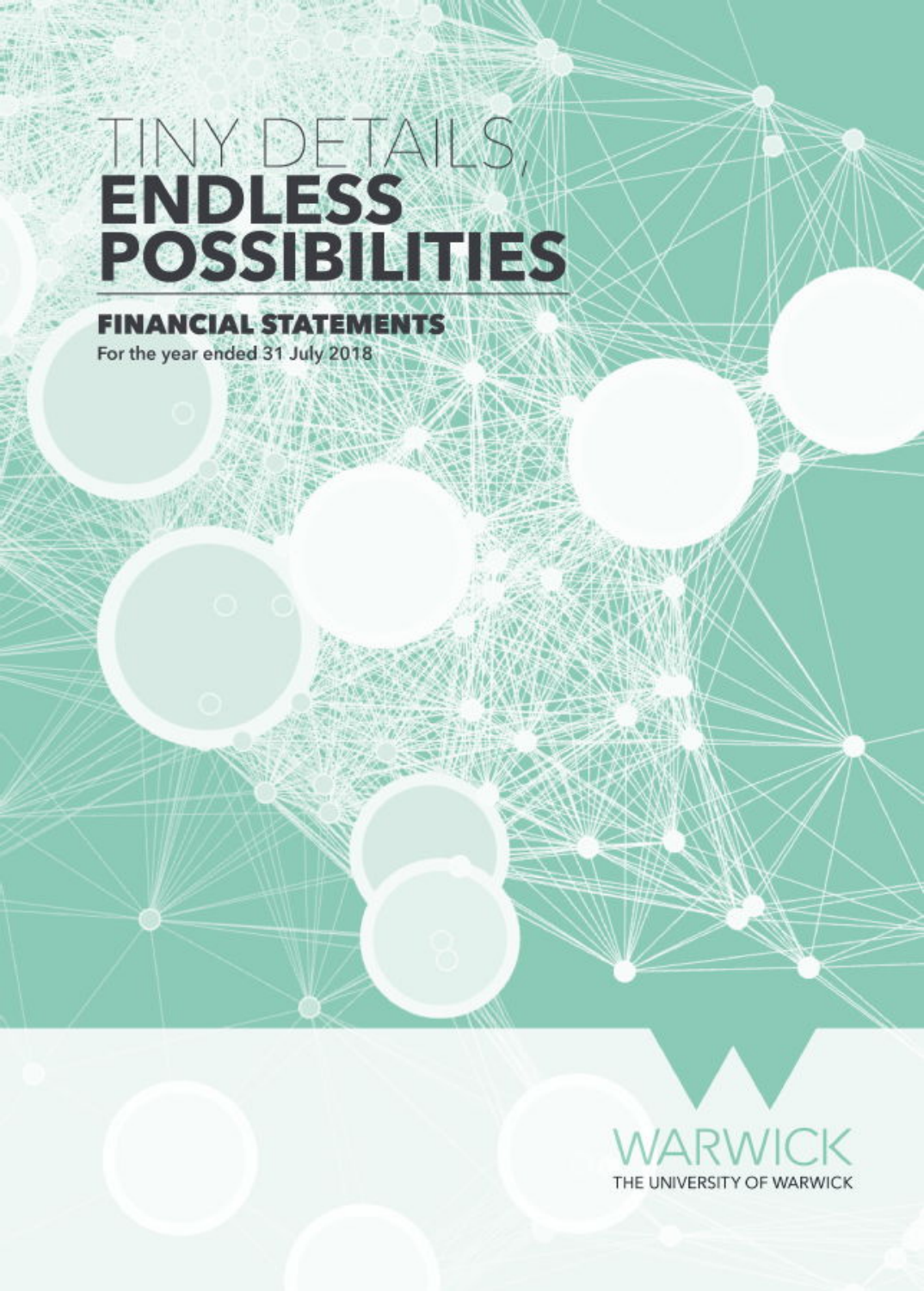# Financial Statements

for the year ended 31 July 2018

| <b>Index of Contents</b>                                                                                                                                                                                                       | Page |
|--------------------------------------------------------------------------------------------------------------------------------------------------------------------------------------------------------------------------------|------|
|                                                                                                                                                                                                                                |      |
|                                                                                                                                                                                                                                |      |
|                                                                                                                                                                                                                                |      |
|                                                                                                                                                                                                                                |      |
| Statement of Internal Control (1000) (1000) (1000) (1000) (1000) (1000) (1000) (1000) (1000) (1000) (1000) (1000) (1000) (1000) (1000) (1000) (1000) (1000) (1000) (1000) (1000) (1000) (1000) (1000) (1000) (1000) (1000) (10 |      |
|                                                                                                                                                                                                                                |      |
|                                                                                                                                                                                                                                |      |
|                                                                                                                                                                                                                                |      |
|                                                                                                                                                                                                                                |      |
|                                                                                                                                                                                                                                |      |
| Consolidated Cash Flow Statement (and according to the control of the consolidated Cash Flow Statement (and according to the consolidated Cash Flow Statement (and according to the consolidated Cash Flow Statement (and acco |      |
|                                                                                                                                                                                                                                |      |
| Indicators of Financial Health National Account of the Contract of Contract of Contract of G4                                                                                                                                  |      |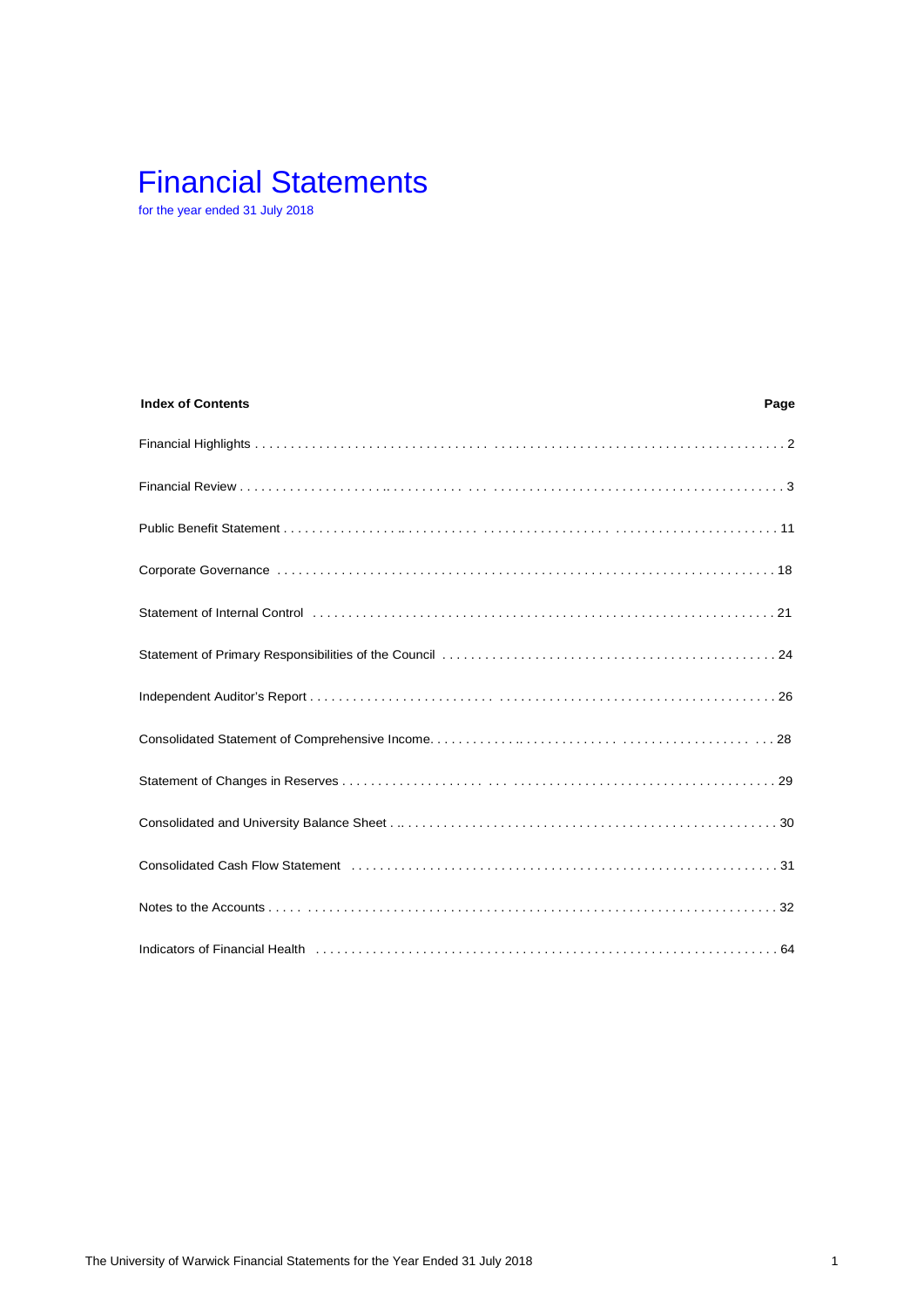# financial highlights

for the year ended 31 July 2018

|                                                 | <b>CONSOLIDATED INCOME AND EXPENDITURE ACCOUNT</b> | 2017/18       | 2016/17   | Change     |
|-------------------------------------------------|----------------------------------------------------|---------------|-----------|------------|
|                                                 |                                                    | £ million     | £ million |            |
|                                                 |                                                    |               |           |            |
| Tuition fees and educational contracts          |                                                    | 316.6         | 287.5     | 10.1%      |
| Funding body grants                             |                                                    | 59.6          | 58.4      | 2.1%       |
| Research grants and contracts                   |                                                    | 126.5         | 120.3     | 5.2%       |
| Other income                                    |                                                    | 123.0         | 120.3     | 2.2%       |
| Investment income                               |                                                    | 1.7           | 1.6       | 6.2%       |
| Donations and endowments                        |                                                    | 4.1           | 2.9       | 41.4%      |
| <b>Total income</b>                             |                                                    | 631.5         | 591.0     | 6.9%       |
| Surplus for the financial year                  |                                                    | 56.0          | 41.5      | 34.9%      |
|                                                 |                                                    |               |           |            |
| <b>CONSOLIDATED BALANCE SHEET</b>               |                                                    | 2018          | 2017      |            |
|                                                 |                                                    | £ million     | £ million |            |
| <b>Fixed assets</b>                             |                                                    | 695.0         | 590.7     |            |
| Investments                                     |                                                    | 27.3          | 24.1      |            |
| Net current assets                              |                                                    | 38.1          | 76.2      |            |
|                                                 |                                                    |               |           |            |
|                                                 |                                                    | 760.4         | 691.0     |            |
| Long term creditors and provisions              |                                                    | (471.5)       | (477.9)   |            |
| <b>Total net assets</b>                         |                                                    | 288.9         | 213.1     | 35.6%      |
|                                                 |                                                    |               |           |            |
|                                                 |                                                    | 2017/18       | 2016/17   |            |
|                                                 |                                                    | £ million     | £ million |            |
|                                                 |                                                    |               |           |            |
| <b>CAPITAL EXPENDITURE IN THE YEAR</b>          |                                                    | 142.8         | 115.9     | 23.2%      |
|                                                 |                                                    |               |           |            |
|                                                 | <b>NET CASH INFLOW FROM OPERATING ACTIVITIES</b>   | 99.3          | 110.9     | $(10.5\%)$ |
|                                                 |                                                    |               |           |            |
| <b>OTHER KEY STATISTICS</b>                     |                                                    | 2017/18       | 2016/17   |            |
|                                                 |                                                    | <b>Number</b> | Number    |            |
|                                                 |                                                    |               |           |            |
| Full Time Students:-                            | Home / EU undergraduates                           | 12,448        | 11,823    | 5.3%       |
|                                                 | Home / EU postgraduates                            | 2,526         | 2,287     | 10.5%      |
|                                                 | Overseas undergraduates                            | 2,730         | 2,660     | 2.6%       |
|                                                 |                                                    |               |           | 12.7%      |
|                                                 | Overseas postgraduates                             | 3,597         | 3,191     |            |
| Total number of students (full time equivalent) |                                                    | 22,761        | 21,579    | 5.5%       |
|                                                 |                                                    |               |           |            |
| Total staff numbers (full time equivalent)      |                                                    | 5,932         | 5,690     | 4.3%       |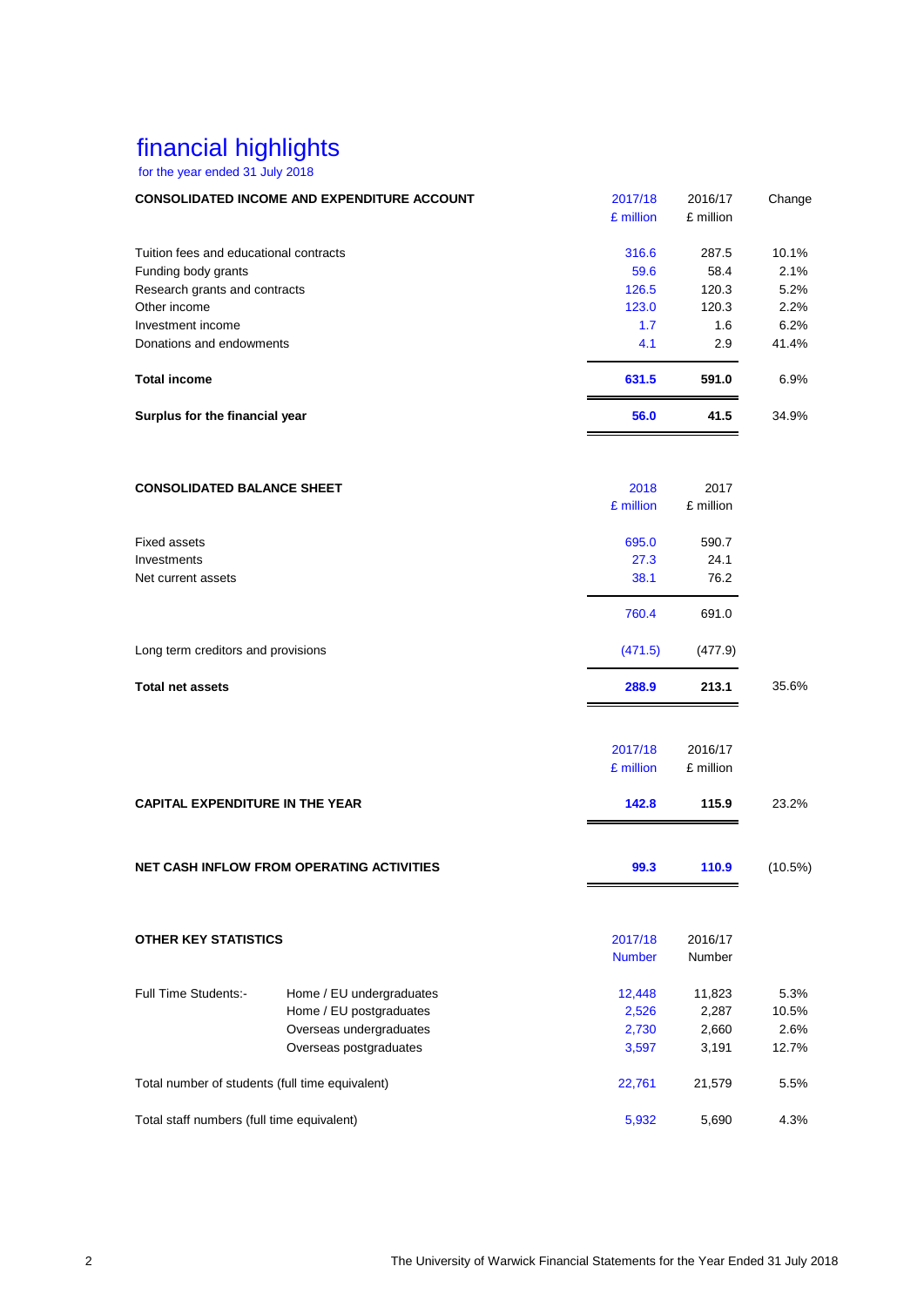#### **Introduction**

The University has recently launched its new strategy, "Excellence with Purpose", with the goal that by 2030, Warwick will be one of the world's exceptional universities, helping to transform our region, country and world for the collective good. This is a challenging vision to aspire to, especially as the UK grapples with the implementation of Brexit and the higher education sector awaits the outcome of a major Government funding review, but this report is able to demonstrate that the new strategy builds on a robust foundation. In particular, as well as reporting an excellent financial outcome for 2017/18, the report highlights some of the University's recent successes and achievements from our local region to around the globe.

It was announced in August that the University's Warwick Manufacturing Group (WMG) had been awarded £100m in Government funding for its work in the High Value Manufacturing (HVM) Catapult. This funding was part of a £780m announcement of which £271m was awarded to the West Midlands. The WMG HVM Catapult focuses on Low Emission Mobility, Connected and Autonomous Vehicles (CAV) and supply chain. It is directly aligned to the Government's 'Road to Zero' vision for the transport sector of zero emissions, zero accidents and zero congestion. This investment epitomises the University's vision for research as articulated in the new strategy, which states that research at Warwick will be internationally recognised as world class with impact and purpose to change the world – making lives healthier, fairer, safer, more just and resilient, and more enriched. Our aspiration for 2030 is to lead, influence and support positive change in the world and the HVM Catapult illustrates how Warwick can have a positive impact on the world beyond, as well as within, academia.

We are also delighted that Coventry was successful in its bid to be named UK City of Culture in 2021. The University of Warwick is a principal partner and we are looking forward to contributing to and participating in this regional festival. The University is currently investing £37m in a redevelopment and expansion of the Warwick Arts Centre which sits in the heart of campus and it is expected to be a key location for this major cultural event. Work will also commence soon to construct the University's new £58m Faculty of Arts building which will add further cultural capital to our campus and the region.

The University has also been pleased to be a key partner in support of the City Council's successful bid for Coventry to win the title of European City of Sport 2019. The University is currently developing a new multi-million pound Sport and Wellness Hub which is due for completion in 2019 and will create one of the best sports facilities at a UK university. It will be open for community use and will raise the bar for sports provision in the city and the surrounding area. With that and other sports developments in the city, this is the perfect time to be European City of Sport.

Further afield, the University has launched two major teaching and research collaborations with universities in Paris and Brussels: Paris Seine is a university consortium of 37,000 students, located both in and near the heart of Paris, whilst Vrije Universiteit Brussel (VUB) is a dynamic modern university of over 15,000 students, with two main campuses in Brussels. Like Warwick, both institutions are strongly internationalist in identity and strategy and equally place great importance on their regional involvement and influence. Together, as a closely collaborating university network, the three universities will work together both to maintain world-class research and teaching, as well as collaborating on shared regional priorities and opportunities.

The opportunities for students that will be afforded by the new partnerships with Paris Seine and VUB will supplement existing, well-established partnerships such as with Monash University in Australia. Our new strategy for education states that Warwick will have an ethos of internationalisation which will enable students to study abroad for part of their course, as well as reaping the benefits of the international student community on our own campus through still deeper intercultural engagement. The strategy also envisages that a Warwick education and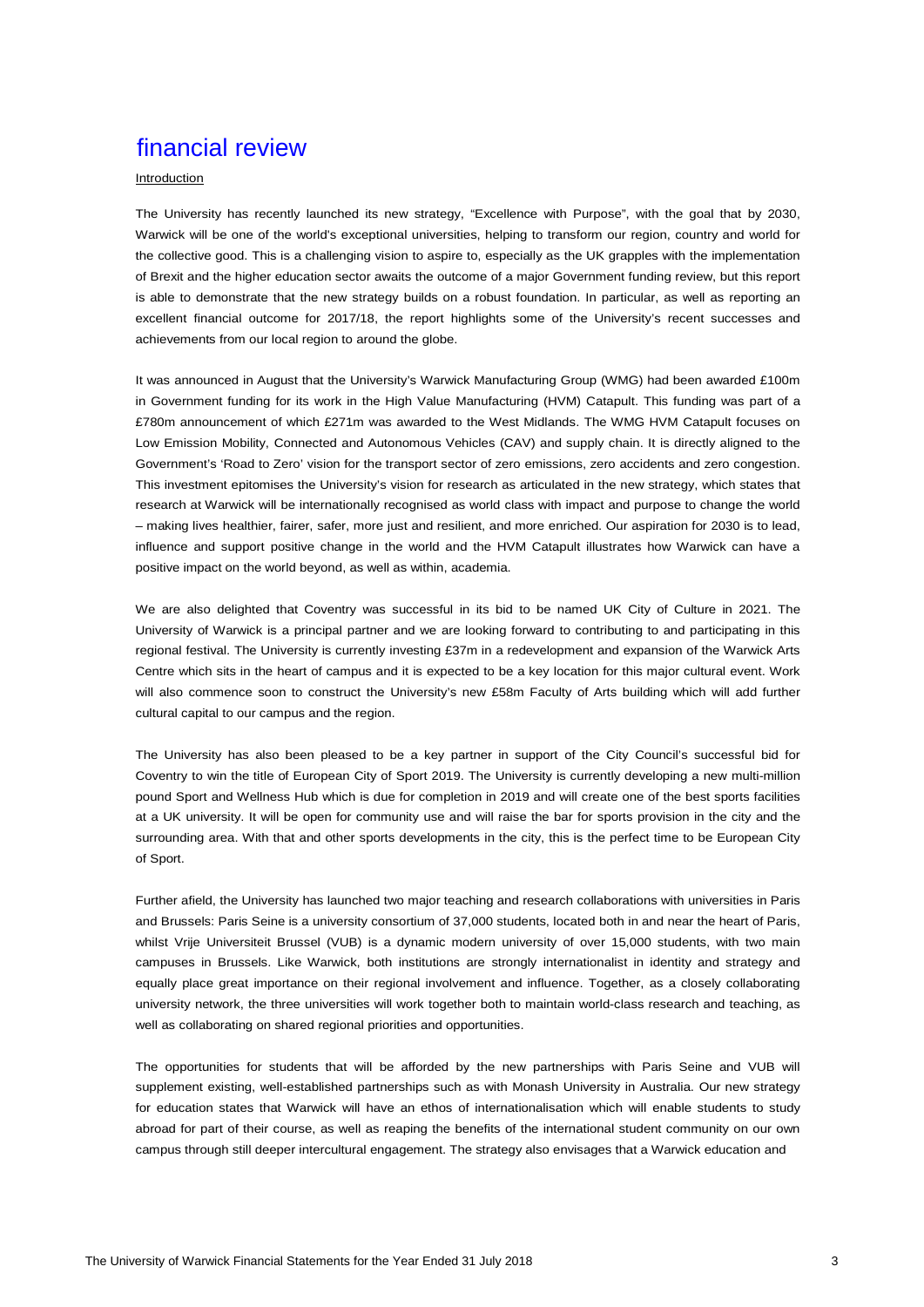#### (continued)

student experience will be highly sought after and valued by learners and employers, not just in the UK but across the world. We are building on a strong foundation, with Times Higher Education (THE) placing Warwick 4<sup>th</sup> in their 2018 Europe Teaching Rankings, behind only Oxford, Cambridge and the Sorbonne. Ultimately, Warwick remains an attractive proposition for both home and international students because as Warwick alumni they will face a very bright future. The Government's 2018 Longitudinal Education Outcomes data placed our graduates as 6th in the UK for high earnings five years after graduation, whilst the QS Graduate Employability Rankings placed Warwick in the world's top 100.

It would be remiss to mention European partnerships without touching on Brexit. The continuing uncertainty around the final outcome remains a major risk for UK universities and Warwick is no exception. However, the University will continue to seek out new and innovative solutions to mitigate the risks and the establishment of strategic collaborations with European partners such as Paris Seine and VUB is one such innovation. Despite the potential for Brexit to change perceptions of the UK as a great place to study and work, Warwick continues to remain a highly attractive destination and international student recruitment remains strong, including from the EU. The University also continues to enjoy significant success in international rankings. Warwick climbed 12 places to 79th in the THE world university ranking and was placed 54th in the world in the QS ranking. Warwick was also ranked by THE as the 19th most international university in the world.

The University's success would not be possible without a strong network of friends and supporters, including our alumni. The University reached a major landmark in philanthropic donations last year with £100m having been raised since the campaign began in 2006. Donations have been able to support a wealth of activity including scholarships, student experience, new student facilities, Warwick in Africa and academic research, in particular the Warwick Cancer Research Centre.

One of our major donations, £2m from the Wolfson Foundation, has helped to fund our new, recently-opened, £27m Mathematical Sciences Building. This new facility will enable our excellent Mathematics, Statistics and Computer Science departments to thrive, delivering research and teaching outcomes that can have a profound impact on our society, our communities and our cities. At 6 stories high, this building will provide the capacity the mathematical sciences departments need for their activities for years to come. As well as offering an enhanced student experience and an excellent research environment it will also house staff who work on interdisciplinary initiatives such as the Alan Turing Institute, providing a further boost to the already outstanding international reputation of these departments.

Overall, this has been an excellent year for the University with demonstrable achievements on campus, in our local region, in Europe and around the globe. The excellent financial performance in 2017/18 is a further source of satisfaction because it maintains the University's ability to invest in its strategic objectives. With significant uncertainty hanging over the sector, the importance of a strong financial base cannot be overstated. It will be important to build on this position in the year ahead in order that whatever challenges the future brings, Warwick's ambition to be one of the world's exceptional universities is achieved.

#### Financial Performance

The University recorded a surplus for the year of £56.0m. This was an exceptional outcome which was above budget and the previous year's surplus of £41.5m. The University targets an average annual surplus in excess of 5% of income in order to generate sufficient cash to maintain and enhance our capital infrastructure. The 2017/18 figure of a surplus figure of 8.9% of income provides reassurance that the University remains on a stable financial footing.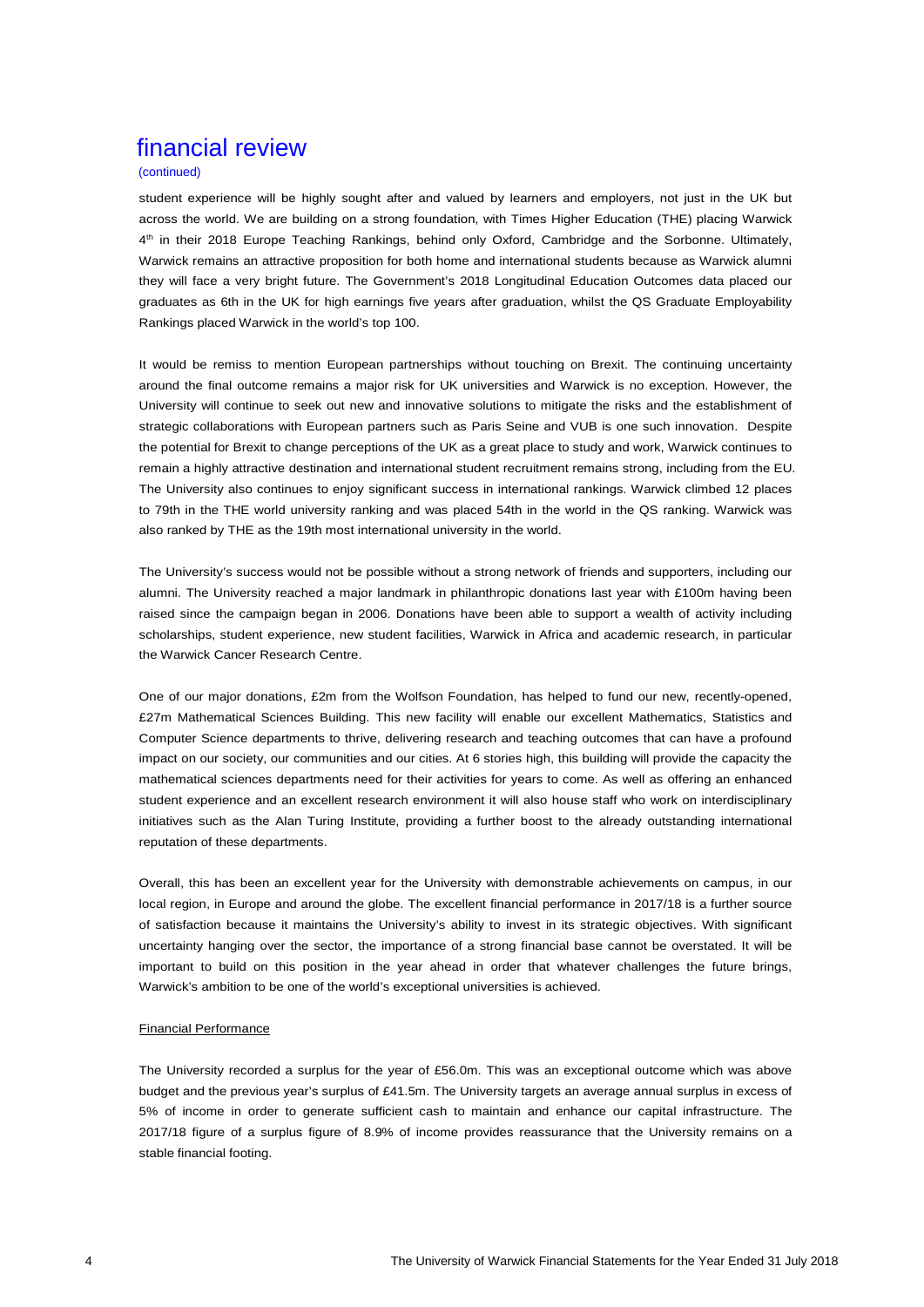#### (continued)

The University's total income increased 6.9% from the previous year, from £591.0m to £631.5m. The majority of this increase is in relation to an increase in tuition fee income due to higher numbers of students in 2017/18. Research income also showed an increase of £6.2m in the year to a total value of £126.5m. In particular, WMG saw significant growth in research income, building on its strong industry links and government grant funding. The University continues to generate income from a variety of sources, as illustrated in the following chart. This diversity of income streams from the UK and overseas provides some resilience against potential downturns in particular markets.



The financial statements show an increase in staff costs from £298.0m to £321.1m. After removing the impact of pension scheme adjustments this is an increase from £296.2m to £324.6m. Importantly, staff costs (adjusted for pension movements) as a percentage of expenditure remained broadly constant at 56% (2016/17: 54%). This is largely consistent with expectations and in line with sector norms. The following chart illustrates how the income generated by the University during 2017/18 was spent, with the expenditure being grouped under key activity headings. The surplus, being the excess of income over expenditure, is all re-invested in teaching, research, facilities and student experience.

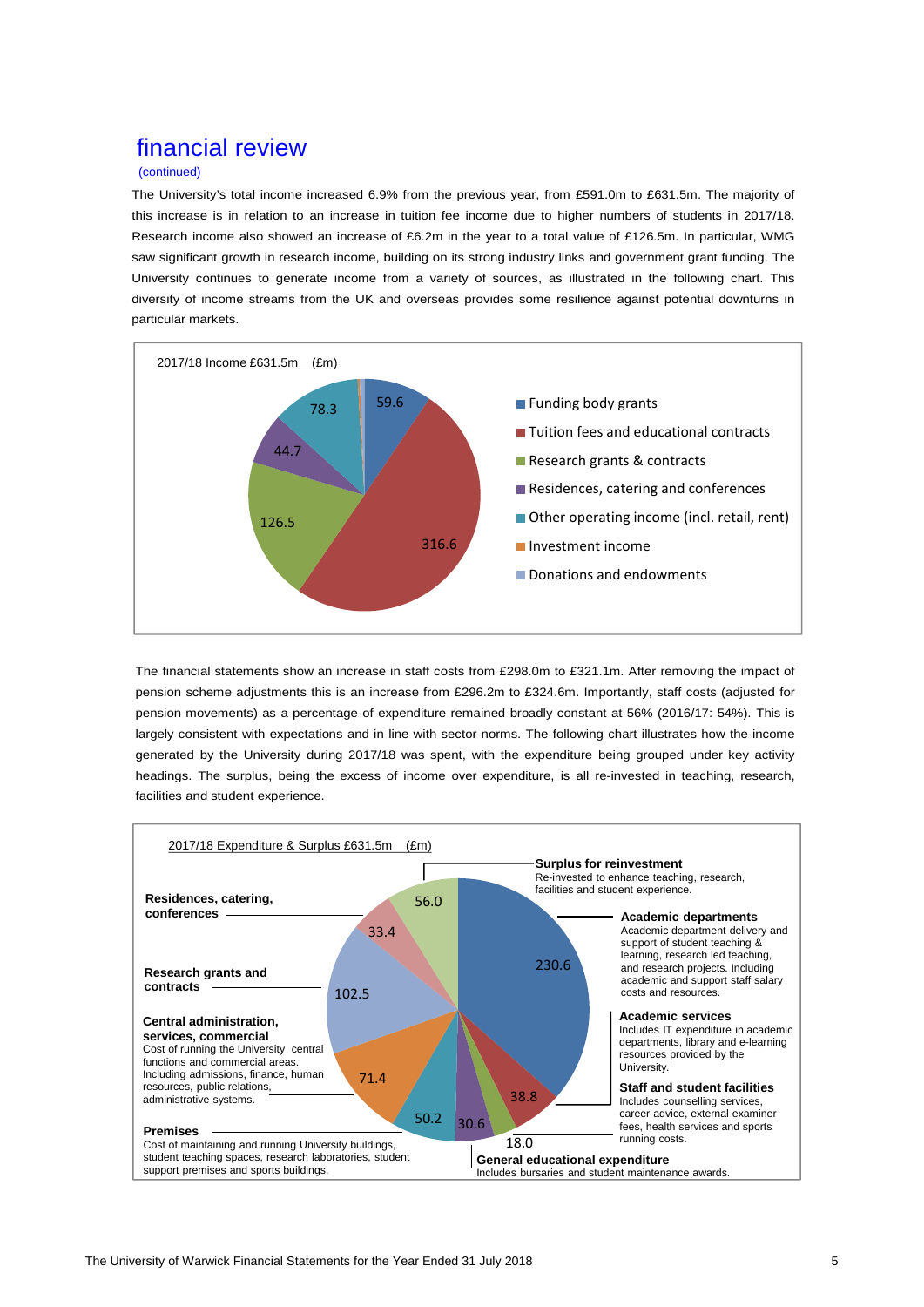#### (continued)

The University's total comprehensive income, which adjusts the reported surplus to take account of actuarial movements on the University's own pension fund and movements in the market value of financial instruments, was £75.8m for 2017/18, compared with £75.6m reported in the prior year. Actuarial gains of £13.5m were reported reflecting economic experience, primarily in respect of salary inflation, and scheme experience. The change in fair value of hedging financial instruments in relation to the University's interest rate swaps also shows another improvement with a credit of £6.3m due to expectations around future interest rates. The amounts noted above included within comprehensive income do not impact cash so while the numbers are significant, they do not affect the ongoing operations of the University in a positive or negative way.

#### Financial Position

The University's Balance Sheet remains in a strong position. Our non-current assets have increased from £614.8m to £722.3m driven by ongoing investment in our capital programmes. Our total net assets increased from £213.1m to £288.9m.

Trade and other receivables have largely remained constant at £50.8m (2016/17: £47.9m). Creditors falling due in less than one year increased from £160.5m to £178.7m at the year end. This movement was driven by an increase in deferred income relating to student income and an increase in trade payables due to a number of large capital invoices at the year end.

Creditors falling due after more than one year also increased from £389.2m to £397.7m. This increase is primarily due to deferred income (increase from £75.3m to £85.9m) in relation to the National Automotive Innovation Centre (NAIC) capital project which will be released in future years and an increase in deferred capital grants on other projects from £146.3m to £155.1m. Partially offsetting these increases there was a reduction in liability in relation to our interest rate swap derivative balance. The overall increase in creditors should be seen as positive for the University with funding being received in advance of need and should not be seen as a detriment to our working capital position.

Our pension liability relating to the University of Warwick Pension Scheme, discussed in more detail later in this report, reduced during the year due to actuarial gains reflecting economic and scheme experience. The Universities Superannuation Scheme (USS) liability did not move significantly in the year despite significant uncertainty around the ongoing scheme valuation, as no agreement has been reached on future deficit contributions for the scheme. Whilst the movement in the pension schemes does not affect the overall cash position, we are mindful that any future changes to the contribution rates of the pension schemes could have a significant impact on the University's finances.

#### Liquidity and Borrowing

The University has seen the total of its cash and cash equivalents and its current asset investment balance reduce slightly from £187.7m to £165.1m as the University continues to invest in its capital programme.

University borrowings reduced from £119.2m to £115.6m as the University continued to pay off capital on its existing loans. The University had planned to draw down a new loan of £75m during the year but ultimately this took place in August 2018. This latest loan, which supplements two existing long term loan agreements, provides a strong financial foundation to underpin the University's capital development strategy. The loan portfolio is supplemented by cash generated from operating surpluses, grants, partnership funding and donations in ensuring that the University's campus and facilities remain globally competitive.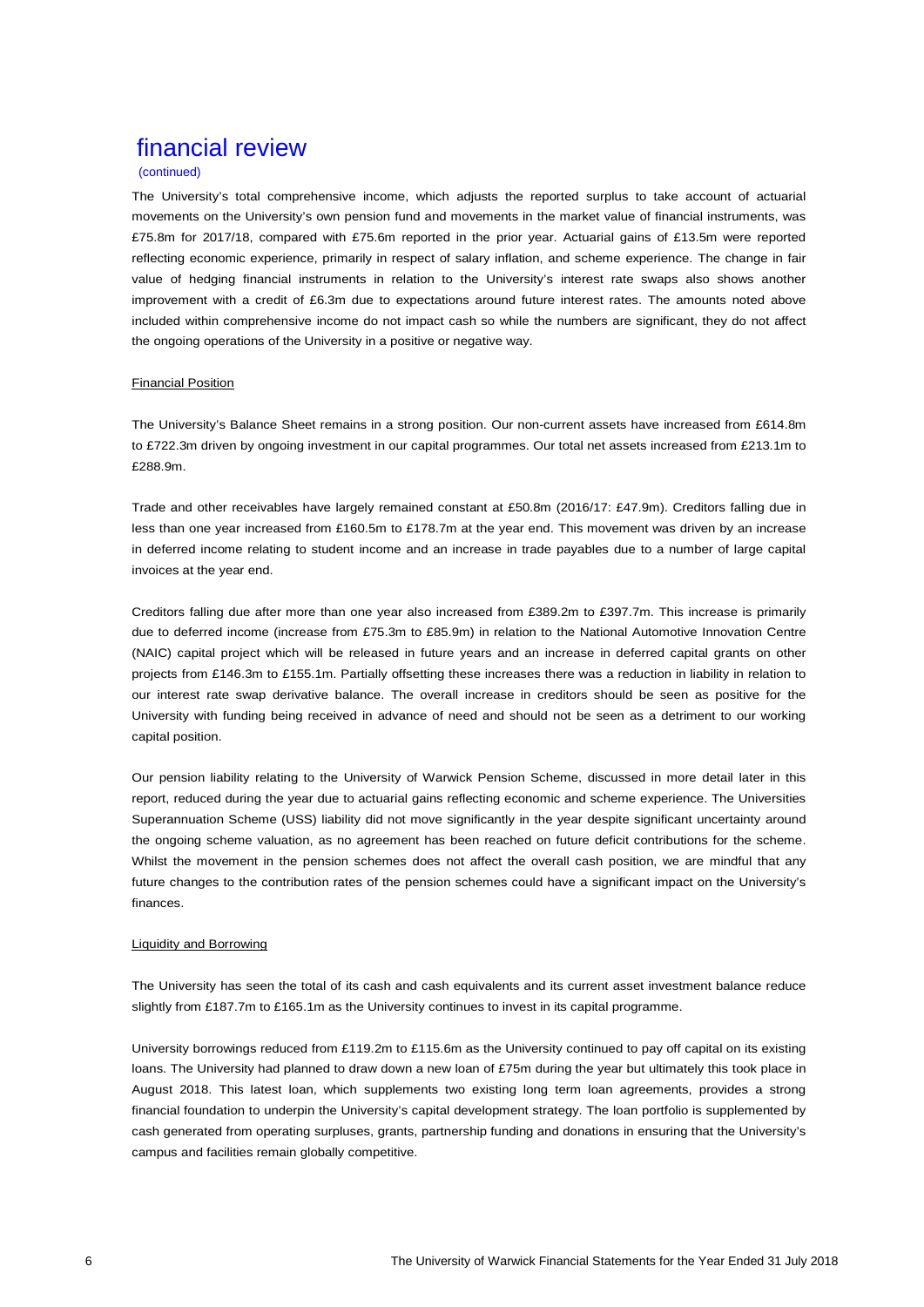(continued)



Whilst investing surplus cash in capital projects, the University will always ensure that an appropriate minimum cash level is maintained for working capital purposes. Net cash inflow from operating activities for 2017/18 was £99.3m and the University must continue to generate significant cash balances from its operations to enable it to invest in both its capital infrastructure and other strategic priorities.

The University cash balances are invested across a range of approved financial institutions, principally on a range of short term deposit accounts, up to two years in maximum length and to a maximum value of £55m per financial institution. The University investment policy maintains at its core the principal aim of protecting the charitable assets of the University and, as such, cash balances are currently restricted to UK clearing banks and the largest UK building societies. The University also maintains an investment portfolio, managed by Rathbones (see note 13 of the accounts), principally with a view to holding for the longer term and as an instrument for repaying bullet loan commitments. All cash and investment funds are held in accordance with the University's socially responsible investment policy.

#### Pensions

The defined benefit section of the University of Warwick Pension Scheme, has seen its reported deficit decrease from £20.5m to £7.7m during the year. The reduction reflects refinements in the calculation of the defined benefit liability, including latest updates on economic experience, especially in respect of salary inflation, and scheme experience.

The USS pension liability recorded in the balance sheet decreased from £64.8m to £62.9m, driven by the level of deficit contributions the University expects to pay. The 2017 actuarial valuation has not fully concluded. As discussed later in this report, there are some significant risks associated with this and the University may need to make additional contributions into the scheme which may impact on other investment priorities.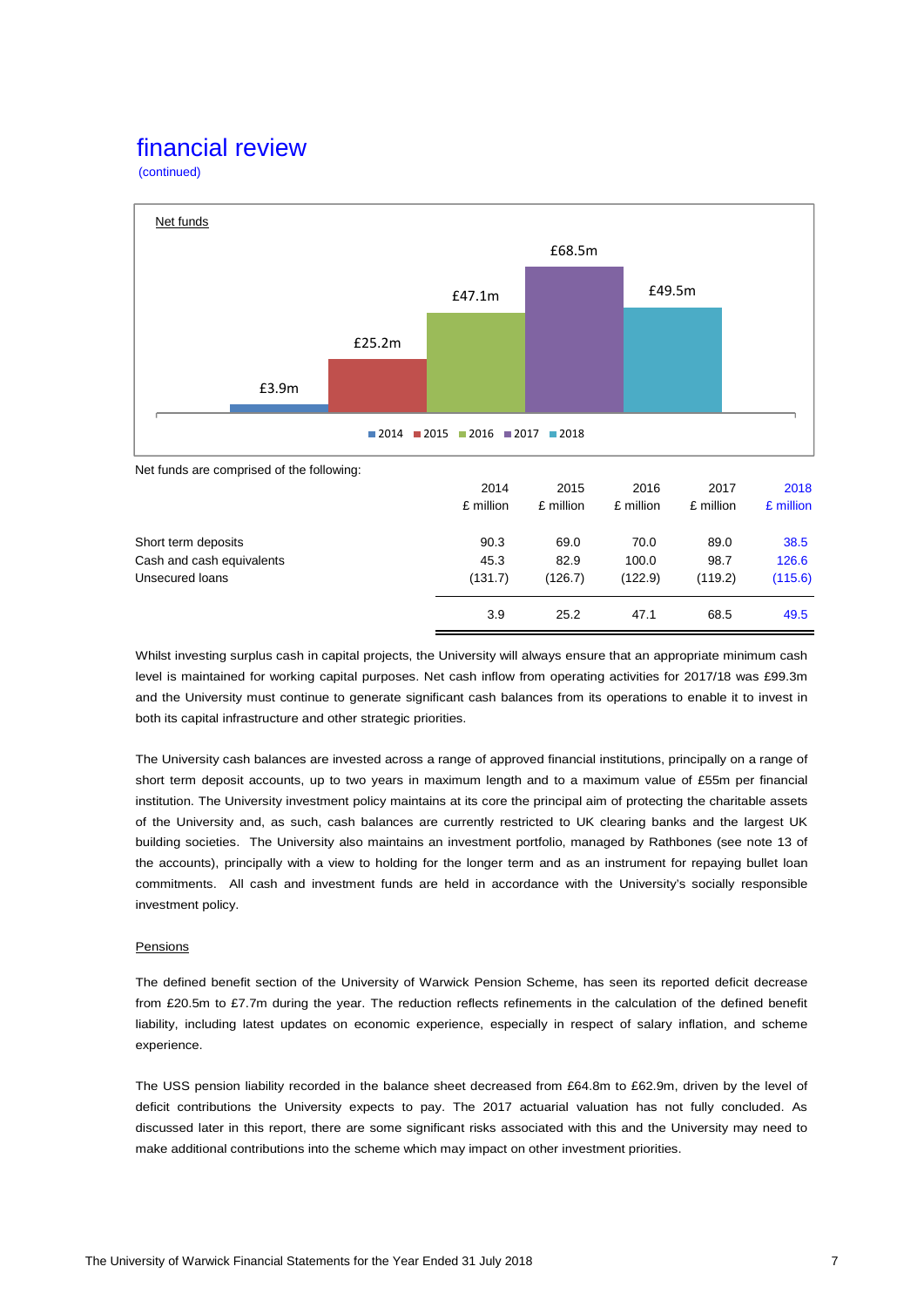## (continued)

#### Capital projects



The University has continued to deliver an extensive capital programme during 2017/18 spending £142.8m (2016/17: £115.9m). This is the second consecutive year with spend in excess of £100m and the largest ever spent on capital in a single year. Evidence of the scale of investment in our facilities is clearly visible around campus, ensuring the best possible environment for our staff and students.

Our new £49m Sport and Wellness Hub will open in the Spring, with this Hub being supplemented by a number of "spokes" across campus consisting of new and enhanced facilities. We aim to offer the world-class sporting experience expected of a world-class University. The hub will offer a new sports hall, a flexible-use swimming pool, fitness suites, climbing and bouldering walls, squash courts, flexible studio spaces, a café and outdoor 3G sports pitches and netball courts.

WMG will be opening the NAIC in 2019. This exciting project is now largely complete and work is currently underway on the Advanced Propulsion Research Centre which will be housed within the NAIC. These major facilities, which have been funded by industry partners Jaguar Land Rover and Tata Motors European Technical Centre and by HEFCE (now the Office for Students (OfS)) through its Research Partnership Infrastructure Fund, will further enhance WMG's position at the forefront of automotive research and innovation.

Other major current projects include the refurbishment and expansion of the Warwick Arts Centre, the completion of which will coincide with Coventry being UK City of Culture in 2021 enabling the Arts Centre to be a significant feature of the celebrations. Construction is also underway on the new Cryfield student residences. At a cost of £62m it will deliver 828 student rooms (plus 10 flats for tutors and wardens) through a mix of town houses, apartments and studio flats. The University also continues to spend significant sums on academic equipment and the refurbishment of teaching and learning spaces. This includes new digital audio visual technologies as well as classroom refreshes.

#### Risks

The University has a Risk Management Policy which is approved by the Council. The Council, supported by Audit and Risk Committee and other committees, keeps under review the strategic risks facing the University and the programmes which help to manage or mitigate these risks. Amongst the most important are:

- adverse changes in the funding of universities from public sources, including changes to the tuition fee regime;
- failing to recruit and retain a strategically desirable number, quality and diversity of students, particularly international students in a competitive and global market;
- further adverse changes to pension scheme contributions which increase cash outflows from the University;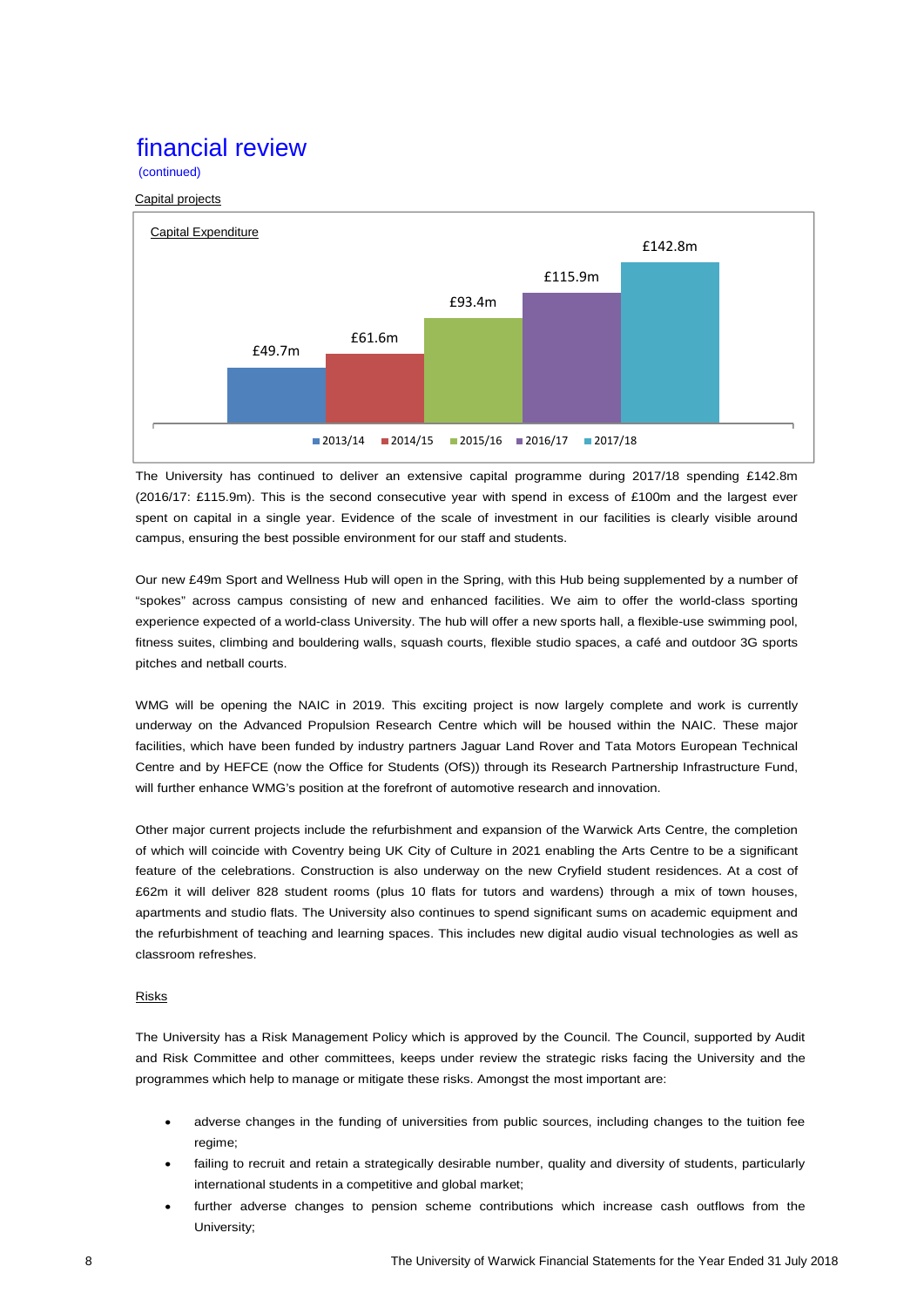(continued)

- failure to maintain an internationally competitive position in respect of the quality and recognition of both teaching and research;
- failure to recruit and retain internationally recognised scholars in a highly competitive market; and
- compromise of University systems, including loss or exposure of sensitive data.

To mitigate these strategic risks, the University, amongst other things:

- plans prudently with respect to income assumptions, continually reviews the need for efficiency savings and monitors student feedback and surveys to most effectively direct available resources;
- plans conservatively for student demand and focuses on building and developing overseas networks with other organisations, representatives and alumni communities;
- is, alongside investing in the best staff and facilities and pursuing international excellence in all aspects of its operations, continuously growing its academic links and collaborative working relationships with overseas education partners and international businesses;
- engages in regular, frequent review of recognition and reward mechanisms and leadership and development training programmes;
- is acting on the outcomes from the Institutional Teaching and Learning Review to embed sustained excellence in teaching, whilst continuing to implement the strategy to maintain and build on our world class research reputation; and
- continues to invest in significant resources to ensure good systems of control and compliance, including the training of staff in information security and the handling of data.

There are a number of risks above that feel more prominent at this time. First, the Government's Post 18 Review of Education and Funding could have significant implications for the entire higher education landscape.

Secondly, the 2017 USS pension valuation remains unresolved. A well-publicised industrial dispute followed the initial valuation outcome and in the absence of an agreed settlement the USS Trustees have felt obliged to implement previously agreed cost-sharing arrangements between employers and employees to meet the scheme funding requirement implied by the valuation. These arrangements will see employer contributions rise from 18% to 19.5% in April 2019 and continue increasing to 24.9% in April 2020. This would be a significant additional expense to the University and could impact on our strategic plans for investment in staff and students, as well as our capital programme.

It is hoped that the subsequent intervention by the "Joint Expert Panel", appointed on behalf of employers and the University and College Union (UCU) to review the 2017 valuation, might provide a roadmap that the various stakeholders can follow to achieve an acceptable resolution.

Lastly, the risk of an adverse Brexit outcome continues to be a real concern. The University's ability to attract the best staff and students from the EU could be jeopardised. Access to EU funding for research and the ability of the University to participate in funded European research partnerships could also be at risk. The University could also be indirectly exposed to any shocks to the wider UK economy that might result from a No Deal scenario, in particular due to our close working partnerships with the automotive sector. Nevertheless, as noted earlier in this report, the University continues to invest in its European partnerships and remains committed to building strong collaborations with EU-based higher education institutions. We will seek innovative solutions to the changing landscape to ensure that our reputation as one of the world's most international universities is maintained.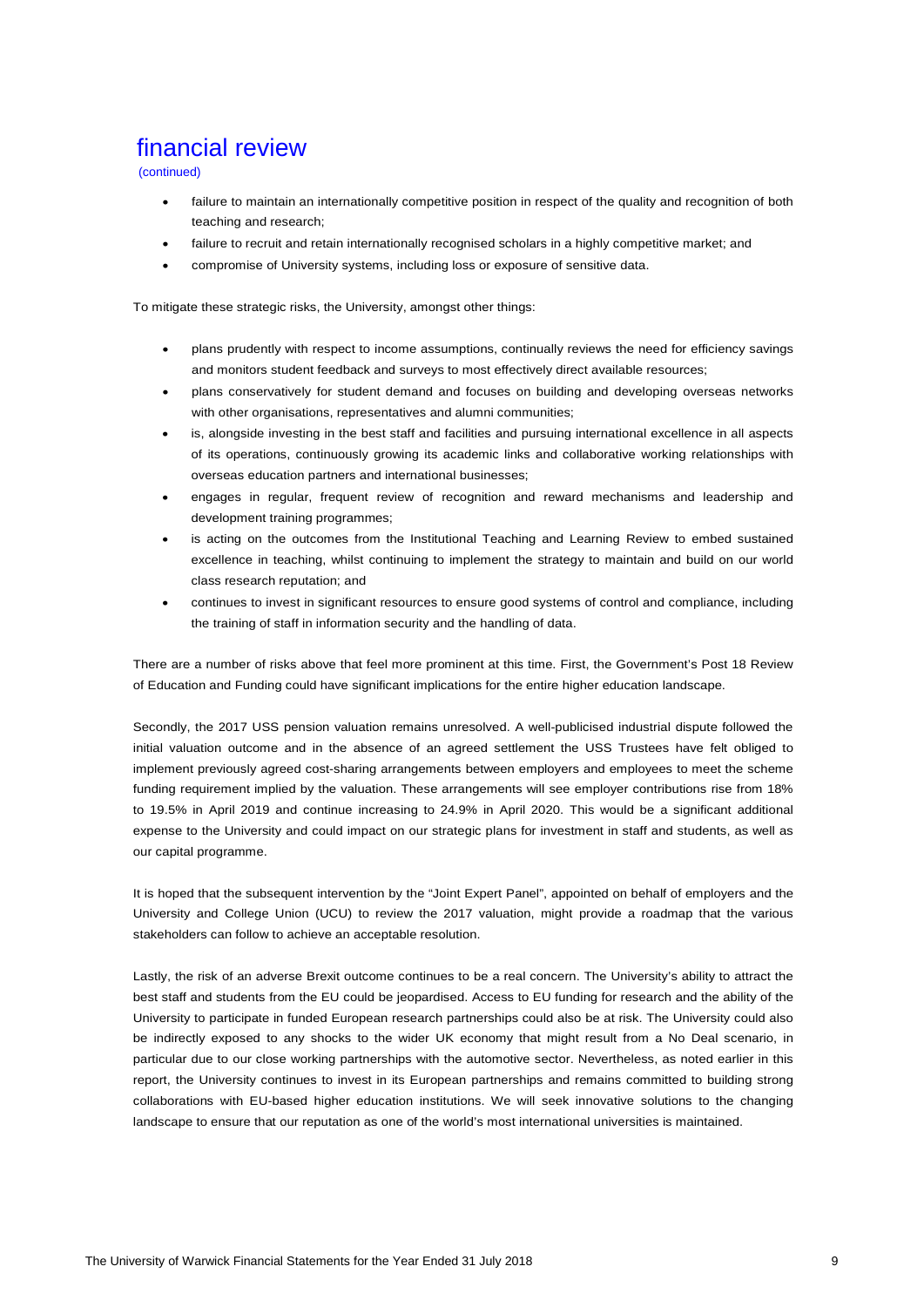(continued)

#### Future outlook

Providing a reliable commentary on the future outlook is not without its challenges during the most benign of times. Doing so at this current moment is exceptionally difficult. The higher education sector potentially faces a perfect storm of adverse impacts from funding reform, increased pensions costs, industrial disputes, Brexit, political uncertainty in the UK and geopolitical risks around the world. The Review of Post 18 Education and Funding is now not expected to report until early 2019 in order that it can take account of the Office for National Statistics' review of accounting for student loans. Its findings could significantly reshape the sector over the coming decade as the Browne review did in 2010. The Review's terms of reference are clear that the recommended outcomes must be consistent with the Government's fiscal policies to reduce the deficit and have debt falling as a percentage of GDP. The financial restraint implied by this requirement increases the expectation of an outcome that tightens the funding available to universities for teaching and learning activities and this will, no doubt, require some necessary adjustment within affected institutions to accommodate any budget shortfall.

On the other hand, UK universities have shown themselves over many decades to be capable of withstanding world events and being able to evolve and adapt to a changing environment. In part this is a reflection of excellent staff and the energy and ideas from each new cohort of students. It also reflects the complex nature of universities and the broad variety of activities they undertake, which can provide an element of hedging against downside risks.

It is important during periods of greater uncertainty to have a well-articulated strategy and sufficient financial headroom both to absorb shocks and to implement essential change in an orderly manner. The launch of the University's new strategy is therefore very timely, providing a clear roadmap through to 2030. Furthermore, these financial statements provide assurance that Warwick has the financial resilience to withstand the increasing headwinds. This does not, of course, imply that the next few years will be easy to navigate, but it does provide reassurance that we can look beyond short term difficulties that arise and face the future with confidence.

Keith Bedell-Pearce CBE, University Treasurer 21 November 2018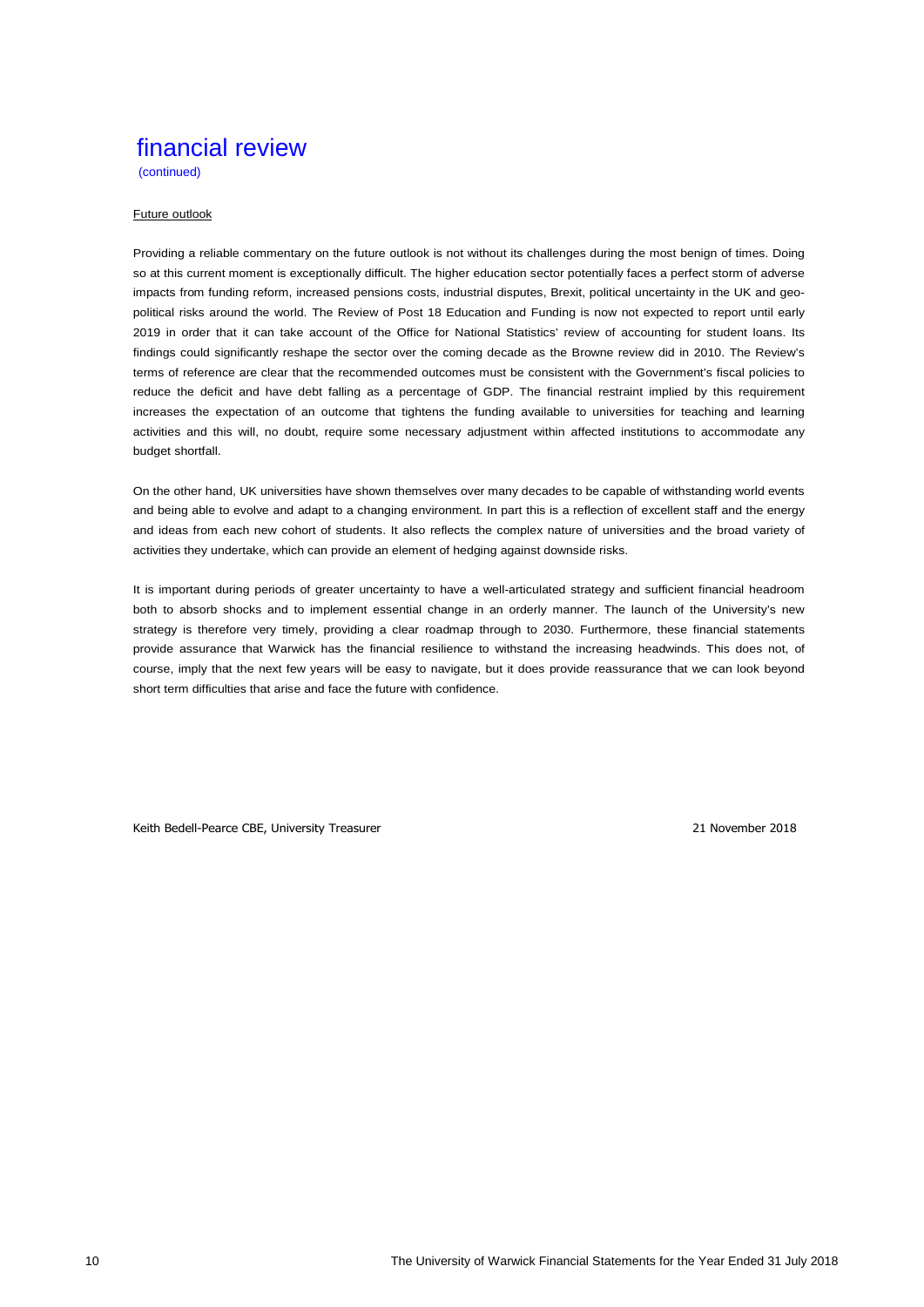The University of Warwick provides public benefit principally through its pursuit of its core objects, as set out in its Charter: these being: "the advancement of learning and knowledge by teaching and research and the provision of University education." Members of the University Council, as charity trustees, have complied with their responsibility to have due regard to the Charity Commission's guidance on public benefit in exercising their powers and duties.

The University strategy has been reviewed and refreshed during the 2017/18 academic year. It was approved by the University Council in July 2018. At a time of considerable change the University has clearly stated that it continues to strive for excellence whilst rejecting intolerance in all that it does. The strategy is underpinned by a core set of values that address our duty to the public interest through the impact of our teaching and research.

In the most recent Research Excellence Framework (REF 2014), Warwick was ranked seventh in the UK, with 87% of the University's research rated as "world leading" or "internationally excellent".

The University assures itself on the standards of awards and the quality of taught provision provided. Quality enhancement and the student experience is further assured through its Quinquennial Periodic Review Process, the Institutional Teaching and Learning Review (ITLR). The ITLR undertaken in 2017 reaffirmed the effectiveness of the approach in meeting the University's requirement to secure the quality and standards of its education provision. Following the 2017 ITLR the University has embarked on a significant programme of work to further enhance educational quality and standards, and to ensure best practice across departments. Examples of this include a review of assessment and a review of personal tutoring.

In 2017 the University was awarded silver status in the Government's inaugural Teaching Excellence Framework (TEF). This was confirmed by the Office for Students in 2018. Warwick was praised for its high quality teaching, supported through its highly valued culture of research that enables learning and excellent future outcomes for students. There was also acknowledgment of the significant investment made into resources to actively support student learning.

This reflects the high quality of teaching and research that is demonstrated consistently at Warwick. The University was ranked 57th in the world by the QS World University Rankings, 4th in the new Times Higher Education (THE) Europe rankings, 8th in the UK by The Guardian, 1st in the West Midlands by the Times, and continues to be placed in the top 20 most international universities in the world.

As well as over 100 awards for the quality of teaching at Warwick through the Warwick Awards for Teaching Excellence (WATE), 21 Warwick staff had been recognised under the National Teaching Fellowship Scheme (NTFS) by 2017 with a further one awarded in 2018.

The University Council seeks to ensure that Warwick education and knowledge generation are at the forefront of excellence in national and international agendas, and is committed to continuing to work in partnership with the University's students and staff to maintain and further enhance the distinctiveness of education and research at Warwick.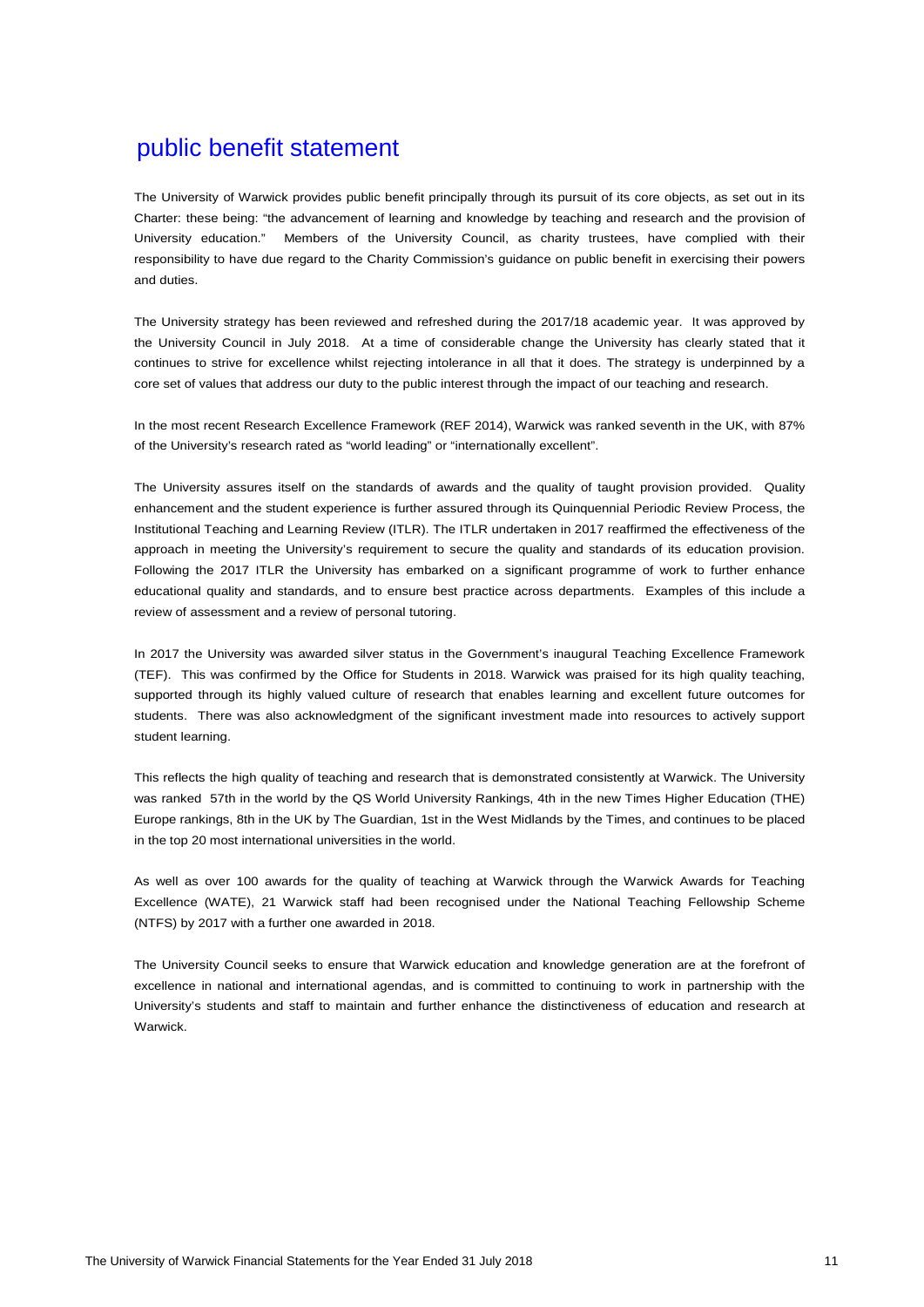(continued)

#### Teaching and Learning

*The University of Warwick is committed to providing the highest standard of educational experience for all students, enabling the achievement of outstanding academic and career outcomes. For over fifty years, our mission has been to equip all our students with the knowledge and skills in a global society, to enable them to stretch and work creatively and flexibly within and across disciplinary boundaries, and to achieve their full potential in employability and career progression.* 

- We prepare our students to contribute to society and in the workplace. Our graduates are in high demand: in 2017 Warwick was ranked as the most targeted university nationally by the UK's leading graduate employers and in 2018 Warwick was placed in the world's top 100 universities for graduate employability. We continue to develop innovative programmes in partnership with local employers (for example in the automotive industry), and we offer flexible and distance learning solutions to facilitate participation in lifelong learning.
- We seek to ensure that, wherever possible, financial circumstances do not become a barrier to studying at Warwick. We offer means tested packages of support for UK undergraduate students. Rent levels are set with reference to affordability, and scholarships are available for international and postgraduate students.
- The University positions widening participation and social inclusion as core to its mission, embodied by our commitment to provide an outstanding educational experience for all students, enabling the achievement of outstanding academic and career outcomes. Our approach to widening participation is fully conceptualised across the whole student lifecycle where we ensure background has no profound impact on the ability to access, succeed in, and progress from higher education. A widening participation report is accessible here:

https://warwick.ac.uk/study/outreach/67570\_uow\_widening\_participation\_report\_16ppartwork.pdf

- Our Widening Participation Strategy is driven by our vision of becoming a recognised global leader in enhancing social diversity and participation in higher education. Current activities include: Warwick Bright Stars **(**a primary outreach programme which aims to create a sustainable partnership with local primary schools to raise aspirations and awareness in young pupils of the advantages of studying at university); the UniTracks programme (a national scheme supporting over 700 disadvantaged gifted and talented students aged 14–18 to achieve their potential and enter the most selective higher education courses); Pathways to Law (enabling Year 12-13 pupils and their families each year to receive guidance on the study of law and careers in law); and the Sutton Scholars Programme (a local scheme run in partnership with the Sutton Trust for Year 8 and 9 students with a focus on providing academic challenge and support to highly able students from under-represented backgrounds). The University is a member of the Realising Opportunities Scheme, whereby fifteen leading universities agree to work locally with the 'most able, least likely' Year 12 and 13 pupils to raise aspiration, awareness and achievement. The University runs six residential programmes at Easter and during the summer to support targeted WP students with exam preparation and supporting aspiration and progression to HE and Warwick.
- The University is leading the OfS funded National Collaborative Outreach Programme (NCOP) consortium in partnership with Coventry University, Warwickshire County Council and local FE Colleges. It is a highly targeted programme primarily focused on nine 'hub' schools in Rugby, Nuneaton and Bedworth and North Warwickshire areas.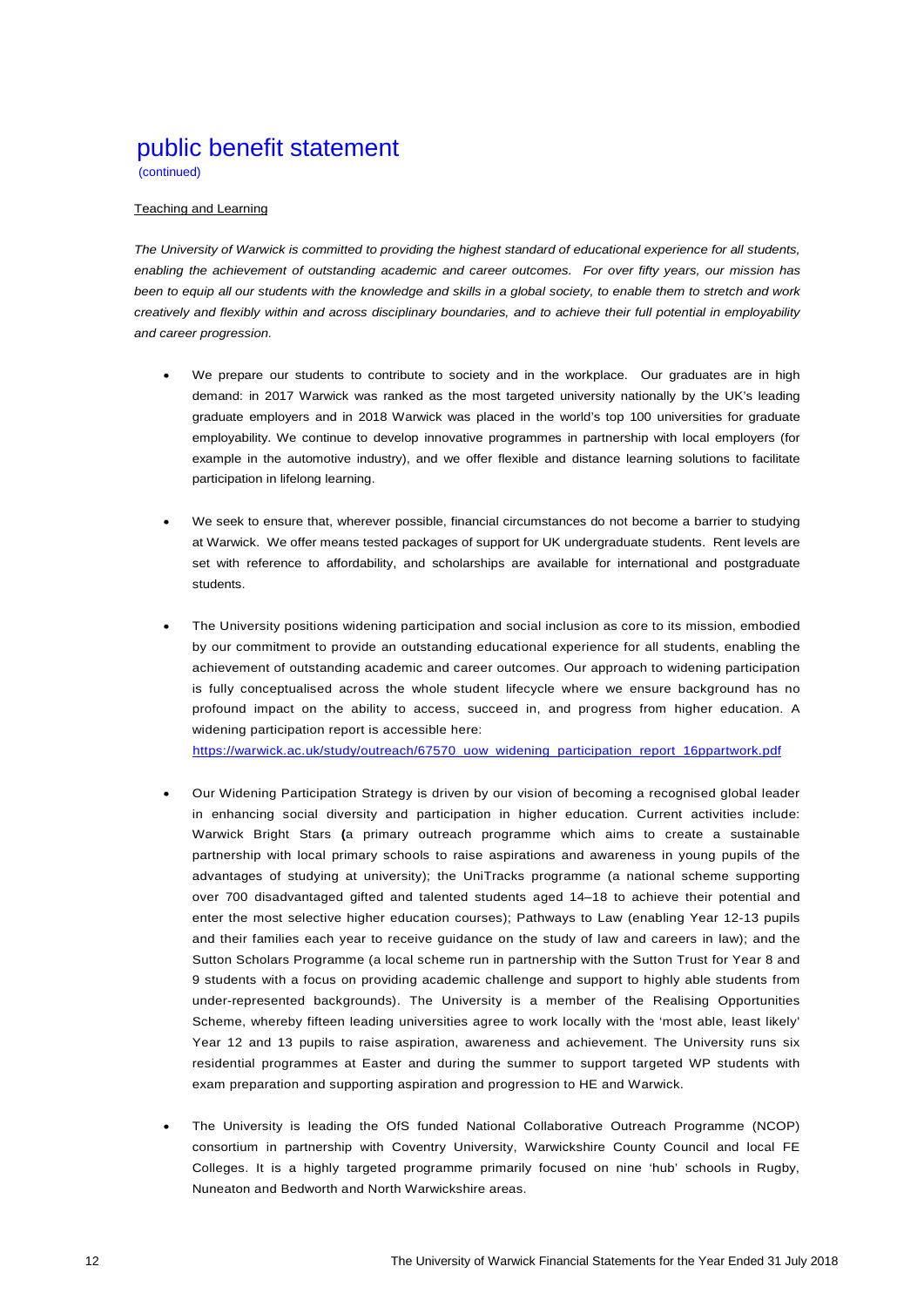(continued)

- The University is a partner in the University School Trust (UST) focused on schools in East London, formed through the partners of the St Paul's Way Trust School. UST comprises a unique partnership of like-minded universities, companies, and community organisations, which work with the member schools to ensure the highest possible educational outcomes for students.
- The University is actively engaged in a "Closing the Gap" project with Warwickshire County Council to examine the challenges faced by disadvantaged learners and developing intervention and support that promotes better attainment and progression outcomes from KS2-5.
- The University sponsors two University Technical Colleges (UTC), the WMG Academies for Young Engineers based in Coventry and Solihull, building on its expertise in this area providing for 14-19 year olds through an applied, problem based curriculum. The University has worked in partnership with local employers to develop a bespoke learning experience that is delivering both technical and academic education, and employability skills that will maintain manufacturing knowledge and excellence within the West Midlands region and beyond. The Coventry Academy was rated as 'Good' following its Ofsted 2017 inspection.
- Warwick Business School (WBS) offers a BSc (with Foundation Year) in Accounting and Finance, and a BSc (with Foundation Year) in Management. The Foundation Year aims to equip students with the skills and knowledge they will need for successful progression to year 1 of the existing 3 year BSc degrees in these subjects. The Foundation Year is targeted at students from widening participation groups who have the potential to succeed on the WBS undergraduate programme.
- The University continues to build on the evidence developed through the Postgraduate Support Scheme in prioritising resource to support the progression to postgraduate study for underrepresented groups. In 2017/18 the University committed £500k for 100 postgraduate taught scholarships through the Warwick Taught Masters Scholarship Scheme, which is in addition to any financial support they are eligible for.
- The Warwick Scholars Programme supports students that enrol at Warwick via one of our outreach schemes, UniTracks, Realising Opportunities and Pathways to Law, providing a financial scholarship, additional employability opportunities including internships and overseas volunteering placements. Similar opportunities are presented through schemes like the Lloyds Scholars programme and the Multi Cultural Scholars Programme.
- The University provides opportunities for adults seeking to return to learning or wishing to pursue studies in Higher Education through offerings such as the Foundation and 2+2 degree programmes, the Gateway to HE programme and the part time degree.
- Warwick in Africa is a well-established philanthropically funded programme that continues to innovate supporting learners and their teachers with Maths and English teaching in South Africa, Tanzania and Ghana. In 2017 over 23,000 learners were taught taking the number of leaners to benefit from the programme to over 420,000. Nearly £3m has been raised in philanthropic income to support global outreach.
- Warwick in India provides tutorial support to approximately 500 Indian children each year near Delhi in collaboration with the Laksh Foundation.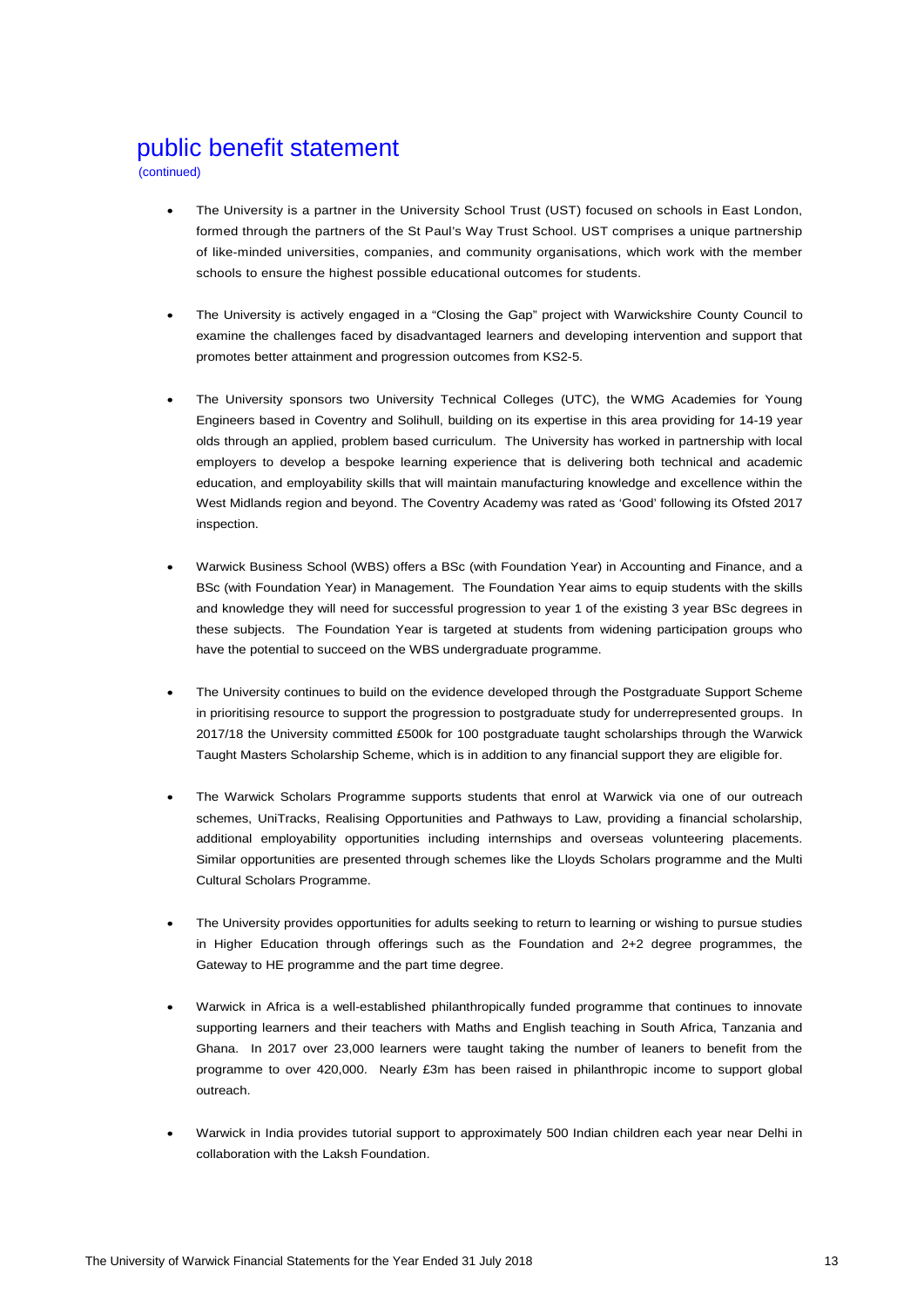(continued)

**Research** 

*As one of the UK's top ten universities and one of the top 100 in the world, it is our responsibility to bring together our unique strengths of academic excellence, industrial partnerships, creativity and enterprise in order to lead, influence and support positive change in the world. Our aim is to produce transformative, meaningful and lasting* solutions to multidisciplinary global challenges, whilst nurturing our talented community of staff, students and *partners.*

Highlights this year include:

 Warwick has received funding from the Arts and Humanities Research Council as part of a Midlands consortium providing training for the next generation of arts and humanities researchers. Collaboration will be across the region in order to provide an excellent doctoral experience for all students, preparing them for the next stage of their careers.

https://warwick.ac.uk/newsandevents/pressreleases/midlands\_universities\_partnership/

- The National Battery Manufacturing Development Facility was announced in November 2017. The winning bid was made in conjunction with the Coventry and Warwickshire Local Enterprise Partnership and Coventry City Council. It will be a partnership between academia and industry providing any opportunity to take ideas directly from the laboratory to the market. https://warwick.ac.uk/fac/sci/wmg/mediacentre/wmgnews/?newsItem=8a17841a600341e20160083034ce7 ede
- The Centre for Interdiscplinary Methodolgies will lead a £1m multi national research project on waterproofing data that aims to engage stakeholders in sustainable flood risk governance for urban resilience. It seeks to re-think how data is produced and used in some of the world's poorest and most at risk areas.

https://www.norface.net/project/waterproofing-data-engaging-stakeholders-in-sustainable-flood-riskgovernance-for-urban-resilience

- The Enterprise Research Centre (ESC) continued a number of activities including world leading work on Small and Medium Enterprise (SME) innovation, productivity and growth, with a direct impact on stakeholders across the research, policy and business communities in the local area. https://www.wbs.ac.uk/research/news/congratulations-to-professor-stephen-roper-and-the-enterpriseresearch-centre-who-have-secured-funding-for-a-further-three-years
- The Alan Turing Institute, of which Warwick is a founding partner, is project managing a £2.95m EPSRC programme grant to develop advanced statistical methodology to make scientific sense of the deluge of data from the 21<sup>st</sup> Century data revolution. It will examine applications in data-centric engineering, defence and security.

http://gow.epsrc.ac.uk/NGBOViewGrant.aspx?GrantRef=EP/R034710/1

- The 'Crossing the Mediterranean Sea by Boat' research project came to an end in August 2018. This research mapped and documented the migratory journeys and experiences of over 250 participants, as well as providing an analysis of policy. A collaborative venture between the Universities of Warwick, Malta and the Hellenic Foundation for European and Foreign Policy. https://warwick.ac.uk/fac/soc/pais/research/researchcentres/irs/crossingthemed/
- Clinical trials commenced into inducing early labour in certain circumstances to avoid complications and injury. The Big Baby Trial will examine if early induced labour is preferable to waiting for a natural birth. https://warwick.ac.uk/fac/sci/med/research/ctu/trials/bigbaby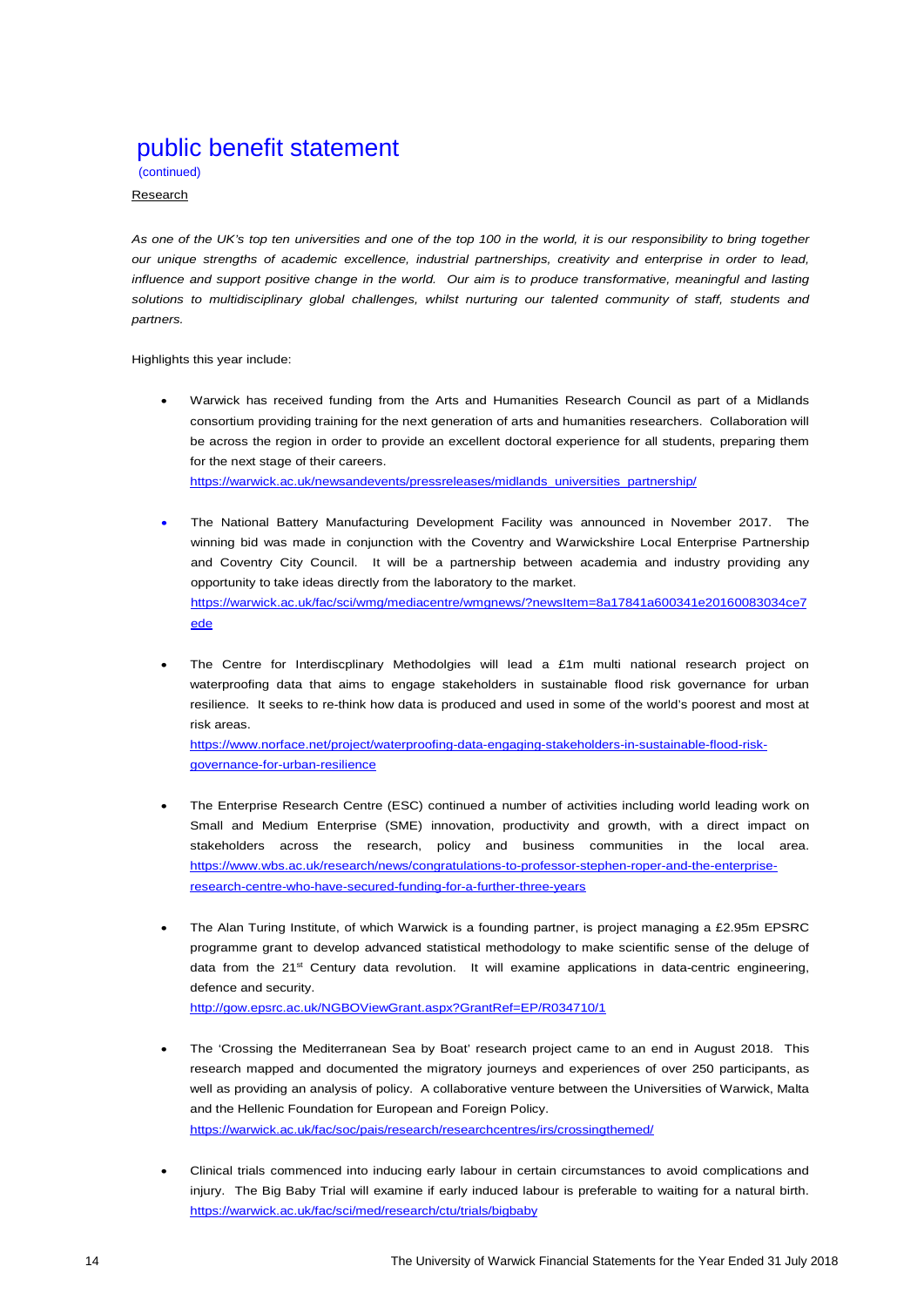(continued)

#### Corporate Social Responsibility

We remain committed to driving social, cultural and economic growth through the quality of our graduates and the real *difference they can make to their communities and sectors, as leaders in their own right, and as citizens with a significant part to play in the future economic and global society. We remain committed to working with local and national governments, and to working with other institutions to magnify our economic impact. We'll remain true to the principles of diversity and inclusion. Working closely with our Students Union, as a University community we strive to provide holistic support mechanisms for our staff and students. As an organisation that manages its footprint and impact on the environment, we'll use this as a foundation to embed the broader principles of sustainability.* 

#### Regional and Community

- We work in partnership with all of our local councils and a wide range of local business and community organisations to make sure that the University has a real and positive impact on our local area, and that the community at large benefits from our teaching, research, facilities, and other activities. We work very closely with new and emerging regional partners, such as the West Midlands Combined Authority (WMCA) and the West Midlands Growth Company, who will deliver the strategic policy, investment, and infrastructure to underpin the future prosperity of the West Midlands. The University is represented on the Coventry and Warwickshire Local Enterprise Partnership (CWLEP) Board.
- Our most recent study commissioned to identify the economic impact of the University showed that we contributed around £784m Gross Value Added (GVA) to the economy in Coventry and Warwickshire in 2014/15 and supported 14,400 jobs locally. At regional level our impact totalled £1bn GVA and supported some 17,900 jobs across the West Midlands.
- Our researchers are actively engaged with policy development and evidence supporting place-based strategies, including on inward investment, and contributing to key WMCA commissions on, for example, Mental Health, Productivity and Skills. We are also building on our relationships with more established regional organisations such as the West Midlands CBI.
- Warwick supports the Midlands Engine and was a founding institution in Midlands Innovation, with the Universities of Aston, Birmingham, Leicester, Loughborough and Nottingham, to drive further collaborative research, enterprise and innovation in the wider region to create jobs and stimulate economic growth and improved productivity.
- Warwick was a principal partner supporting the Coventry 2021 bid along with Coventry University and the City Council. With Coventry having successfully won the bid to be the City of Culture in 2021 we are collaborating with Coventry University on research in order to inform the bid and maximise the value and impact of the City of Culture in a truly transformational way.
- The University of Warwick Science Park offers office and laboratory space to companies (including startups) in four locations across the West Midlands. It provides a supportive environment with access to research and resources from the University of Warwick and an experienced in-house business support team.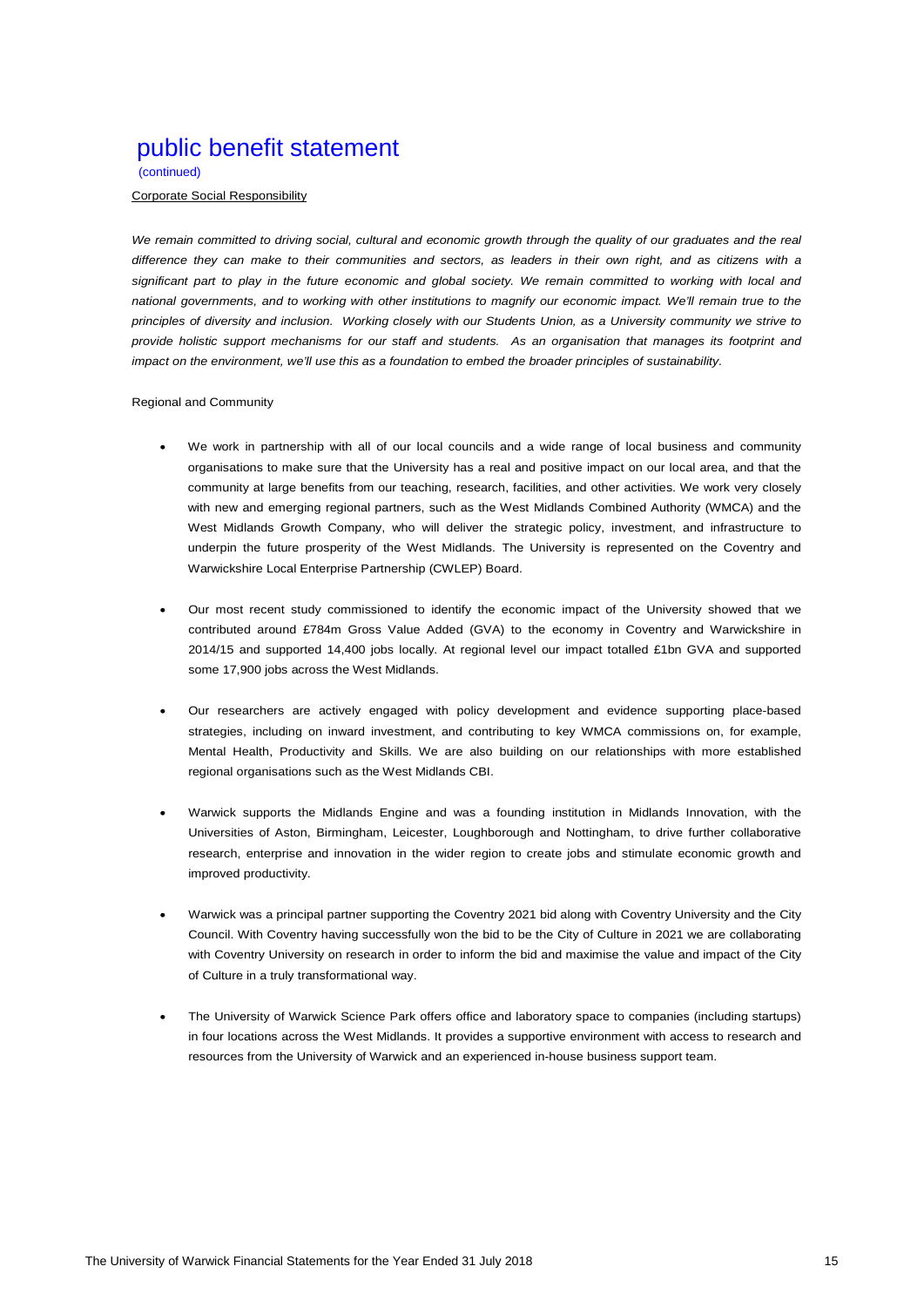(continued)

- The University offers an extensive programme of activities with the aim of engaging with students, staff and the local community. In 2018 Warwick won two national awards that demonstrate our commitment to engaging with as many people as possible: the British Universities and Colleges Sport (BUCS) Participation Programme of the Year and BUCS Take A Stand Award for inclusive programmes and tackling discrimination in sport.
- The Warwick Sport facilities, include a new water based Astroturf pitch and a 4G pitch that are used regularly by the local community, schools and clubs. The Climbing Wall and Tennis Centre are heavily used by the local community with large junior programmes that engage hundreds of children.
- Warwick were heavily involved in the bid to become the European City of Sport and will be fully engaged in the programme to celebrate this throughout 2019.
- The University's strong drive on extra-curricular activity is demonstrated through a high level of student engagement in volunteering, as well as involvement in clubs and societies. Students engaged in a range of activities including volunteering at the Arts Centre, being a Warwick Sport Activator and in school outreach projects. Our students give back to the local community, developing skills, experience and attitudes that will enable effective citizenship and social capital. 'Warwick Volunteers' provides support to students who wish to engage in regular volunteering: (http://warwick.ac.uk/about/community/volunteers) and there is also a Staff Volunteers Forum. Over 2,200 students registered with Warwick Volunteers in the past twelve months.
- A new Director of Warwick Arts Centre has been appointed. The Arts Centre will continue to be culturally inclusive and creatively ambitious whilst also playing a central role in regeneration as the City of Coventry prepares to be the 2021 City of Culture.
- As part of the University's social responsibility to its local community, the newly formed Community Engagement Team ensures that the University is a Good Citizen in the way it engages and behaves with those communities where it has a major physical, student or staff footprint. The team, working with external and internal partners delivers strategic projects which have a positive impact on the social and environmental wellbeing of our local communities and in particular in addressing disadvantage and exclusion.

The Regional Public Engagement and Community webpages (www.warwick.ac.uk/warwickengages) (www.warwick.ac.uk/global/regional), (www.warwick.ac.uk/community) share and promote the University's regional and community activities. Twice a year we share our latest news via our "CommUnity" newsletter, which is delivered to neighbourhoods in both Coventry and Leamington Spa, and is also circulated to around 500 other partners, organisations and individuals.

#### Diversity and Inclusion

We promote equality, diversity and inclusion, as evidenced by our continued achievement of the HR Excellence in Research award, our Athena SWAN awards, the Workplace Wellbeing Charter Mark, our status as a Stonewall Diversity Champion and our participation in the Stonewall Equality Index where we have risen 181 places in the past two years. We continue to build on the development and careers of women to ensure even greater equality of experience and opportunity at Warwick. A number of sexual violence initiatives have commenced including the establishment of a Gender Task Force, an LGBTUA+ supporters programme, an overseas travel guide and guidance on the use of gender neutral language.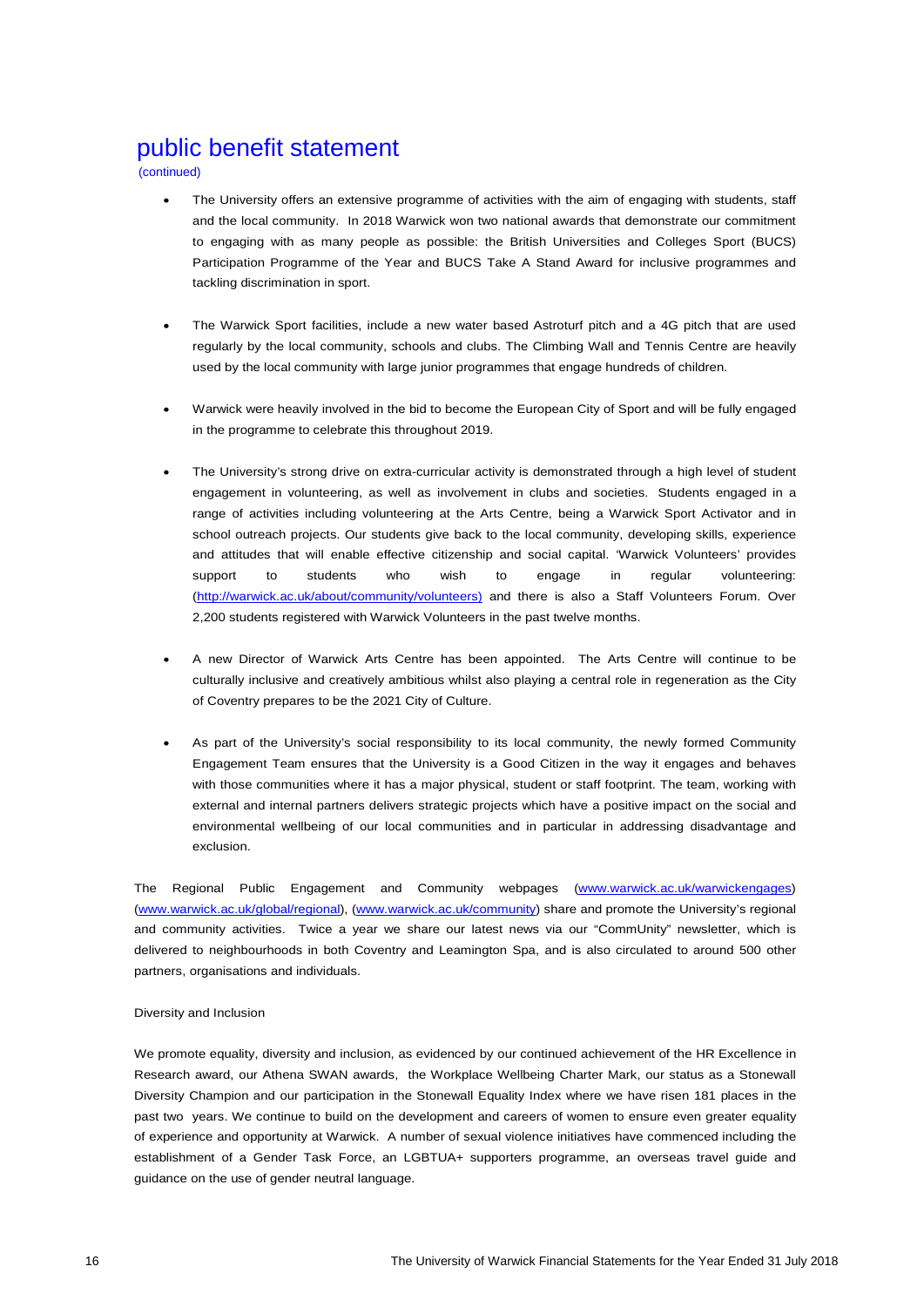#### (continued)

In addition we are working towards the RACE Equality Charter Mark and Business Disability Standards. The Students' Union ran a 'we get consent' campaign across campus and there is work on going raising awareness of sexual violence.

The University's STEMM departments have Silver and Bronze Athena SWAN Awards, Chemistry, Physics and Warwick Business School have Silver Awards, Bronze Awards are held by Engineering, Life Sciences, Mathematics, Psychology, Statistics, Warwick Medical School and WMG. The Centre for Educational Development, Appraisal and Research (CEDAR), Philosophy and Sociology also have Bronze Awards.

#### Environmental Sustainability

- The University is firmly committed to sustainability and works in partnership with its staff and students to promote environmental sustainability. The University's Environmental Policy is available at: https://warwick.ac.uk/about/environment/warwick/policies
- Students are encouraged to engage with sustainability issues through teaching, research and student society projects, including the provision of optional modules, such as the Global Sustainable Development degree or an MSc in Sustainable Energy Technologies.
- URSS summer internships 2018 provided a number of students the opportunity to carry out research in the energy industry. Students were able to work alongside academics considering the structure and make up of petroleum. They looked at the potential to decrease the reliance on expensive equipment to assess the content of oil samples. Renewable technologies were also a focus of another student researcher on how cultural attitudes and legislature of a country can shape policy and business decisions. Another project built upon work that the student had originally started as a course work project. Their research concentrated on lithium-ion batteries and how they could be optimised, reducing capacity loss. This has resulted in a paper and new modelling activities regarding computer design of materials for energy storage that can be taken forward by academic colleagues.

#### Responsible Investment

Our investments are managed in line with our Socially Responsible Investment Policy (available at: https://warwick.ac.uk/newsandevents/news/council\_enhances\_its\_socially\_responsible\_investment\_policy1/). The University promotes and monitors compliance with the highest standards of research ethics as embodied in UK regulation and practice. The nature of any funding offered to the University is carefully considered from an ethical perspective.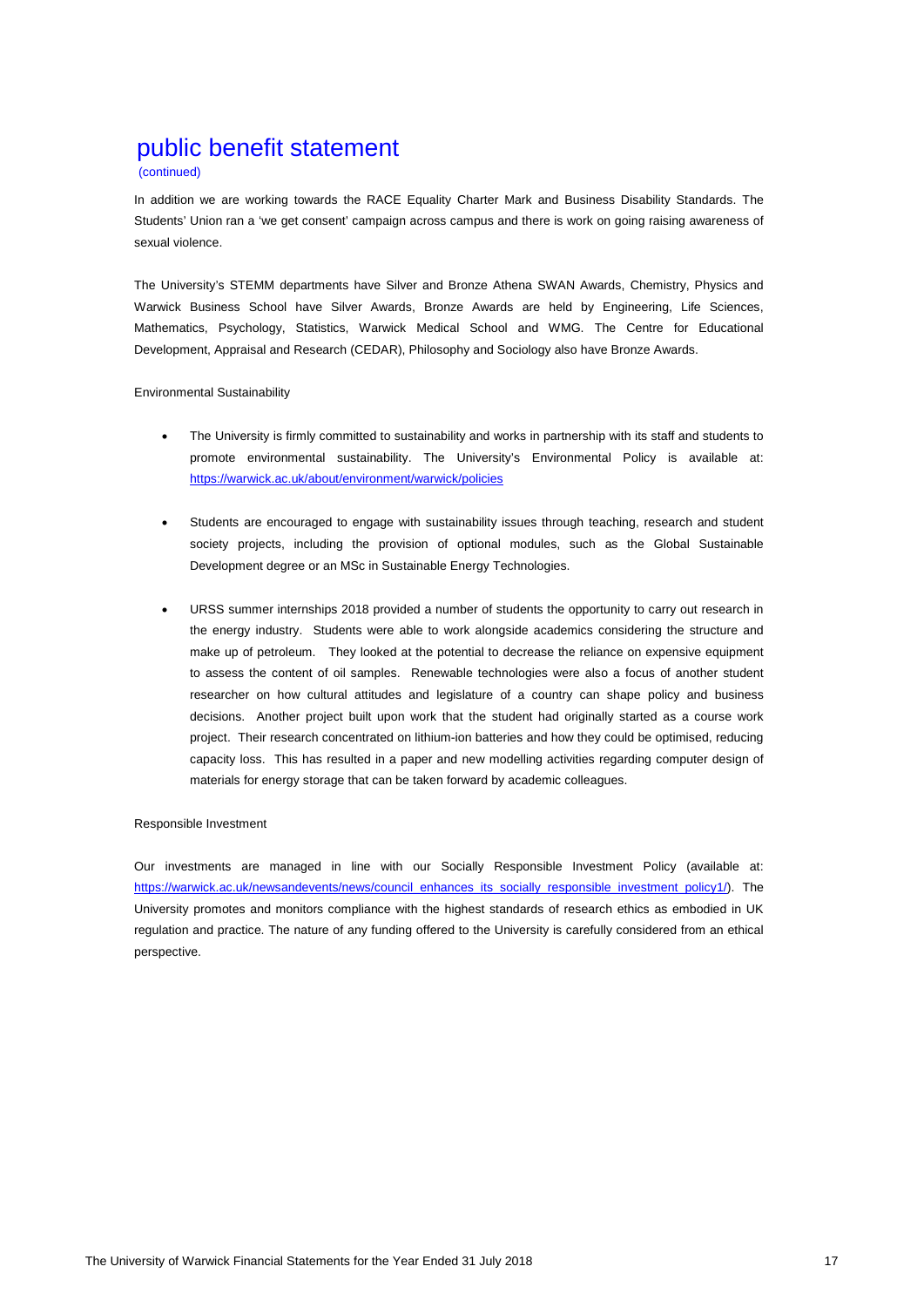## corporate governance

- 1. The University has charitable status as one of the exempt charities listed in Schedule 3 to the Charities Act 2011. It is therefore exempt from certain requirements of that Act, including the need to register with the Charity Commission. Since 1 June 2010, the Higher Education Funding Council for England (HEFCE) was the "principal regulator" for charity law purposes of those English universities which are exempt charities. The University's legal status derives from a Royal Charter originally granted in March 1965. Its objects, powers and framework of governance are set out in the Charter and its supporting Statutes. Since 1 April 2018 HEFCE has been replaced by the Office for Students (OfS) as the main regulator, however the new regulatory framework does not come fully into force until 1 August 2019. During this transition period regulation is through a combination of powers and duties carried forward from the previous legislation and regulatory requirements.
- 2. The University conducts its business in accordance with the seven principles identified by the Committee on Standards in Public Life (selflessness, integrity, objectivity, accountability, openness, honesty and leadership) and with the guidance to universities that had been provided by the HEFCE and the Committee of University Chairs (CUC) in the Higher Education Code of Governance. The OfS has, in addition, introduced a 'fit and proper' test for all members of Council which we have adopted. The University is mindful of its charitable purpose and its strategy aims to encompass its public benefit role.
- 3. The University Council is the executive governing body, responsible for the finance, property, investments and general business of the University, and for setting the general strategic direction of the institution. It has a majority of members from outside the University (described as independent members), from whom the Chair and the University Treasurer are drawn. Also included in its membership are representatives of the staff of the University and the student body. None of the independent members receive any payment, apart from the reimbursement of reasonable expenses, for the work that they do for the University.
- 4. The Council approves its Code of Practice on Corporate Governance and Statement of Primary Responsibilities annually. A copy of the Code of Practice on Corporate Governance can be obtained from the University's website. The Responsibilities of the Council are set out on pages 24 and 25 of these accounts.
- 5. The Council meets at least five times each academic year. The Council is supported by a number of subcommittees, as outlined in its Code of Practice on Corporate Governance. Reports from each committee, as well as from the Senate, inform the work of the Council.

There were 26 members of the Council in 2017/18. During the financial year ending 31 July 2018 (and continuing except where indicated), the following individuals were members of the Council: Sir David Normington (independent member to 31 July 2017 and Chair from 1 August 2017), Keith Bedell-Pearce (Treasurer), Dr Neil Bentley (to 31st July 2018), Anita Bhalla, Professor Daniel Branch, Professor Aileen Clarke (to 31 July 2018), Viki Cooke (Vice-Chair), Professor Stuart Croft (Vice-Chancellor and President), Professor Christine Ennew, Dr John Ferrie, Kamini Gadhok (to 31 July 2018), Noel Gordon, Professor Laura Green (to 31st July 2018), Professor Christopher Hughes, Paul Kehoe, Dr Deborah Keith, Michael Kynaston (to 31st July 2018), Joan MacNaughton (to 31 July 2018), Adrian Penfold, Andrea Pulford, Professor Lesley Roberts, Neil Sachdev, Professor Simon Swain, Professor Pam Thomas, Gail Tucker, Hope Worsdale (to 31<sup>st</sup> July 2018); for the subsequent period from 1 August 2018 to the approval of these financial statements (and beyond): Catharine French, Liam Jackson and Ben Newsham.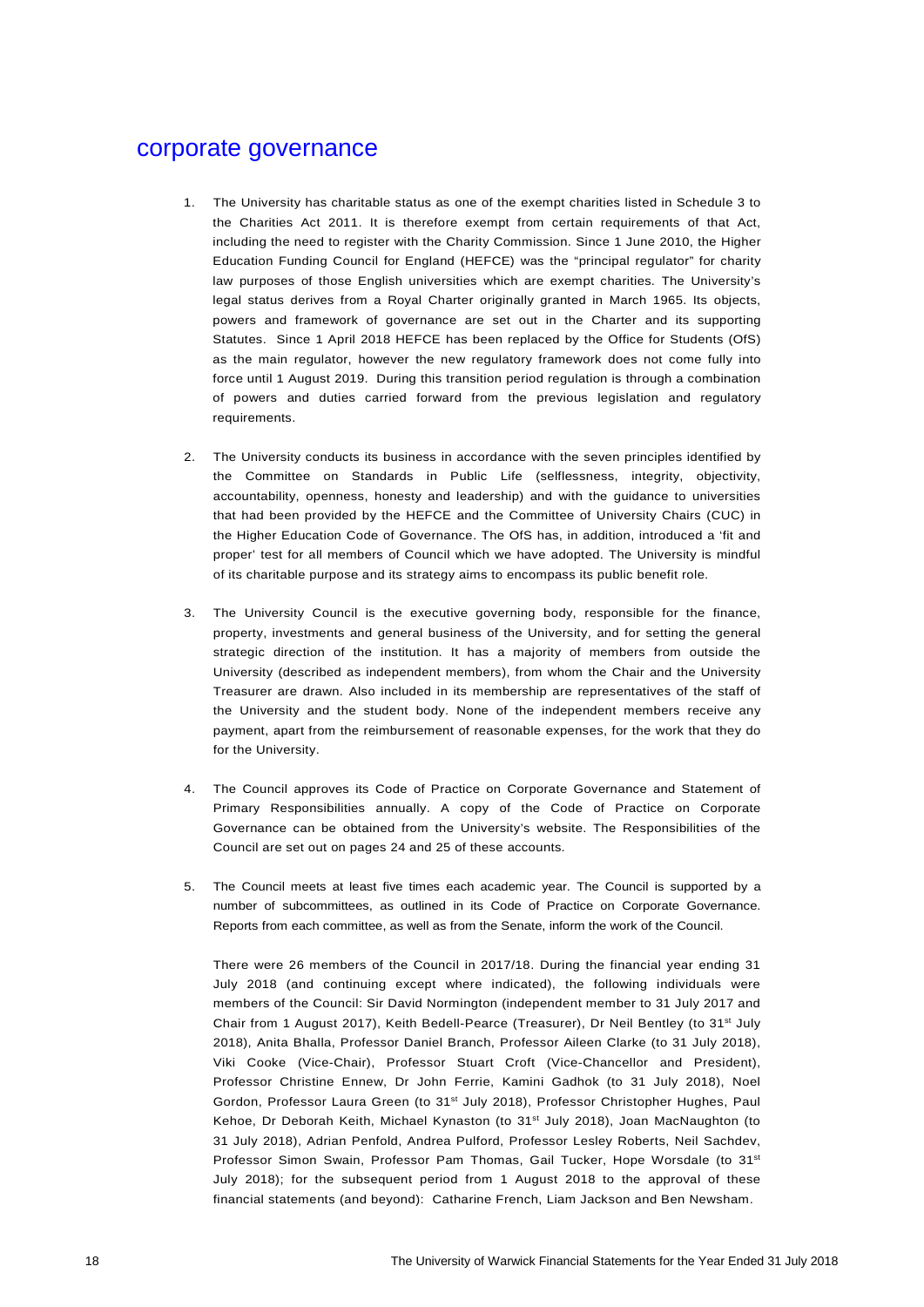## corporate governance

(continued)

- 7. The University maintains a Register of Interests of members of the Council which may be consulted by arrangement with the Secretary to Council. All members of the Council, and sub-committees, are requested to declare any conflicts of interest in relation to the agenda of each meeting.
- 8. The Secretary to the Council plays a key role in the operation and conduct of Council business, and provides advice to the Chair of Council on all matters of procedure and in respect of any matters where conflict, potential or real, may occur. All members of the governing body have access to the services of the Council Secretariat.
- The University Council has delegated the following authority to the Remuneration Committee:
	- (a) The determination of the remuneration of senior members of the University staff whom it is deemed appropriate, including but not exclusive to the Vice-Chancellor and President, the Provost, the Pro-Vice-Chancellors, the Registrar, the Commercial Director, the Group Finance Director and Secretary to Council;
	- (b) The determination of the level of severance pay to be awarded to those members of staff whose salary exceeds £100,000.

The Council appoints members of the Remuneration Committee who have expertise in leadership and/or senior remuneration in other sectors. The constitution of the Remuneration Committee during 2017/18 was as follows: Chair of the Council (Chair), Vice-Chancellor and President (when considering remuneration packages other than their own), Treasurer, three independent members of the Council (Dr N Bentley, Dr John Ferrie, Ms K Gadhok), one independent member external to the Council (vacant). The Vice Chancellor ceased to be a member of the Committee on the 18th October 2017.

The Remuneration Committee meets four times each year. It reports annually to the Council on the work of the Committee, including decisions taken under delegated authority.

The Remuneration Committee exercises its delegated authority on behalf of the Council within an agreed remuneration policy framework. Any matters in relation to remuneration or severance pay that do not fall within the approved remuneration policy framework or the delegated authority of the Committee are referred to the Council for approval. In proposing and applying the framework, the Remuneration Committee had regard to HEFCE's guidance on severance pay and the remuneration of senior staff up until 31st March 2018. From 1st April 2018 the OfS has stated that providers must have regard to the 'Guidance on decisions taken about severance payments in HEIs' published by the CUC.

The framework for University Senior Remuneration 2018 has been approved by the University Council and is published online: https://warwick.ac.uk/services/gov/committees/rc/rcframework18

In addition, the Remuneration Committee approves annually the operating framework within which the Vice-Chancellor shall exercise their authority to determine senior remuneration, and receives an annual report on the work of the University Executive Board (Remuneration).

The constitution and terms of reference of the Remuneration Committee are published online (http://www2.warwick.ac.uk/services/gov/committees/rc/).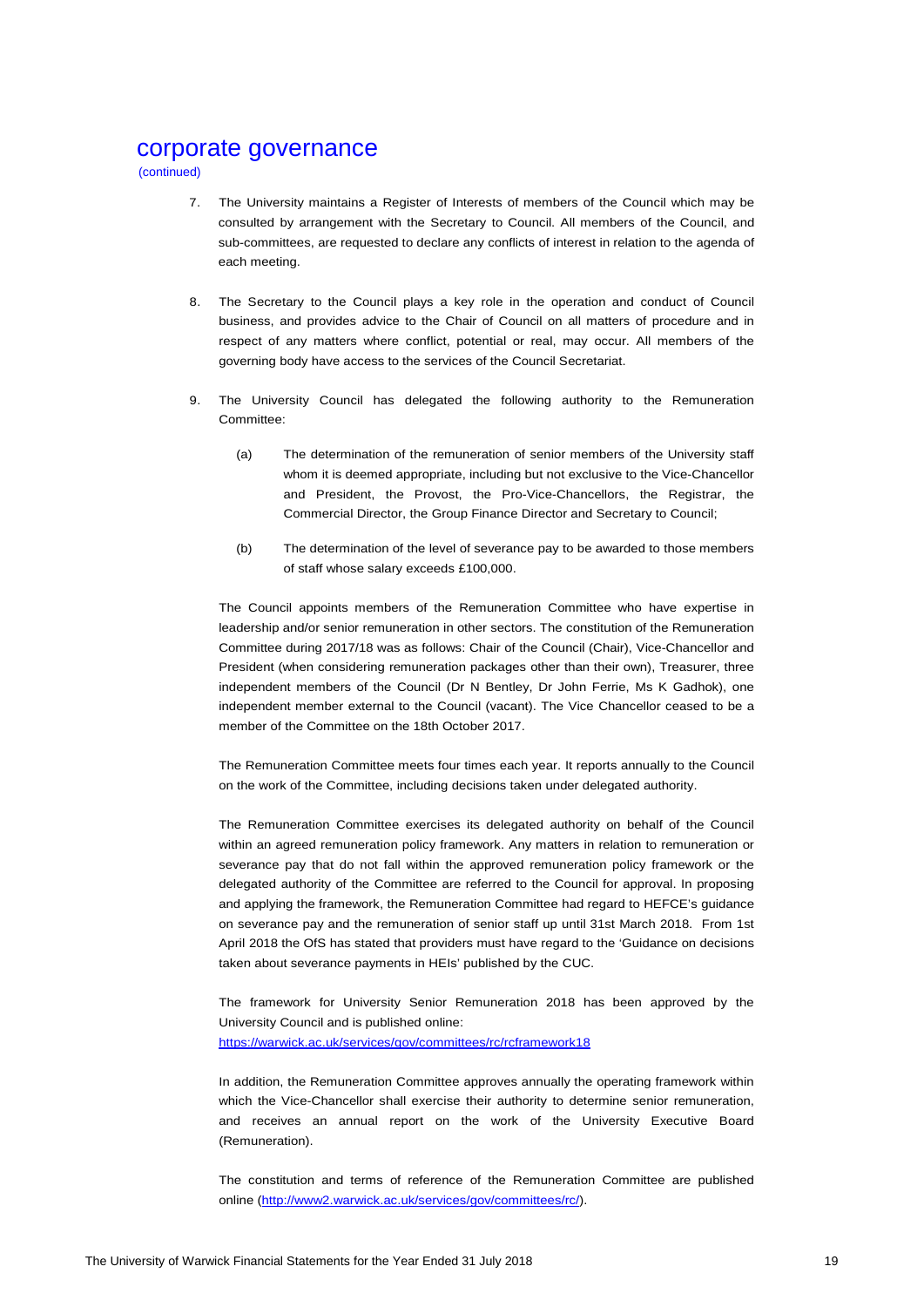## corporate governance

(continued)

In terms of all recruitment to the University we provide a welcoming and inclusive working and learning environment, recognising and respecting all individuals' differences.

We therefore welcome applications from people who identify with any of the Protected Characteristics, such as race/ethnicity, disability, sexual orientation, or gender identity/expression.

- 10. The Senate is the academic authority of the University and draws its membership entirely from the staff and the students of the institution. Its role is to direct and regulate the teaching and research work of the University. Whilst the Council and the Senate have clearly defined functions and responsibilities, there is active consultation and interaction between the two bodies.
- 11. The principal academic and administrative officer of the University is the Vice-Chancellor and President who has a general responsibility to the Council for maintaining and promoting the efficiency and good order of the University. Under the terms of the formal Memorandum of Assurance and Accountability between the University and former funding body, the HEFCE, the Vice-Chancellor and President is the Accountable Officer of the University and in that capacity can be summoned to appear before the Public Accounts Committee of the House of Commons. Since the 1st April 2018 the Vice-Chancellor and President has been the Accountable Officer to the Office for Students and Research England.
- 12. As Chief Academic and Administrative Officer of the University, the Vice-Chancellor and President exercises considerable influence upon the development and implementation of institutional strategy, the identification and planning of new developments and the shaping of the institutional ethos. The Vice-Chancellor and President is supported by the senior executive team.
- 13. Any enquiries about the constitution and governance of the University should be addressed to the Secretary to Council.
- 14. Fundraising is undertaken by the Development Office on behalf of the University, with the objective of generating philanthropic income in support of the University strategy "Excellence with Purpose". Funds raised contribute to student experience projects, academic research and the development of the campus infrastructure. The University is committed to fundraising in a transparent and ethical way. To reflect this, the University is registered with the Fundraising Regulator and complies with the General Data Protection Regulation (GDPR). The University Council has established a Policy on Solicitation and Acceptance of Gifts and has delegated authority to the Fundraising Ethics Committee for decisions in relation to this policy. The University employs 23 staff in the Development Office with responsibility for encouraging philanthropic support from alumni, friends, trusts and foundations, and corporations. The University does not employ "Professional Fundraisers" as defined by the Charities (Protection and Social Investment) Act 2016.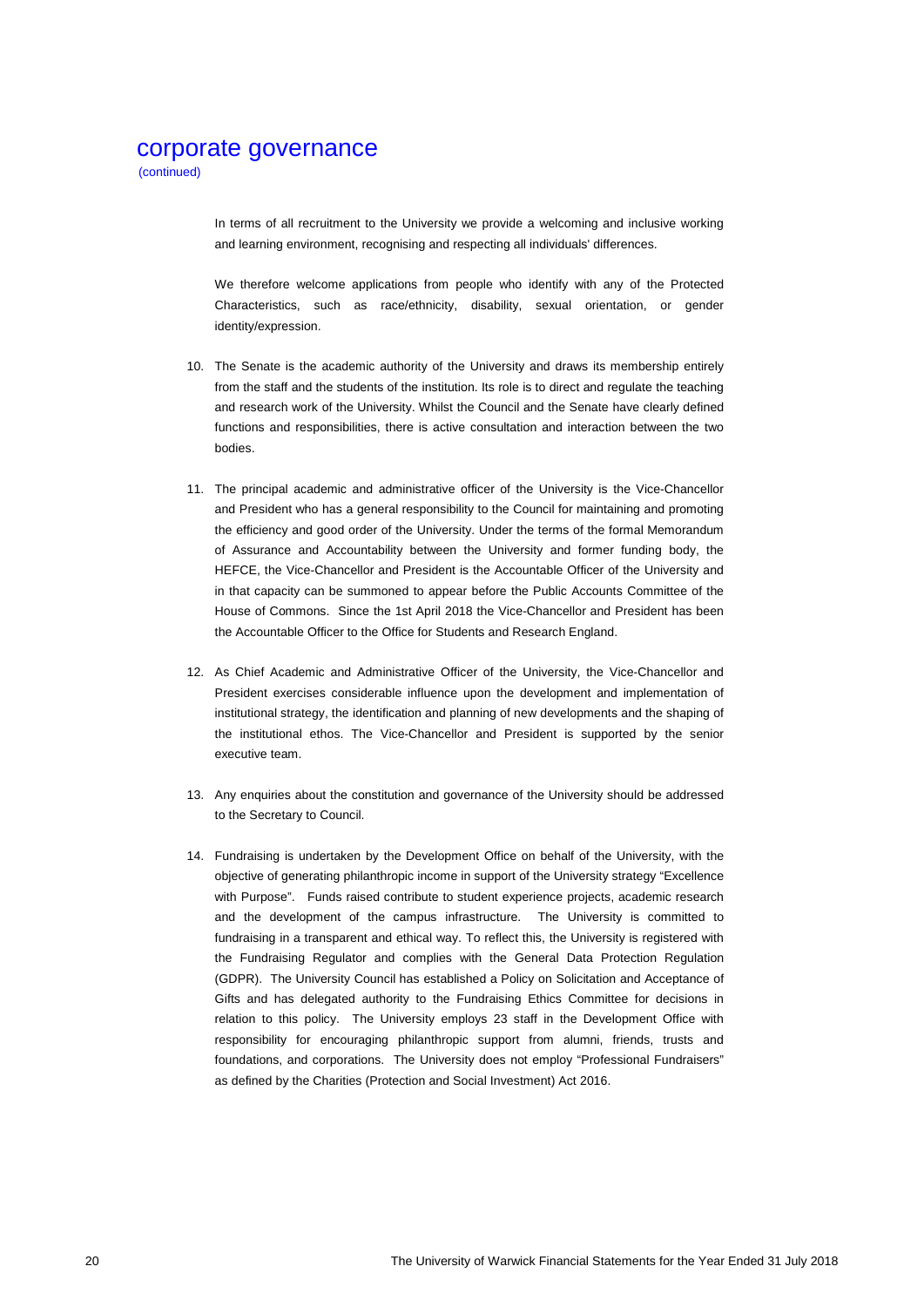# statement of internal control

The Council is responsible for maintaining a sound system of internal control that supports the achievement of the aims and objectives of the University, and the efficacy of its policies, whilst safeguarding the public and other funds and assets for which it has responsibility.

A system of control is designed to mitigate risk to a reasonable level rather than to eliminate all risk, and therefore can only provide reasonable and not absolute assurance of effectiveness. Key elements of the system of internal control, which are designed to discharge the responsibilities set out above, include the following:

- Approval of University strategy by the Council, whose membership includes a majority of external members, together with academic and non-academic representation.
- Monitoring the performance of the University through the annual consideration by the Council and other relevant committees of Key Performance Indicators.
- An annual and forward looking operating and capital planning process that combines top-down and bottom-up input, and is subject to challenge and scrutiny via a range of appropriately informed committees.
- Quarterly monitoring of financial performance and updates to forecast out-turns.
- Clearly defined requirements for control of expenditure, including the appointment of staff, investment and borrowings, together with comprehensive Financial Regulations and Procedures.
- An Internal Audit function that undertakes investigative work to identify any areas of weakness in compliance with University policies and procedures, primarily based on an agreed audit plan, but also in response to the identification of emerging risks or in response to actual issues. The Head of Internal Audit also prepares an annual value for money report for consideration by the Audit and Risk Committee.

The Audit and Risk Committee, whose membership is entirely external, plays a key role in providing the Council with objective assurance that its system of internal control is effective. The Audit and Risk Committee provides termly reports to the Council, in addition to providing its formal opinions on the adequacy and effectiveness of Warwick's arrangements for risk management, control and governance, economy, efficiency and effectiveness (value for money), and the management and quality assurance of data submitted to the Higher Education Statistics Agency, the Student Loans Company, the Office for Students (previously HEFCE) and other bodies in its Annual Report to the Council.

- The Audit and Risk Committee provides challenge on operational, financial and risk matters coming before it and, where appropriate, monitors agreed actions to ensure that changes and recommendations are duly implemented.
- The Audit and Risk Committee receives regular reports from the Head of Internal Audit that provide an overview of internal control matters (in the main as set out in the agreed Internal Audit Plan), including an opinion on the adequacy and effectiveness of the University's systems of internal control, together with recommendations for improvements.
- Additionally, the Audit and Risk Committee considers an annual report from the Head of Internal Audit that provides and evidences an opinion on the adequacy and effectiveness of the University arrangements for economy, efficiency and effectiveness (value for money) as well as risk management, control and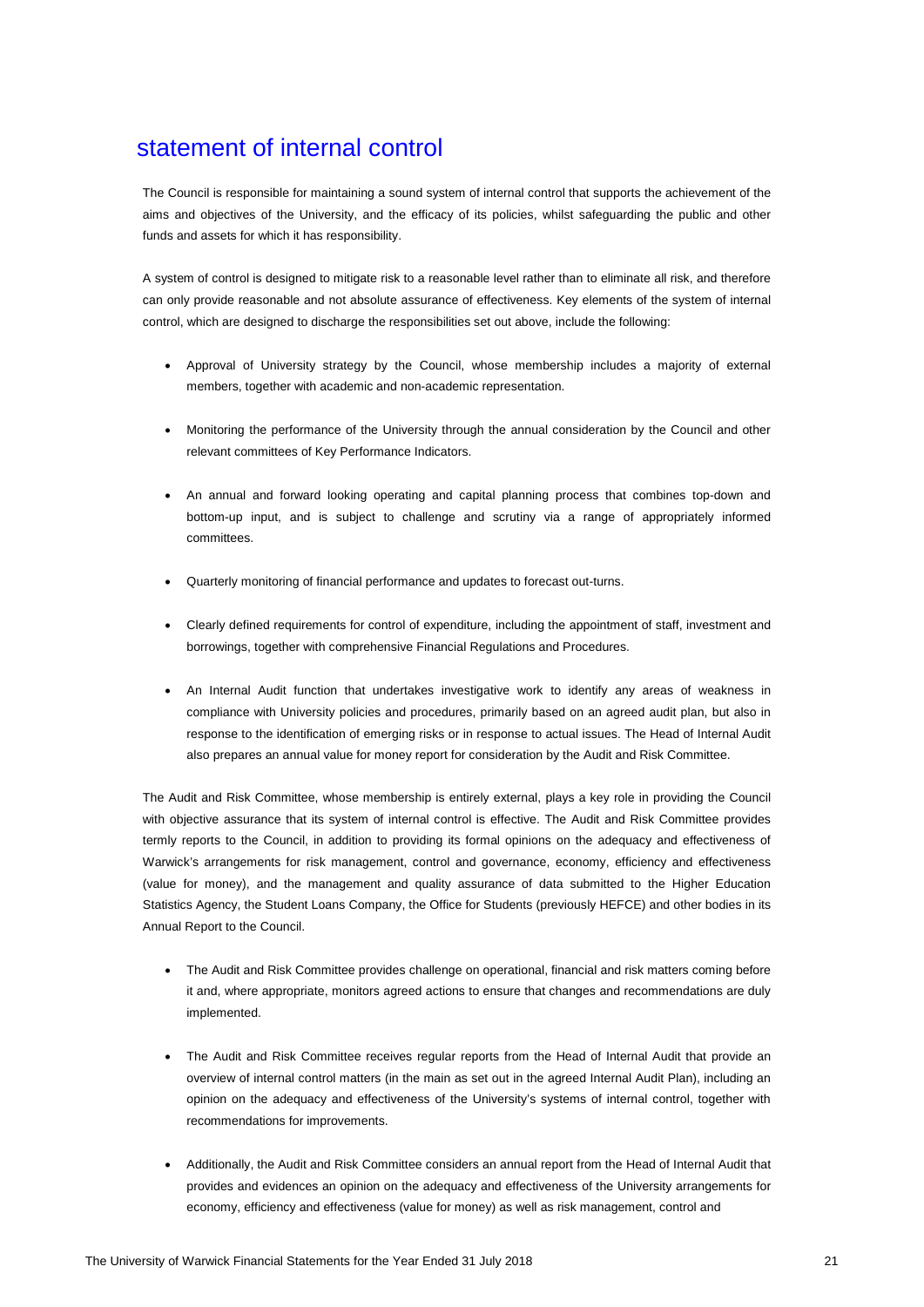## statement of internal control

(continued)

governance, in addition to a report summarising the data management and returns assurance processes.

- The Audit and Risk Committee meets on an annual basis with Internal Audit as well as External Audit without University management being present.
- The Audit and Risk Committee also receives periodic reports on the management of the University's significant risks and on specific areas of internal control.

The Audit and Risk Committee has oversight of the University's risk management strategy and policy on behalf of the Council.

- The University operates a system of risk management designed to identify the significant risks to the achievement of the University's strategy, to evaluate the nature and extent of those risks and to manage them effectively.
- The Council holds ultimate responsibility for ensuring the effective and efficient management of institutional risk. The Council monitors formally the institutional risk profile twice a year and is ultimately responsible for the University's key risks. A broader risk horizon-scanning exercise is conducted on an annual basis.
- The Senate maintains an oversight of all academic risks facing the institution. The Senate undertakes horizon scanning and 'blue skies' activities in relation to academic risk identification.
- The Steering Committee has responsibility for the initial identification and oversight of risks associated with the University Strategy, as well as monitoring key institutional financial and strategic/capital project risks. It has the oversight of resource prioritisation in a risk/opportunity context. The Steering Committee undertakes regular horizon scanning and 'blue skies' activities in relation to strategic risk identification.
- The Academic Resourcing Committee, Administrative and Professional Services Group, and Campus and Commercial Services Group consider departmental risk assessments, maintain oversight of key department risks throughout the year, and escalate those that could have significant institutional impact.
- The Operational Risk Management Group (ORMG) supports the Steering Committee through its responsibility for operational and compliance risk identification, analysis, evaluation and monitoring. The ORMG encourages the adoption of the principles of business continuity and monitors the University's insurance portfolio.
- Heads of Department and individual risk owners are responsible for the consideration and dynamic management of risk within their remit.
- The University recognises the need to identify, understand and manage the risks inherent in the changing operating environment, and in developing strategies in response, and therefore consideration of risk is explicit in the development and implementation of strategy, and is required as part of any business case and as part of the management of institutional projects.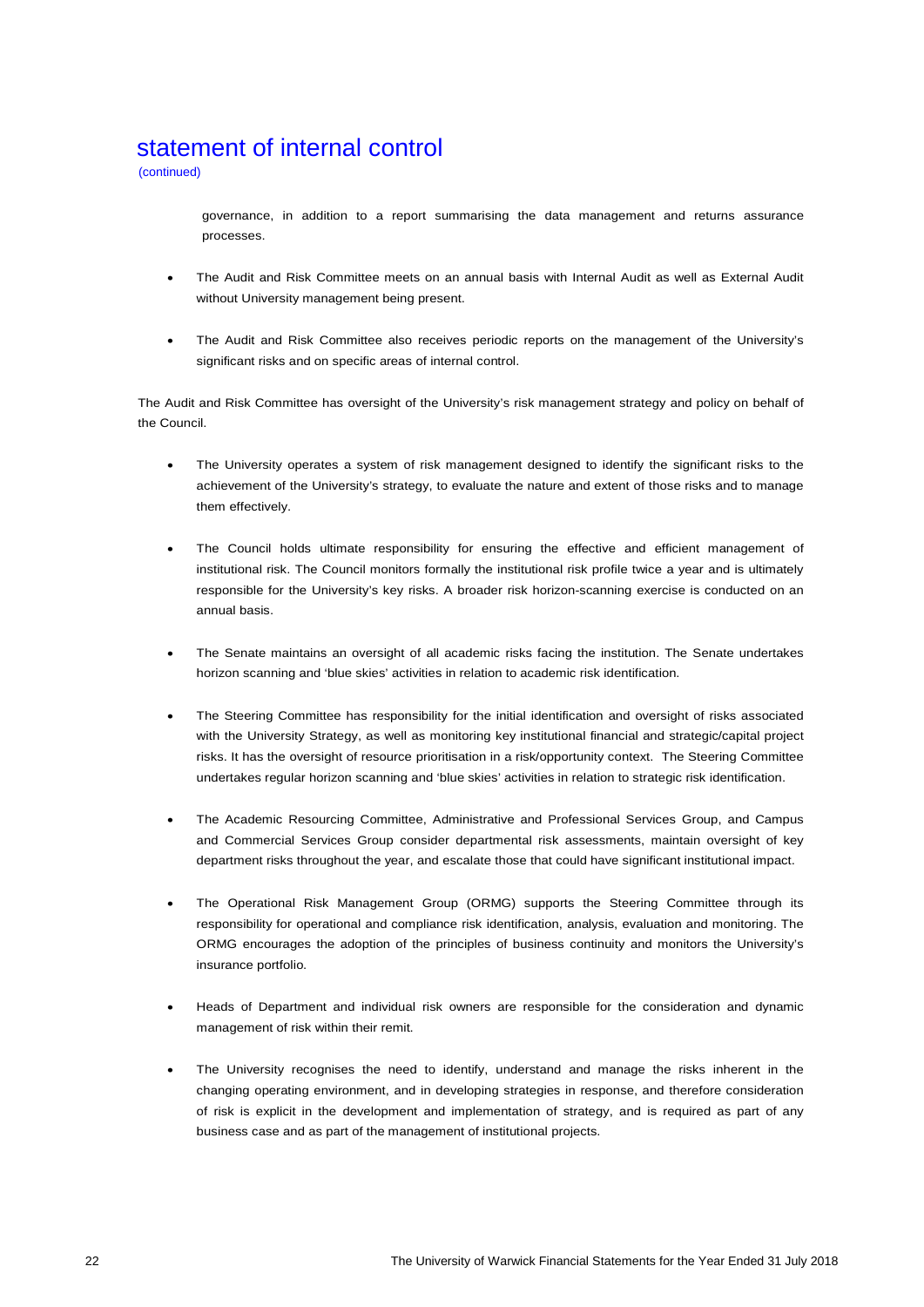# statement of internal control

(continued)

Risk Management Policy

The University has a Risk Management Policy which is approved by the Council. The policy sets out the approach to risk management and is a guide for individuals and committees whose responsibilities include some or all of the elements of risk management or oversight. Full details of the Risk Management Policy are available here: https://warwick.ac.uk/services/gov/riskmanagement/risk\_management\_at\_warwick\_policy\_february\_2015.pdf All senior managers and heads of departments are required to implement the Risk Management Policy and ensure colleagues are appropriately equipped to manage risk within their responsibilities.

Risk management operates across all levels of the University, from daily departmental activities and the management of projects, to formal bodies charged with institutional governance, decision-making and institutional strategy-setting. Irrespective of the level at which risk management is operating, the definition of risk used by the University is: 'The threat or possibility that an action or event will adversely affect the achievement of agreed objectives.' The definition of risk management used by the University is: 'The process by which uncertainty is assessed, quantified (where possible), recorded and managed in order to support good, well-informed decisionmaking at all levels of the institution.'

Risk Management at the University adheres to five guiding principles:

- It should be informed. In order to identify and assess risks to the achievement of objectives, there must be clarity about strategic goals.
- It should be connected and communicated. The University is prepared to tolerate a level of uncertainty that is commensurate with the level of reward on offer, within certain boundaries. Colleagues should be careful not to exceed their authority in taking risk, and should seek support for decisions in such cases.
- It should be embedded in key processes including: Policymaking, Decision making, Project and Programme Management, Operational Management, Strategic Planning and Financial Planning.
- It should be proportionate and balanced. Leaders and managers should take a proportionate and balanced approach to the identification, management and reporting of risk, to ensure sufficient resource is allocated to each element.
- It should provide assurance. The University is required to put in place effective risk management processes, and in order to provide assurance that effective risk management is taking place, senior managers are required to report formally, from time to time, to an appropriate oversight body.

The University has a Risk Management Assurance Architecture and illustrates the coordination of the risk management activities that take place across all parts of the University. It shows how assurance is provided to the senior executive and the Council that the process of identification, management and reporting of risks is taking place effectively at all levels.

The Council is ultimately accountable for ensuring that effective risk management is undertaken by the University. The Council must be kept informed of the University's total risk portfolio when reaching its decisions as well as receiving appropriate reassurance as to the effectiveness of the processes in place to monitor and assess the University's risks. The Council has delegated to the Audit and Risk Committee the responsibility for concluding on the adequacy and effectiveness of the processes in place for the management of risk. In forming its judgement on an annual basis, the Audit and Risk Committee takes into account the work of the Internal Audit function. Internal Audit undertakes an annual assessment of the institution's overall risk management capabilities using tools such as the HM Treasury Risk Management Toolkit and the CIIA Risk Maturity Model, as well as assessing the adequacy and effectiveness of local risk management processes as part of their audits of departments. The Council formally considers the institutional risk register twice a year.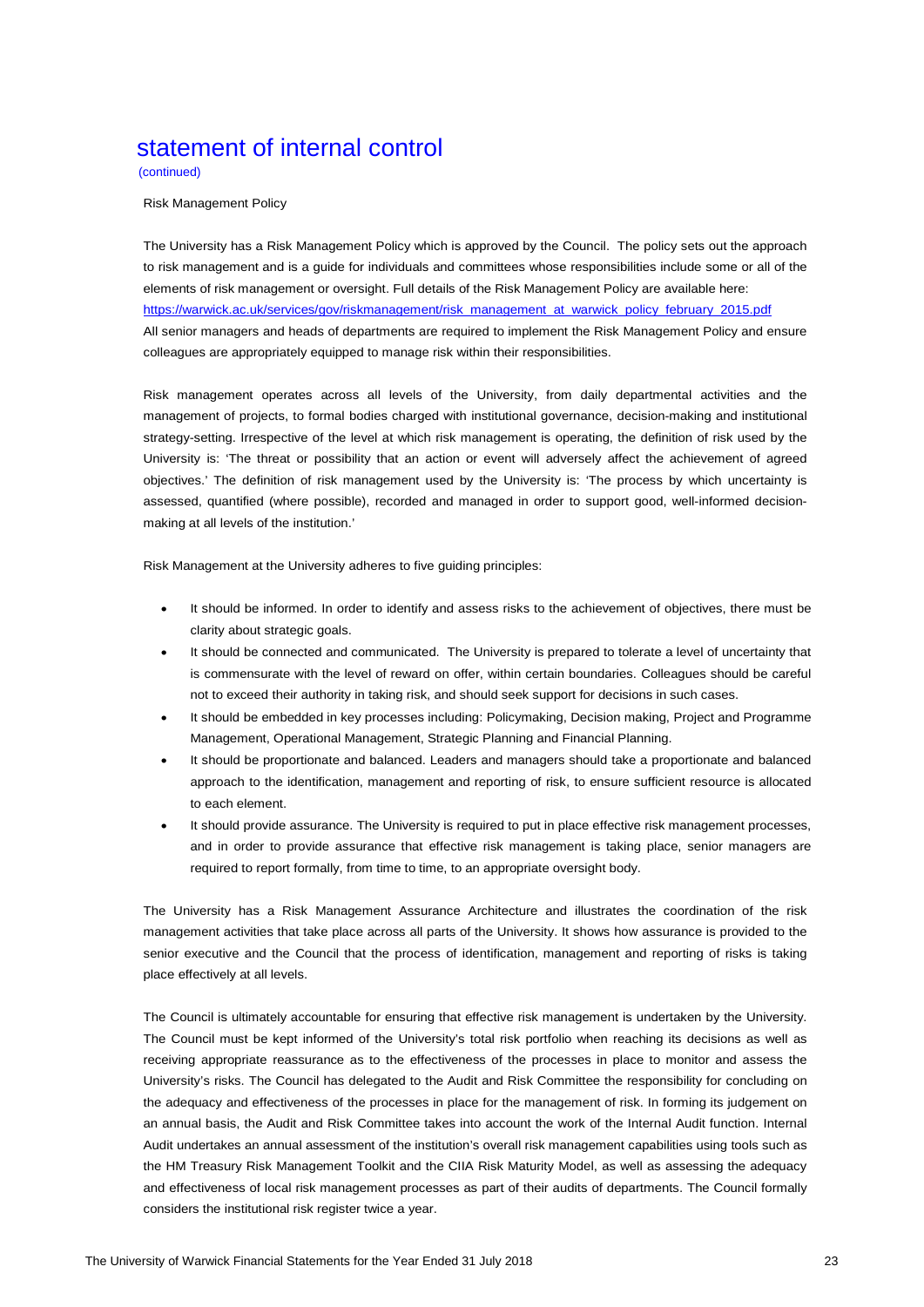## statement of primary responsibilities of the council

#### of the University of Warwick

This Statement is based on the Model Statement contained in the Higher Education Code of Governance published by the Committee of University Chairs in December 2014, adapted to reflect the powers and responsibilities that the Council of the University of Warwick derives from the University Statutes.

The Council is the governing body of the University and its members are the trustees of the University in relation to the University's status as an exempt charity. Subject to the powers of the Senate as provided for in the University Statutes, it has ultimate responsibility for the affairs of the University. It is responsible for reviewing the work of the University and taking such steps as it thinks proper for the purpose of advancing the interests of the University, maintaining its efficiency, encouraging teaching, the pursuit of learning and the prosecution of research and providing for the recreation and well-being of students.

Consistent with the University's constitution, the primary responsibilities of the University Council are as follows:

- 1. To enable the University to achieve and develop its mission and primary objectives of learning, teaching and research. The Council is responsible for approving and for keeping under review the University's long-term and strategic plans, including key performance indicators, and for ensuring that these meet the interests of the University's stakeholders and beneficiaries.
- 2. To appoint the Vice-Chancellor and President as Chief Academic and Administrative Officer of the University and the Office for Students Accountable Officer and to put in place suitable arrangements for monitoring their performance.
- 3. To delegate authority to the Vice-Chancellor and President for the effective academic, corporate, financial, estate and human resource management of the University.
- 4. To establish and keep under regular review the policies, procedures and limits within such management functions as shall be undertaken by and under the authority of the Vice-Chancellor and President.
- 5. To ensure the establishment and monitoring of systems of control and accountability, including financial and operational controls and risk assessment, and clear procedures for handling internal grievances and for managing conflicts of interest.
- 6. To ensure that processes are in place to monitor and evaluate the performance and effectiveness of the University against its plans and approved key performance indicators. Where possible and appropriate, these shall be benchmarked against other comparable institutions.
- 7. To establish processes to monitor and evaluate the performance and effectiveness of the Council and the University's systems of governance and decision making.
- 8. To conduct its business in accordance with best practice in higher education corporate governance, with the principles of public life drawn up by the Committee on Standards in Public Life, and with due regard to the Charity Commission's guidance on public benefit.
- 9. To safeguard the good name and values of the University and to be responsible for the ethical governance of the University.
- 10. To appoint the Secretary to the Council and to ensure that, if the person appointed has managerial responsibilities in the institution, there is an appropriate separation in the lines of accountability.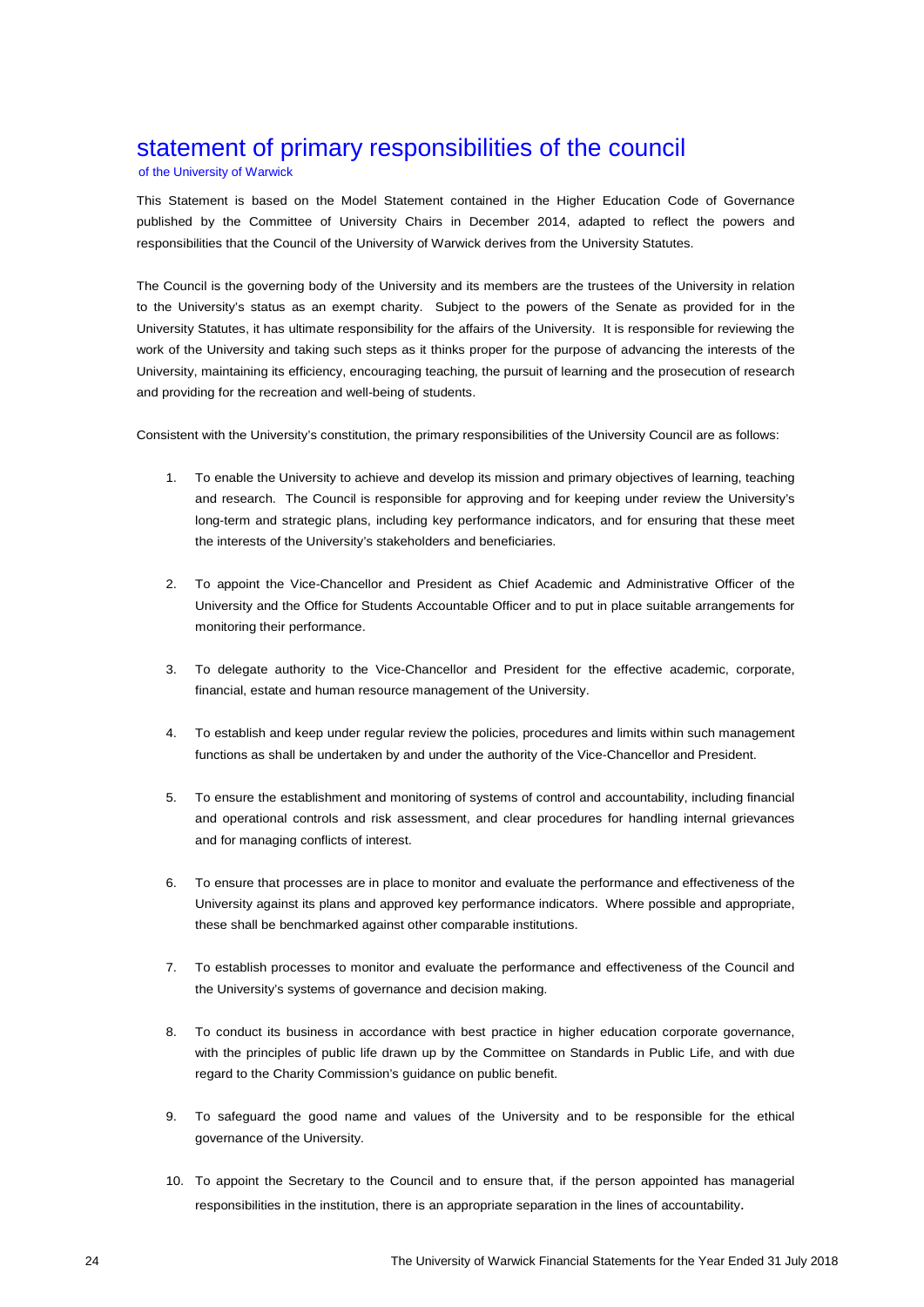# statement of primary responsibilities of the council

of the University of Warwick (continued)

- 11. To be the employing authority for all staff in the University and to establish a human resources strategy for the University.
- 12. Subject to the powers of the Senate, to be the principal financial and business authority of the University, to ensure that proper books of account are kept, to approve the University's annual budget and financial statements and to have overall responsibility for the University's assets, property and physical estate.
- 13. To be the University's legal authority and to ensure that systems are in place for meeting all the University's legal obligations, including those arising from contracts and other legal commitments made in the University's name. The Council is responsible for determining regulations for the custody and use of the common seal of the University.
- 14. To receive assurance that adequate provision has been made for the general welfare of students.
- 15. To act as trustee for any property, legacy, endowment, bequest or gift in support of the work and welfare of the University.
- 16. To be responsible for effective planning, ongoing control, monitoring and review of the University's health and safety management procedures.
- 17. To approve changes to University Statutes and to ensure that the University's constitution is followed at all times and that appropriate advice is available to enable this to happen.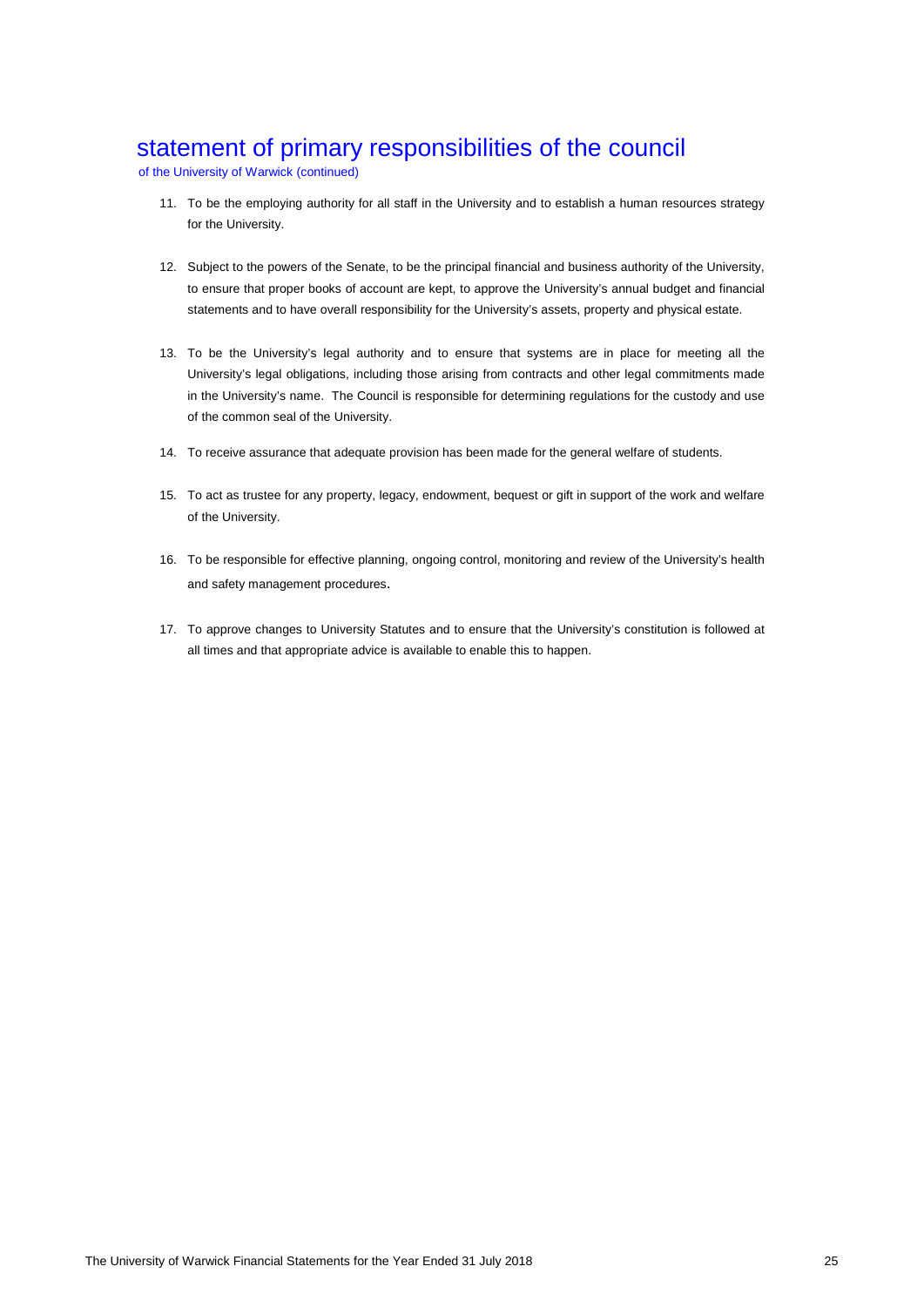## independent auditor's report

to the Council of the University of Warwick

## opinion

We have audited the financial statements of The University of Warwick ("the University") for the year ended 31 July 2018 which comprise the Consolidated Statement of Comprehensive Income, the Statement of Changes in Reserves, the Consolidated and University Balance Sheet, the Consolidated Cash Flow Statement and related notes, including the Statement of Principal Accounting Policies.

In our opinion the financial statements:

- give a true and fair view of the state of the Group's and the University's affairs as at 31 July 2018, and of the Group's and the University's income and expenditure, gains and losses and changes in reserves, and of the Group's cash flows, for the year then ended;
- have been properly prepared in accordance with UK accounting standards, including FRS 102 The Financial Reporting Standard applicable in the UK and Republic of Ireland, and with the 2015 Statement of Recommended Practice – Accounting for Further and Higher Education; and
- meet the requirements of the Accounts Direction dated 19 June 2018 issued by the Office for Students.

## basis for opinion

We conducted our audit in accordance with International Standards on Auditing (UK) ("ISAs (UK)") and applicable law. Our responsibilities are described below. We have fulfilled our ethical responsibilities under, and are independent of the group in accordance with, UK ethical requirements including the FRC Ethical Standard. We believe that the audit evidence we have obtained is a sufficient and appropriate basis for our opinion.

## going concern

We are required to report to you if we have concluded that the use of the going concern basis of accounting is inappropriate or there is an undisclosed material uncertainty that may cast significant doubt over the use of that basis for a period of at least twelve months from the date of approval of the financial statements. We have nothing to report in these respects.

## other information

The Council is responsible for the other information, which comprises the Financial Highlights, the Financial Review, the Public Benefit Statement, the Corporate Governance Statement, the Statement of Internal Control and the Indicators of Financial Health. Our opinion on the financial statements does not cover the other information and, accordingly, we do not express an audit opinion or any form of assurance conclusion thereon.

Our responsibility is to read the other information and, in doing so, consider whether, based on our financial statements audit work, the information therein is materially misstated or inconsistent with the financial statements or our audit knowledge. Based solely on that work, we have not identified material misstatements in the other information.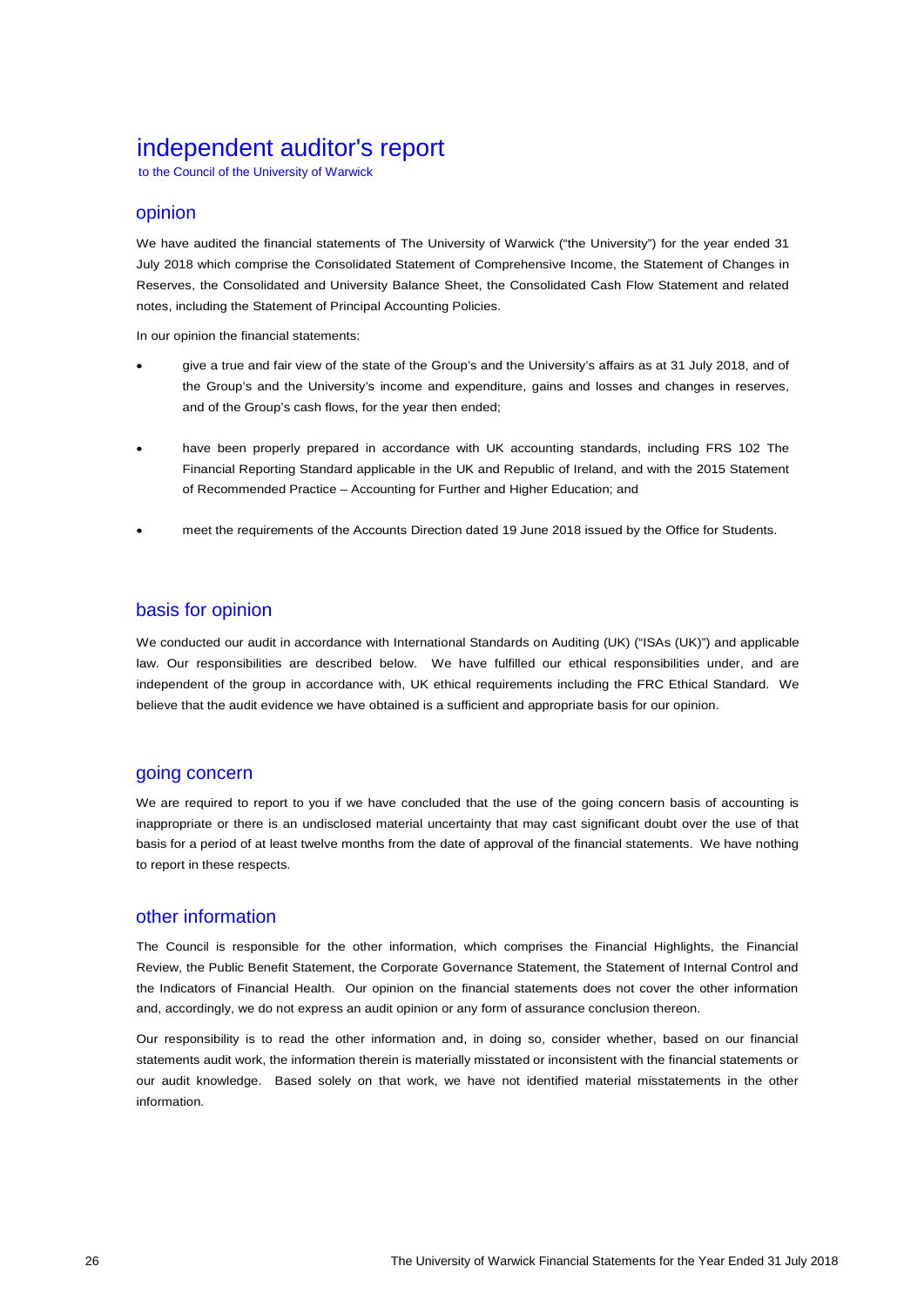# independent auditor's report

to the Council of the University of Warwick (continued)

## Council responsibilties

As explained more fully in their statement set out on page 24, the Council is responsible for: the preparation of the financial statements and for being satisfied that they give a true and fair view; such internal control as it determines is necessary to enable the preparation of financial statements that are free from material misstatement, whether due to fraud or error; assessing the group and parent University's ability to continue as a going concern, disclosing, as applicable, matters related to going concern; and using the going concern basis of accounting unless it either intends to liquidate the group or the parent University or to cease operations, or has no realistic alternative but to do so.

## Auditor's responsibilties

Our objectives are to obtain reasonable assurance about whether the financial statements as a whole are free from material misstatement, whether due to fraud or error, and to issue our opinion in an auditor's report. Reasonable assurance is a high level of assurance, but does not guarantee that an audit conducted in accordance with ISAs (UK) will always detect a material misstatement when it exists. Misstatements can arise from fraud or error and are considered material if, individually or in aggregate, they could reasonably be expected to influence the economic decisions of users taken on the basis of the financial statements.

A fuller description of our responsibilities is provided on the FRC's website at www.frc.org.uk/auditorsresponsibilities.

## report on other legal and regulatory requirements

We are required to report on the following matters under the Office for Students and Research England Audit Codes of Practice issued under the Further and Higher Education Act 1992.

In our opinion, in all material respects:

- funds from whatever source administered by the Group or the University for specific purposes have been properly applied to those purposes and managed in accordance with relevant legislation;
- income has been applied in accordance with the University's Statutes;
- funds provided by the Office for Students and Research England have been applied in accordance with the terms and conditions attached to them; and
- funds provided by HEFCE have been applied in accordance with the Memorandum of Assurance and Accountability and any other terms and conditions attached to them.

## the purpose of our audit work and to whom we owe our responsibilities

This report is made solely to the Council, in accordance with the Charters and Statutes of the institution. Our audit work has been undertaken so that we might state to the Council those matters we are required to state to them in an auditor's report and for no other purpose. To the fullest extent permitted by law, we do not accept or assume responsibility to anyone other than the University and the Council for our audit work, for this report, or for the opinions we have formed.

## **Michael Rowley for and on behalf of KPMG LLP, Statutory Auditor**  *Chartered Accountants*  One Snowhill Snow Hill Queensway Birmingham B4 6GH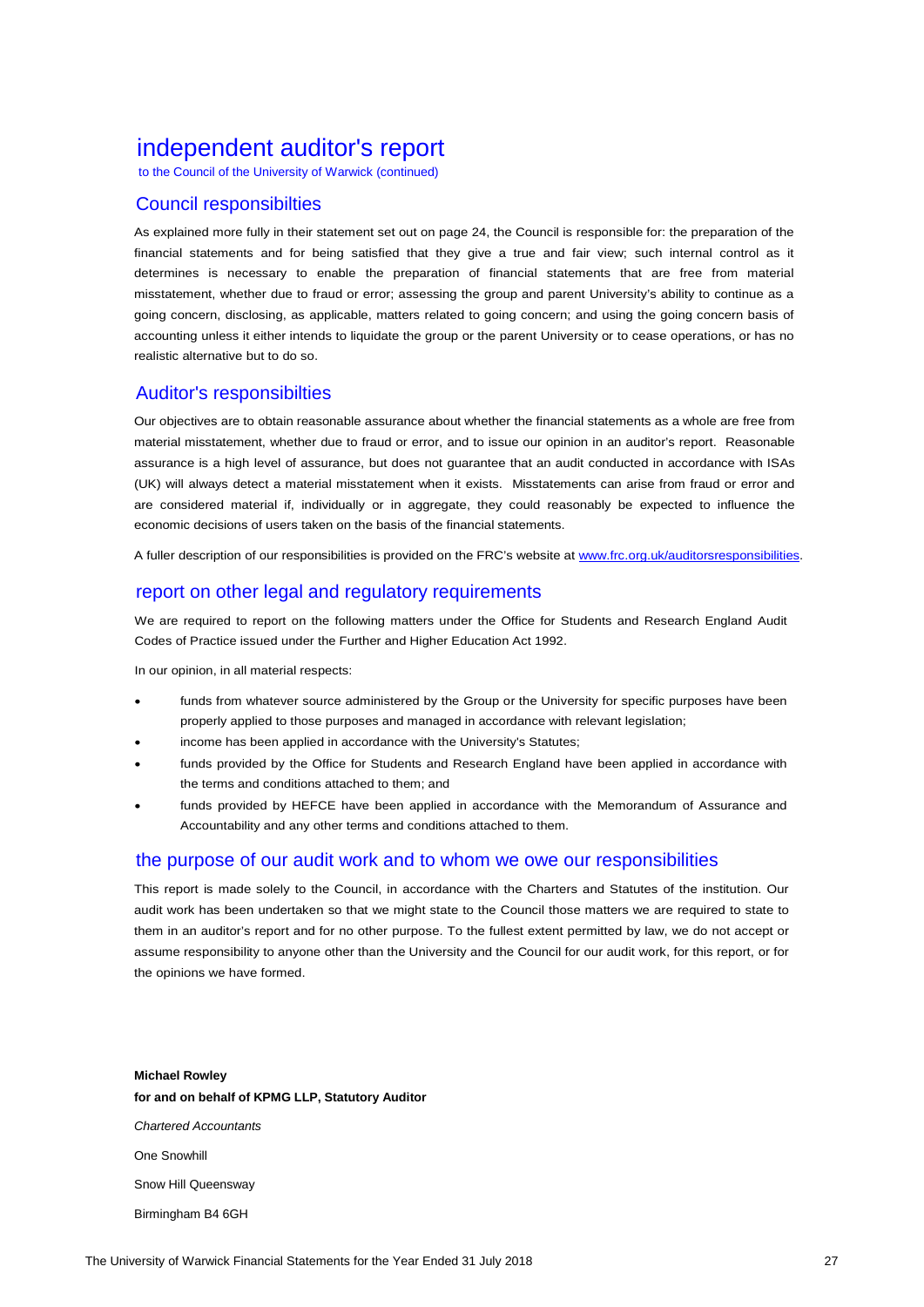## consolidated statement of comprehensive income

for the year ended 31 July 2018

|                                                                          |                | Consolidated         |                      | University           |                      |
|--------------------------------------------------------------------------|----------------|----------------------|----------------------|----------------------|----------------------|
|                                                                          | Note           | 2017/18<br>£ million | 2016/17<br>£ million | 2017/18<br>£ million | 2016/17<br>£ million |
| <b>Income</b>                                                            |                |                      |                      |                      |                      |
| Tuition fees and educational contracts                                   | $\overline{2}$ | 316.6                | 287.5                | 316.6                | 287.5                |
| Funding body grants                                                      | 3              | 59.6                 | 58.4                 | 59.6                 | 58.4                 |
| Research grants and contracts                                            | $\overline{4}$ | 126.5                | 120.3                | 126.5                | 120.3                |
| Other income                                                             | 5              | 123.0                | 120.3                | 108.9                | 105.9                |
| Investment income                                                        | 6              | 1.7                  | 1.6                  | 1.5                  | 1.3                  |
| Donations and endowments                                                 | 7              | 4.1                  | 2.9                  | 4.1                  | 2.8                  |
| <b>Total income</b>                                                      |                | 631.5                | 591.0                | 617.2                | 576.2                |
| <b>Expenditure</b>                                                       |                |                      |                      |                      |                      |
| Staff costs                                                              | 8              | 321.1                | 298.0                | 304.1                | 282.7                |
| Other operating expenses                                                 |                | 208.4                | 210.7                | 211.2                | 211.6                |
| Depreciation                                                             | 12             | 38.4                 | 35.6                 | 37.1                 | 34.5                 |
| Interest and other finance costs                                         | 10             | 8.4                  | 8.8                  | 8.4                  | 8.8                  |
| <b>Total expenditure</b>                                                 |                | 576.3                | 553.1                | 560.8                | 537.6                |
| Surplus before other gains or losses                                     |                | 55.2                 | 37.9                 | 56.4                 | 38.6                 |
| (Loss) / gain on disposal of non-current assets                          | 11             | (0.8)                | 1.2                  | (0.8)                | 1.2                  |
| Gain on investments                                                      |                | 1.6                  | 2.4                  | 1.4                  | 2.0                  |
| Surplus before tax                                                       |                | 56.0                 | 41.5                 | 57.0                 | 41.8                 |
| Taxation                                                                 |                | 0.0                  | 0.0                  | 0.0                  | 0.0                  |
| Surplus for the year                                                     |                | 56.0                 | 41.5                 | 57.0                 | 41.8                 |
| Actuarial gain in respect of pension schemes                             | 20             | 13.5                 | 19.5                 | 13.5                 | 19.5                 |
| Change in fair value of hedging financial instruments                    | 18             | 6.3                  | 14.6                 | 6.3                  | 14.6                 |
| <b>TOTAL COMPREHENSIVE INCOME AND</b><br><b>EXPENDITURE FOR THE YEAR</b> |                | 75.8                 | 75.6                 | 76.8                 | 75.9                 |
| <b>Represented by:</b>                                                   |                |                      |                      |                      |                      |
| Endowment comprehensive income and expenditure for the year              |                | 1.1                  | 1.0                  | 1.0                  | 0.5                  |
| Unrestricted comprehensive income and expenditure for the year           |                | 74.7                 | 74.6                 | 75.8                 | 75.4                 |
| <b>Attributable to the University</b>                                    |                | 75.8                 | 75.6                 | 76.8                 | 75.9                 |

All items of income and expenditure relate to continuing activities.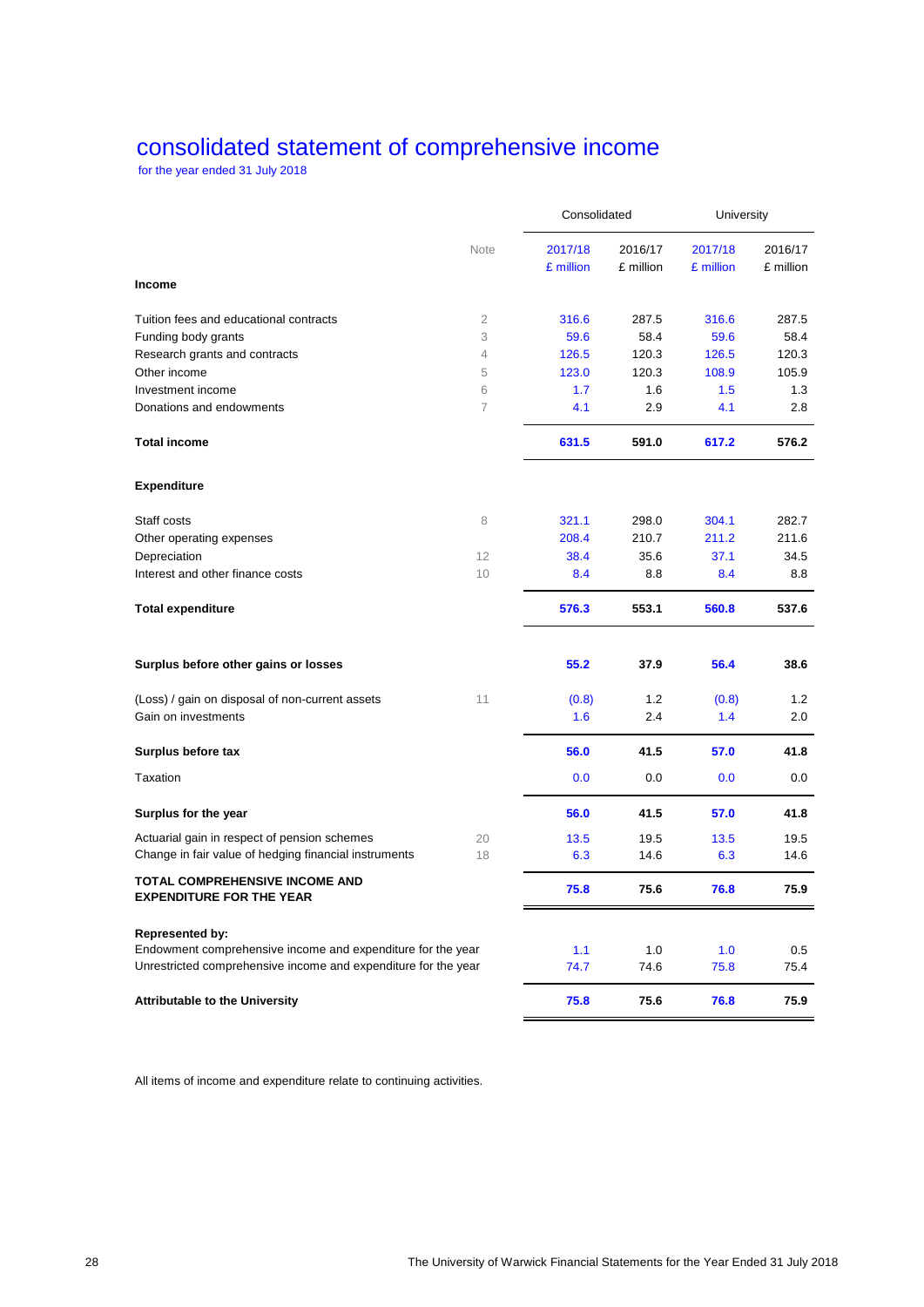## statement of changes in reserves

for the year ended 31 July 2018

| <b>Consolidated</b>                                     | Income and expenditure<br>account | <b>Total</b>                        |           |  |
|---------------------------------------------------------|-----------------------------------|-------------------------------------|-----------|--|
|                                                         | £ million                         | Endowment Unrestricted<br>£ million | £ million |  |
| <b>Balance at 1 August 2016</b>                         | 9.4                               | 128.1                               | 137.5     |  |
| Surplus from the income and expenditure statement       | 1.0                               | 40.5                                | 41.5      |  |
| Other comprehensive income and expenditure              | 0.0                               | 34.1                                | 34.1      |  |
| Total comprehensive income and expenditure for the year | 1.0<br>74.6                       |                                     | 75.6      |  |
| Balance at 1 August 2017                                | 10.4                              | 202.7                               | 213.1     |  |
| Surplus from the income and expenditure statement       | 1.1                               | 54.9                                | 56.0      |  |
| Other comprehensive income and expenditure              | 0.0                               | 19.8                                | 19.8      |  |
| Total comprehensive income and expenditure for the year | 1.1                               | 74.7                                | 75.8      |  |
| Balance at 31 July 2018                                 | 11.5                              | 277.4                               | 288.9     |  |

| <b>University</b>                                       | Income and expenditure<br>account | <b>Total</b>                        |           |
|---------------------------------------------------------|-----------------------------------|-------------------------------------|-----------|
|                                                         | £ million                         | Endowment Unrestricted<br>£ million | £ million |
| Balance at 1 August 2016                                | 4.3                               | 94.1                                | 98.4      |
| Surplus from the income and expenditure statement       | 0.5                               | 41.3                                | 41.8      |
| Other comprehensive income and expenditure              | 0.0                               | 34.1                                | 34.1      |
| Total comprehensive income and expenditure for the year | 0.5                               | 75.4                                | 75.9      |
| Balance at 1 August 2017                                | 4.8                               | 169.5                               | 174.3     |
| Surplus from the income and expenditure statement       | 1.0                               | 56.0                                | 57.0      |
| Other comprehensive income and expenditure              | 0.0                               | 19.8                                | 19.8      |
| Total comprehensive income and expenditure for the year | 1.0                               | 75.8                                | 76.8      |
| Balance at 31 July 2018                                 | 5.8                               | 245.3                               | 251.1     |
|                                                         |                                   |                                     |           |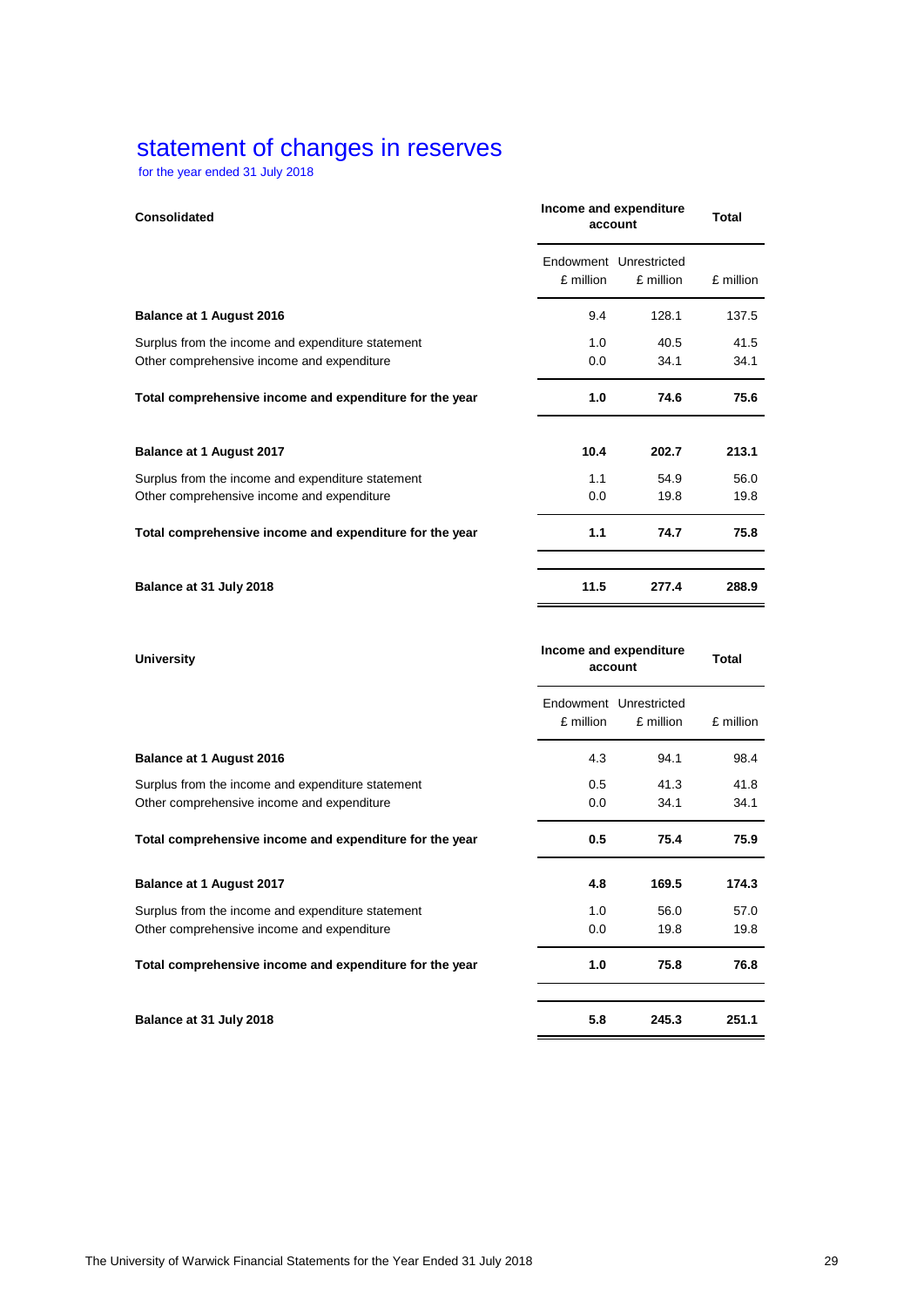# consolidated and university balance sheet

as at 31 July 2018

|                                                                                  |      | Consolidated      |                   | University        |                   |  |
|----------------------------------------------------------------------------------|------|-------------------|-------------------|-------------------|-------------------|--|
|                                                                                  | Note | 2018<br>£ million | 2017<br>£ million | 2018<br>£ million | 2017<br>£ million |  |
| <b>Non-current assets</b>                                                        |      |                   |                   |                   |                   |  |
| <b>Fixed assets</b>                                                              | 12   | 695.0             | 590.7             | 679.8             | 574.4             |  |
| Investments                                                                      | 13   | 27.3              | 24.1              | 29.1              | 25.9              |  |
|                                                                                  |      | 722.3             | 614.8             | 708.9             | 600.3             |  |
| <b>Current assets</b>                                                            |      |                   |                   |                   |                   |  |
| <b>Stock</b>                                                                     | 14   | 0.9               | 1.1               | 0.8               | 0.6               |  |
| Trade and other receivables                                                      | 15   | 50.8              | 47.9              | 57.2              | 54.9              |  |
| Investments                                                                      | 16   | 38.5              | 89.0              | 38.5              | 89.0              |  |
| Cash and cash equivalents                                                        |      | 126.6             | 98.7              | 123.6             | 95.0              |  |
|                                                                                  |      | 216.8             | 236.7             | 220.1             | 239.5             |  |
| Less: Creditors : Amounts falling due within one year                            | 17   | (178.7)           | (160.5)           | (207.4)           | (188.8)           |  |
| <b>Net current assets</b>                                                        |      | 38.1              | 76.2              | 12.7              | 50.7              |  |
| <b>Total assets less current liabilities</b>                                     |      | 760.4             | 691.0             | 721.6             | 651.0             |  |
| Creditors: Amounts falling due after more than one year                          | 18   | (397.7)           | (389.2)           | (396.7)           | (388.0)           |  |
| <b>Provisions</b>                                                                |      |                   |                   |                   |                   |  |
| Pension provisions                                                               | 20   | (70.6)            | (85.3)            | (70.6)            | (85.3)            |  |
| Other provisions                                                                 | 21   | (3.2)             | (3.4)             | (3.2)             | (3.4)             |  |
| <b>TOTAL NET ASSETS</b>                                                          |      | 288.9             | 213.1             | 251.1             | 174.3             |  |
| <b>Restricted reserves</b><br>Income and expenditure reserve - endowment reserve | 22   | 11.5              | 10.4              | 5.8               | 4.8               |  |
| <b>Unrestricted reserves</b>                                                     |      |                   |                   |                   |                   |  |
| Income and expenditure reserve - unrestricted                                    |      | 277.4             | 202.7             | 245.3             | 169.5             |  |
| <b>TOTAL RESERVES</b>                                                            |      | 288.9             | 213.1             | 251.1             | 174.3             |  |

The financial statements on pages 28 to 63 were approved by the Council on 21 November 2018, and signed on its behalf by:

Professor Stuart Croft, Vice-Chancellor and President Keith Bedell-Pearce CBE, University Treasurer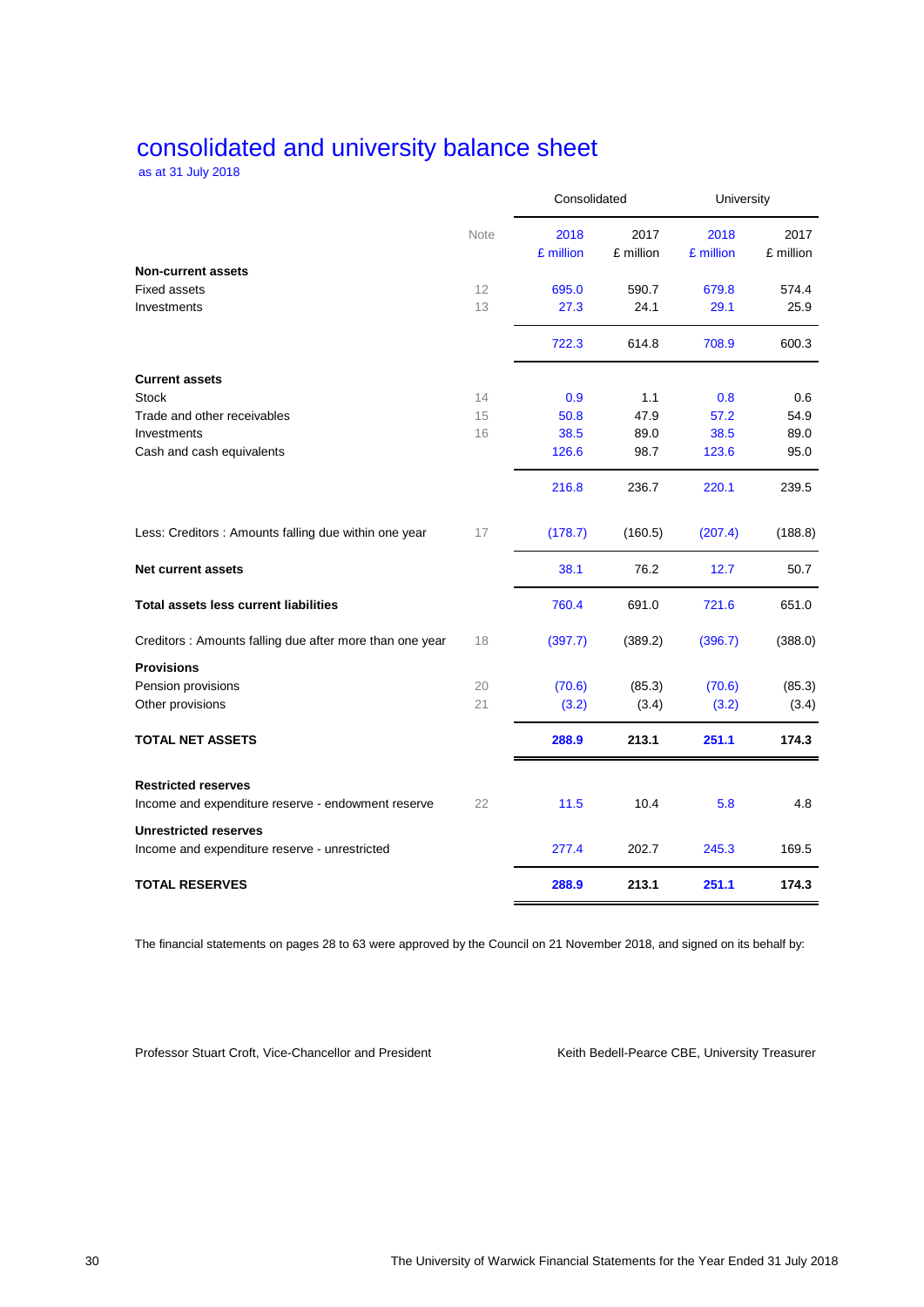# consolidated cash flow statement

for the year ended 31 July 2018

|                                                                | Note    | 2017/18   | 2016/17          |
|----------------------------------------------------------------|---------|-----------|------------------|
|                                                                |         | £ million | £ million        |
| Cash flow from operating activities                            |         |           |                  |
| Surplus for the year                                           |         | 56.0      | 41.5             |
| Adjustment for non-cash items                                  |         |           |                  |
| Depreciation                                                   | 12      | 38.4      | 35.6             |
| Gain on investments                                            | 13      | (1.6)     | (2.4)            |
| Decrease / (increase) in stock                                 | 14      | 0.2       | (0.1)            |
| Increase in debtors                                            | 15      | (2.9)     | (2.1)            |
| Increase in creditors                                          | 17 & 18 | 25.5      | 46.9             |
| (Decrease) / increase in pension provision                     | 20      | (1.2)     | 4.3              |
| Decrease in other provisions                                   | 13 & 21 | (1.0)     | (0.4)            |
| Adjustment for investing or financing activities               |         |           |                  |
| Investment income                                              | 6       | (1.7)     | (1.6)            |
| Interest payable                                               | 10      | 6.1       | 6.2              |
| Endowment income                                               | 22      | (1.8)     | (1.3)            |
| Loss / (gain) on the sale of non-current assets                | 11      | 0.8       | (1.2)            |
| Capital grant income                                           |         | (17.5)    | (14.5)           |
| Net cash inflow from operating activities                      |         | 99.3      | 110.9            |
| Cash flows from investing activities                           |         |           |                  |
| Proceeds from sales of fixed assets                            |         | 0.1       | 0.0              |
| Capital grants receipts                                        |         | 28.5      | 30.4             |
| Disposal of non-current asset investments                      |         | 0.2       | 1.2 <sub>1</sub> |
| Withdrawal of deposits                                         |         | 50.5      | 0.0              |
| Investment income                                              | 6       | 1.7       | 1.6              |
| Payments made to acquire fixed assets                          | 12      | (142.8)   | (115.9)          |
| New non-current asset investments                              | 13      | (1.7)     | (1.9)            |
| New current asset investments                                  | 16      | 0.0       | (19.0)           |
|                                                                |         | (63.5)    | (103.6)          |
| Cash flows from financing activities                           |         |           |                  |
| Interest paid                                                  | 10      | (6.1)     | (6.2)            |
| Endowment cash received                                        | 22      | 1.8       | 1.3              |
| Repayments of amounts borrowed                                 | 19      | (3.6)     | (3.7)            |
|                                                                |         |           |                  |
|                                                                |         | (7.9)     | (8.6)            |
| Increase / (decrease) in cash and cash equivalents in the year |         | 27.9      | (1.3)            |
| Cash and cash equivalents at beginning of the year             |         | 98.7      | 100.0            |
| Cash and cash equivalents at end of the year                   |         | 126.6     | 98.7             |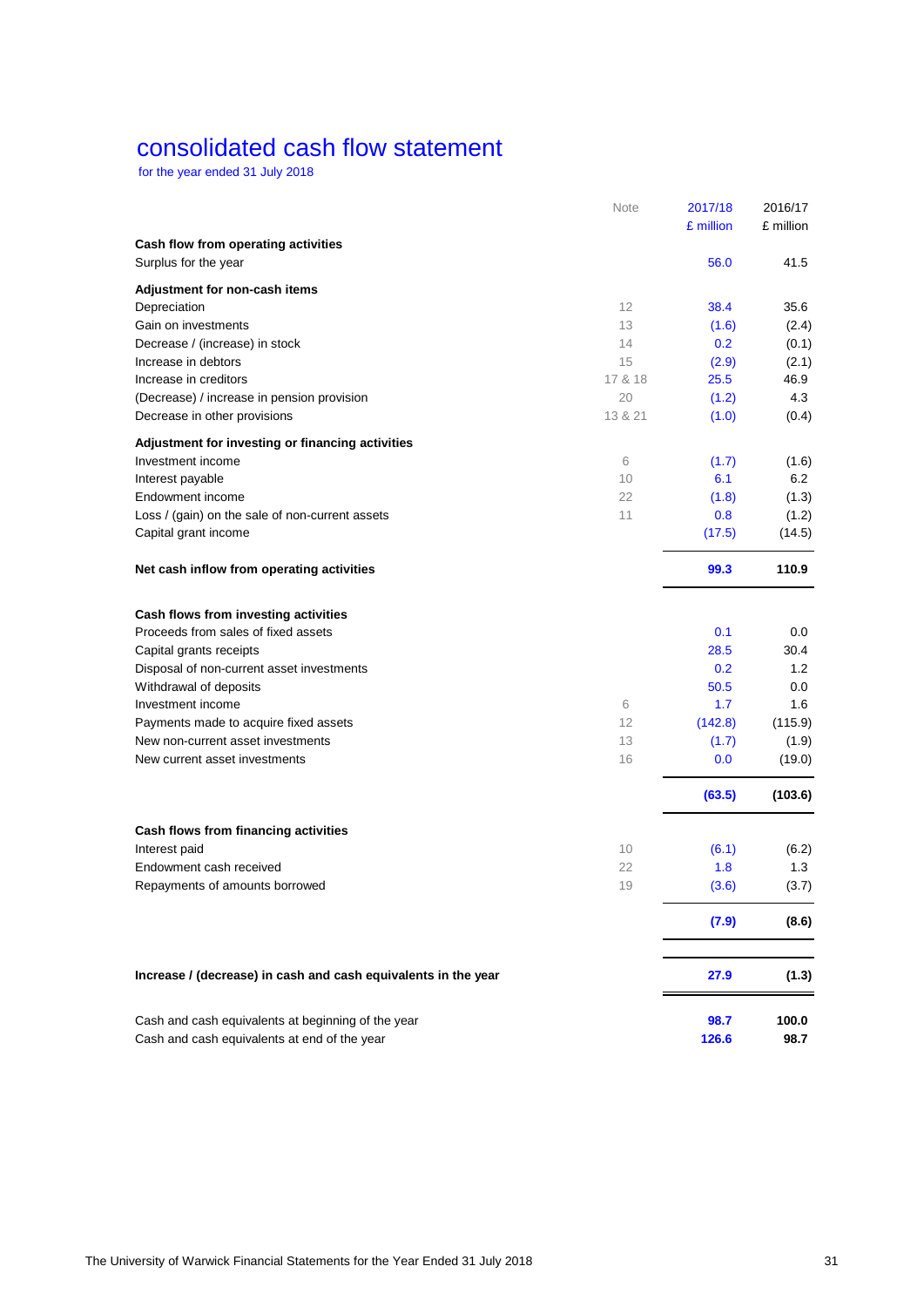#### **1. PRINCIPAL ACCOUNTING POLICIES**

#### 1. Basis of preparation

These financial statements have been prepared in accordance with the 2015 Statement of Recommended Practice (SORP): Accounting for Further and Higher Education and in accordance with Financial Reporting Standard (FRS) 102. The University is a public benefit entity and therefore has applied the relevant public benefit requirement of the FRS102. The financial statements are prepared in accordance with the historical cost convention modified by the revaluation of derivative financial instruments.

#### 2. Basis of consolidation

The consolidated financial statements include the financial statements of the University, its subsidiary undertakings, the University of Warwick Foundation, and the University's share of associated undertakings. The results of subsidiaries acquired or disposed of during the period are included in the consolidated statement of income and expenditure from the date of acquisition or up to the date of disposal. Intra-group transactions are eliminated on consolidation.

The consolidated financial statements do not include those of Warwick Students' Union and subsidiaries of the Union, as these are separate organisations in which the University has no control or significant influence over policy decisions.

#### 3. Income recognition

Income from the sale of goods or services is credited to the Consolidated Statement of Comprehensive Income and Expenditure when the goods or services are supplied to the external customers or the terms of the contract have been satisfied.

Fee income is stated gross of any expenditure which is not a discount and credited to the Consolidated Statement of Comprehensive Income and Expenditure over the period in which students are studying. Where the amount of the tuition fee is reduced, by a discount for prompt payment, income receivable is shown net of the discount. Bursaries and scholarships are accounted for gross as expenditure and not deducted from income.

Funds the University receives and disburses as paying agent on behalf of a funding body are excluded from the income and expenditure of the University where the University is exposed to minimal risk or enjoys minimal economic benefit related to the transaction.

Government grants including funding council block grant, capital grants and Government research grants are recognised within the Consolidated Statement of Comprehensive Income and Expenditure over the periods in which the University recognises the related costs for which the grant is intended to compensate. Where part of a Government grant is deferred it is recognised as deferred income within creditors and allocated between creditors due within one year and due after more than one year as appropriate.

Other revenue grants and donations from non-government sources, including research grants from non-government sources, are recognised within the Consolidated Statement of Comprehensive Income and Expenditure when the University is entitled to the income and performance related conditions have been met. Income received in advance of performance related conditions being met is deferred on the Balance Sheet and released to the Consolidated Statement of Income and Expenditure in line with such conditions being met.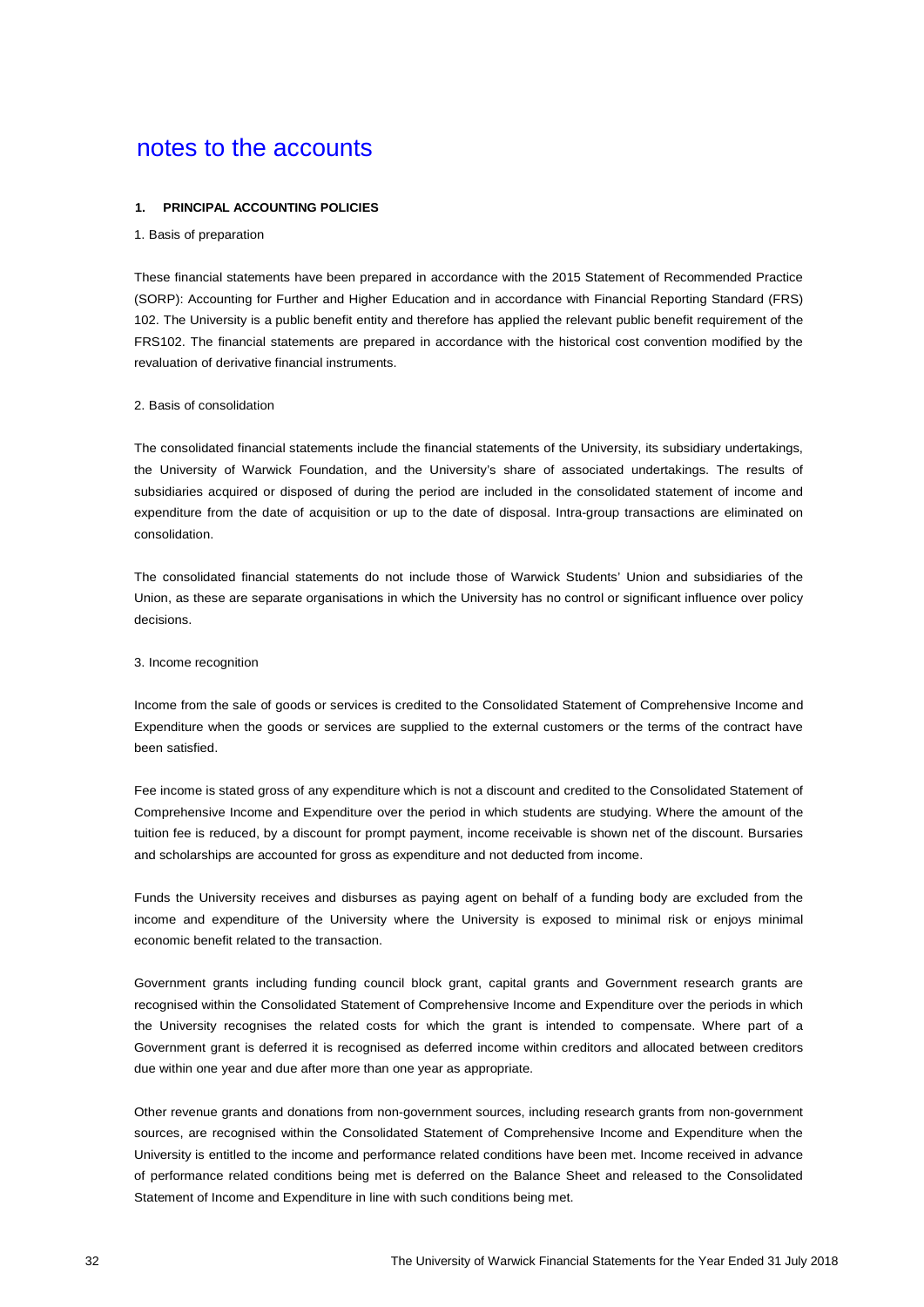#### (continued)

Non exchange transactions without performance related conditions may include donations and endowments. Donations and endowments with donor imposed restrictions are recognised within the Consolidated Statement of Comprehensive Income and Expenditure when the University is entitled to the income.

Income is retained within the restricted reserve until such time that it is utilised in line with such restrictions at which point the income is released to general reserves through a reserve transfer.

Investment income and appreciation of endowments is recorded in income in the year in which it arises and as either restricted or unrestricted income according to the terms of the restriction applied to the individual endowment fund.

Donations with no restrictions are recorded within the Consolidated Statement of Comprehensive Income and Expenditure when the University is entitled to the income.

Donations and endowments with restrictions are classified as restricted reserves with additional disclosure provided within the notes to the accounts.

There are four main types of donations and endowments with restrictions: 1. Restricted donations - the donor has specified that the donation must be used for a particular objective. 2. Unrestricted permanent endowments - the donor has specified that the fund is to be permanently invested to generate an income stream for the general benefit of the University. 3. Restricted expendable endowments - the donor has specified a particular objective other than the purchase or construction of tangible fixed assets, and the University can convert the donated sum into income. 4. Restricted permanent endowments - the donor has specified that the fund is to be permanently invested to generate an income stream to be applied to a particular objective.

Capital grants from non-government sources are recorded in income when the University is entitled to the income, subject to any performance related conditions being met.

Investment income is credited to the statement of income and expenditure on a receivable basis.

#### 4. Accounting for retirement benefits

#### *Universities Superannuation Scheme (USS)*

The University participates in the Universities Superannuation Scheme. The scheme is a hybrid pension scheme, providing defined benefits (for all members), as well as defined contribution benefits. The assets of the scheme are held in a separate trustee-administered fund. Because of the mutual nature of the scheme, the assets are not attributed to individual institutions and a scheme-wide contribution rate is set. The University is therefore exposed to actuarial risks associated with other institutions' employees and is unable to identify its share of the underlying assets and liabilities of the scheme on a consistent and reasonable basis. As required by Section 28 of FRS 102 "Employee benefits", the University therefore accounts for the scheme as if it were a wholly defined contribution scheme. As a result, the amount charged to the profit and loss account represents the contributions payable to the scheme. Since the University has entered into an agreement (the Recovery Plan) that determines how each employer within the scheme will fund the overall deficit, the University recognises a liability for the contributions payable that arise from the agreement (to the extent that they relate to the deficit) and therefore an expense is recognised.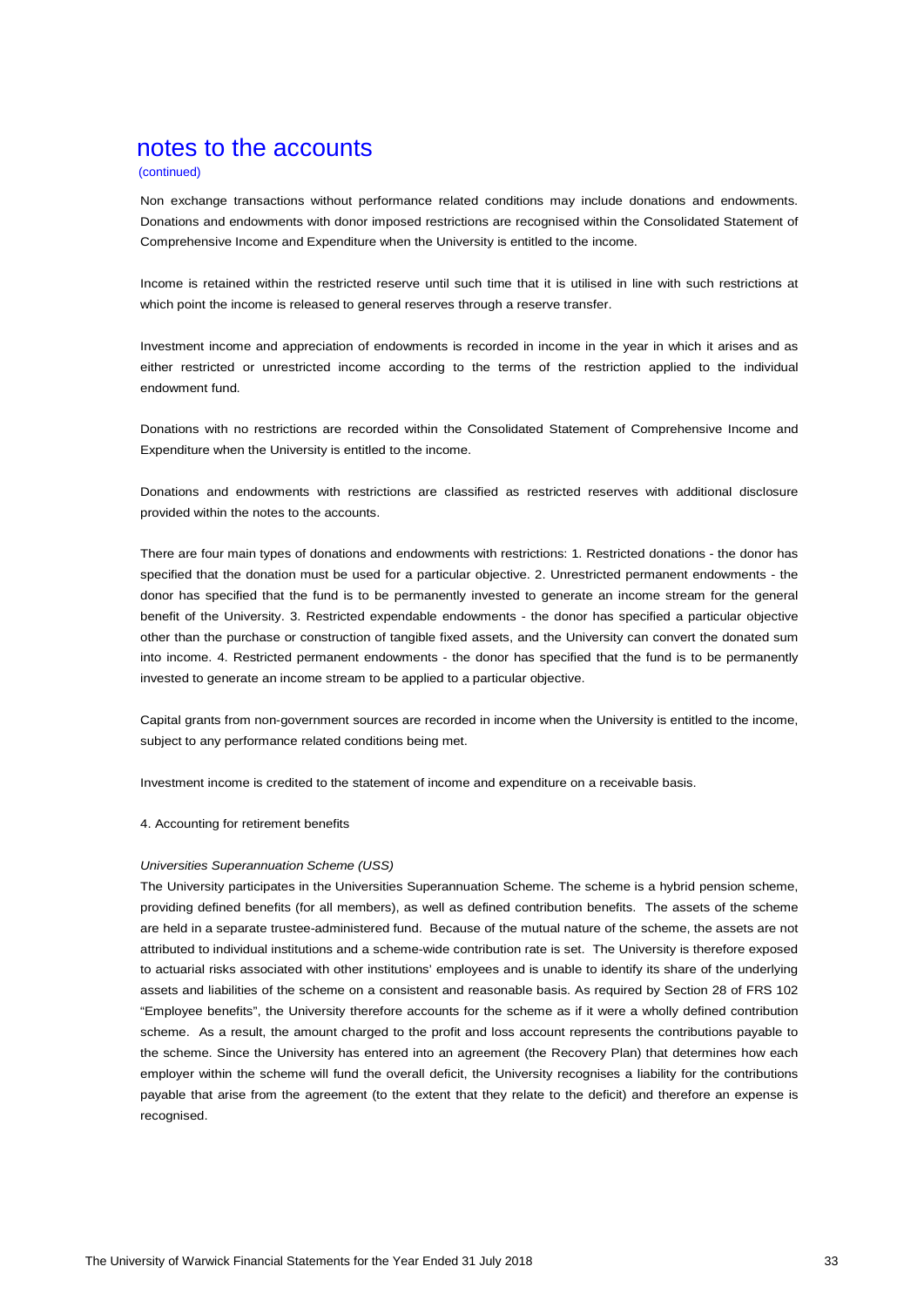(continued)

#### *University of Warwick Pension Scheme*

The Defined Benefit (DB) section of the University's own scheme, an exempt approved pension scheme, provides retirement benefits (based on final pensionable salary), lump sum and spouse's death-in-service benefits. The scheme is set up under trust and the assets are held in a separate trustee-administered fund. The University's net obligation for the scheme is calculated in accordance with the advice of a qualified actuary using the projected unit credit method. When the calculation results in a benefit to the University, the recognised asset is limited to the total of any unrecognised past service costs and the present value of benefits available in the form of any future refunds from the plan, reductions in future contributions to the plan or on settlement of the plan and takes into account the adverse effect of any minimum funding requirements. The DB section of the scheme was closed to new recruits on 1 April 2010.

From 1 April 2010 the University introduced a new Defined Contribution (DC) section to its own scheme, for those eligible members who are not members of the DB section. The DC section of the scheme is operated as a separate defined contribution pension scheme. Employer contributions to this section of the scheme are accounted for through the Consolidated Statement of Comprehensive Income at the time that payment to the external provider is accrued as due. A small number of staff remain in other pension schemes.

#### 5. Employment benefits

Short term employment benefits such as salaries and compensated absences are recognised as an expense in the year in which the employees render service to the University. Any unused benefits are accrued and measured as the additional amount the University expects to pay as a result of the unused entitlement.

#### 6. Finance leases

Leases in which the University assumes substantially all the risks and rewards of ownership of the leased asset are classified as finance leases. Leased assets acquired by way of finance lease are stated at an amount equal to the lower of their fair value and the present value of the minimum lease payments at inception of the lease, less accumulated depreciation and less accumulated impairment losses. Lease payments are accounted for as described below.

Minimum lease payments are apportioned between the finance charge and the reduction of the outstanding liability. The finance charge is allocated to each period during the lease term so as to produce a constant periodic rate of interest on the remaining balance of the liability.

#### 7. Operating leases

Costs in respect of operating leases are charged on a straight-line basis over the lease term. Any lease premiums or incentives are spread over the minimum lease term.

#### 8. Foreign currency

Transactions denominated in foreign currencies are recorded at the average rate of exchange ruling for each month. Monetary assets and liabilities denominated in foreign currencies are recorded at the closing rate of exchange ruling at the year end. The resulting exchange differences are dealt with in the determination of income and expenditure for the financial year.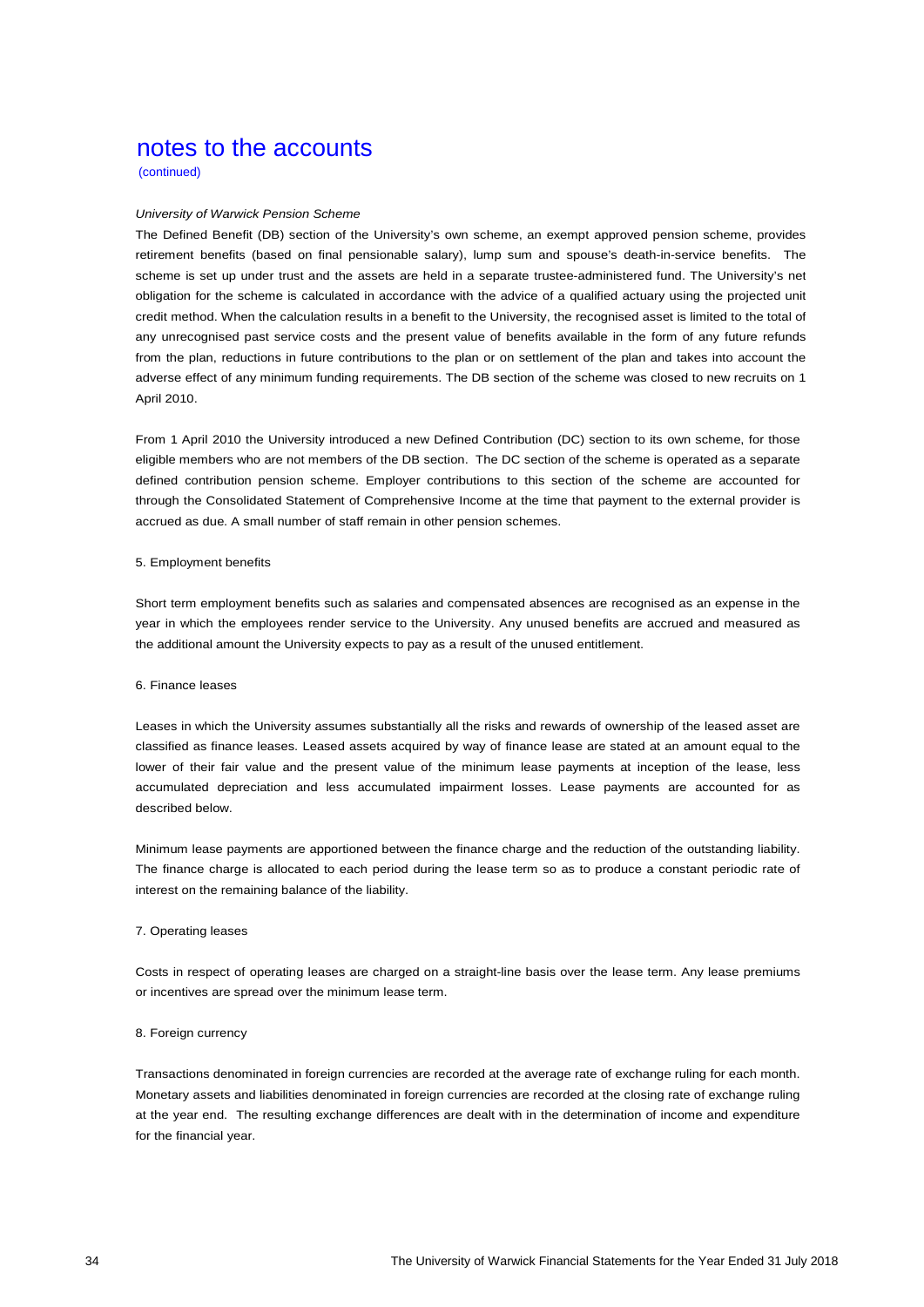(continued)

9. Fixed assets

Fixed assets are stated at cost less accumulated depreciation and accumulated impairment losses.

Where parts of a fixed asset have different useful lives, they are accounted for as separate items of fixed assets. Costs incurred in relation to land and buildings after initial purchase or construction are capitalised to the extent that they increase the expected future benefits to the University.

No depreciation is charged on assets in the course of construction.

#### Land and buildings

Land is not depreciated as it is considered to have an indefinite useful life. New buildings are depreciated in equal instalments over their expected useful lives of 50 years, car parks are depreciated over 35 years and laboratory and other major refurbishments over 10 to 20 years. Where buildings are acquired with the aid of government and other specific grants they are capitalised and depreciated as above or over the life of the project if deemed more appropriate. The University has no inherited assets.

#### Equipment

In the accounts of the University, equipment, including micro-computers and software, costing less than £25,000 per individual item or group of related items are written off in the year of acquisition. Capitalised equipment, other than certain information technology equipment, is stated at cost and depreciated over typical expected useful lives of 5 to 10 years; software licences and certain items of information technology equipment are depreciated over three years. Equipment bought for a specific research or other project is usually depreciated over five years, or the life of the project if more appropriate. All assets are depreciated on a straight line basis, with a full year's depreciation in the year of acquisition.

A review for impairment of a fixed asset is carried out if events or changes in circumstances indicate that the carrying value of an asset may not be recoverable.

Depreciation methods, useful lives and residual values are reviewed at the date of preparation of each Balance Sheet.

#### Borrowing costs

Borrowing costs are recognised as an expense in the Consolidated Statement of Comprehensive Income and Expenditure in the period in which they are incurred.

10. Investments

Non-current investments are held on the Balance Sheet at amortised cost less impairment. Investments in associates and subsidiaries are carried at cost less impairment in the University's accounts.

Current and fixed asset investments are held at fair value with movements recognised in the Consolidated Statement of Income and Expenditure.

#### 11. Stock

Stocks of raw materials and consumables include departmental stocks in science departments, supplies for the Estates Office and goods for resale in catering, bars and retail outlets and are valued at the lower of cost plus attributable overheads and net realisable value. Stocks of other consumable materials are written off to expenditure as incurred.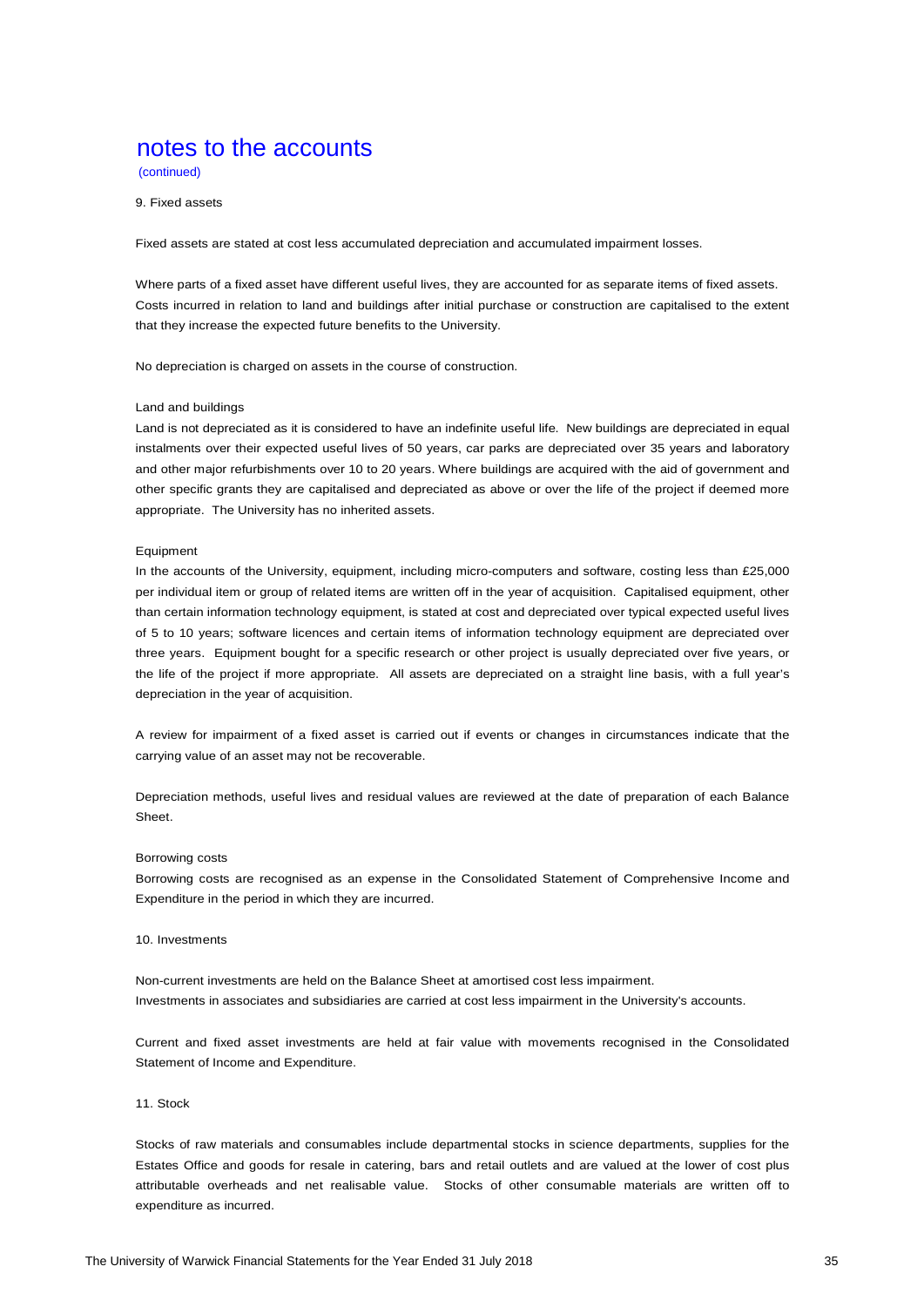(continued)

12. Cash and cash equivalents

Cash includes cash in hand, deposits repayable on demand and overdrafts. Deposits are repayable on demand if they are in practice available within 24 hours without penalty.

Cash equivalents are short term, highly liquid investments that are readily convertible to known amounts of cash with insignificant risk of change in value.

#### 13. Provisions, contingent liabilities and contingent assets

Provisions are recognised in the financial statements when the University has a present obligation (legal or constructive) as a result of a past event, it is probable that an outflow of economic benefits will be required to settle the obligation and a reliable estimate can be made of the amount of the obligation.

The amount recognised as a provision is determined by discounting the expected future cash flows at a pre-tax rate that reflects risks specific to the liability.

A contingent liability arises from a past event that gives the University a possible obligation whose existence will only be confirmed by the occurrence or otherwise of uncertain future events not wholly within the control of the University. Contingent liabilities also arise in circumstances where a provision would otherwise be made but either it is not probable that an outflow of resources will be required or the amount of the obligation cannot be measured reliably.

A contingent asset arises where an event has taken place that gives the University a possible asset whose existence will only be confirmed by the occurrence or otherwise of uncertain future events not wholly within the control of the University.

Contingent assets and liabilities are not recognised in the Balance Sheet but are disclosed in the notes.

14. Taxation

The University is an exempt charity within the meaning of Part 3 of the Charities Act 2011. It is therefore a charity within the meaning of Para 1 of schedule 6 to the Finance Act 2010 and accordingly, the University is potentially exempt from taxation in respect of income or capital gains received within categories covered by section 478-488 of the Corporation Tax Act 2010 (CTA 2010) or section 256 of the Taxation of Chargeable Gains Act 1992, to the extent that such income or gains are applied to exclusively charitable purposes. The University receives no similar exemption in respect of Value Added Tax. Irrecoverable VAT on inputs is included in the costs of such inputs. Any irrecoverable VAT allocated to fixed assets is included in their cost.

The University's subsidiaries and associated undertakings are liable to Corporation Tax in the same way as any other commercial organisation.

Deferred tax is provided in full on timing differences which result in an obligation at the balance sheet date to pay more tax, or a right to pay less tax, at a future date, at rates expected to apply when they crystallise based on current rates and law. Timing differences arise from the inclusion of items of income and expenditure in taxation computations in periods different from those in which they are included in financial statements. Deferred tax assets are more likely than not to be recovered. Deferred tax assets and liabilities are not discounted.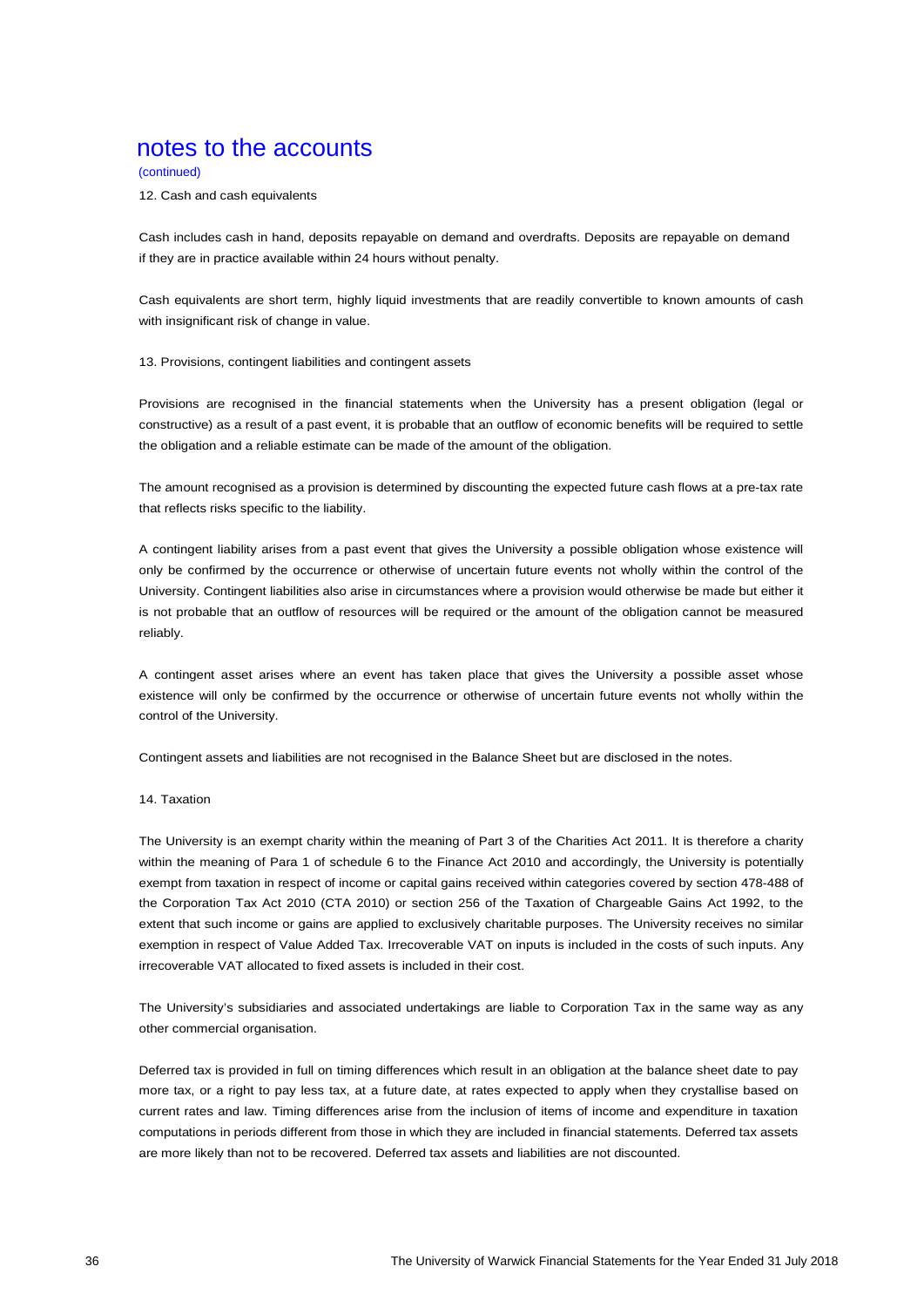#### (continued)

#### 15. Basic financial instruments

Trade and other receivables are recognised initially at transaction price less attributable transaction costs. Trade and other payables are recognised initially at transaction price plus attributable transaction costs.

#### 16. Derivatives

Derivatives (interest rate swaps) are held on the Balance Sheet at fair value with movements in fair value recorded in the Consolidated Statement of Income and Expenditure. The University has adopted and complied with the requirements of hedge accounting and as a result movements in fair value are recorded within Other Comprehensive Income. Any ineffective portion of the hedge is recognised immediately in income or expenditure.

The hedging gain or loss recognised in other comprehensive income is reclassified to income or expenditure when the hedged item is recognised in profit or loss or when the hedging relationship ends.

#### 17. Reserves

Reserves are allocated between restricted and unrestricted reserves. Restricted endowment reserves include balances which, through endowment to the University, are held as a permanently restricted fund as the University must hold the fund in perpetuity.

Other restricted reserves include balances through which the donor has designated a specific purpose and therefore the University is restricted in the use of these funds.

#### 18. Accounting estimates and judgements

The preparation of financial statements requires the use of accounting estimates and assumptions. It also requires management to exercise its judgement in the process of applying accounting policies. Estimates, assumptions and judgements are continually evaluated based on available information and experience. Estimates based on assumptions and judgements could differ significantly from actual results. The areas most affected by the use of estimates and judgements are described below.

Calculation of pension provisions:

- i. The calculation of the liability for the present value of recovery contributions to the USS scheme is made using assumptions about the future salary and numerical growth of members of the USS scheme. The estimates used for these variables are set out in note 27.
- ii. The calculation of the defined benefit pension liability in the UWPS scheme is made using actuarial assumptions, as set out in note 27.

#### Short-term employment benefits:

The University has provided for the cost of unused holiday leave of its employees at the end of the financial year. This accrual was based on the actual leave carried forward at 31 July of a number of employees sampled across University departments. The results from this sample were extrapolated over the University employee population as a whole to determine the total accrual.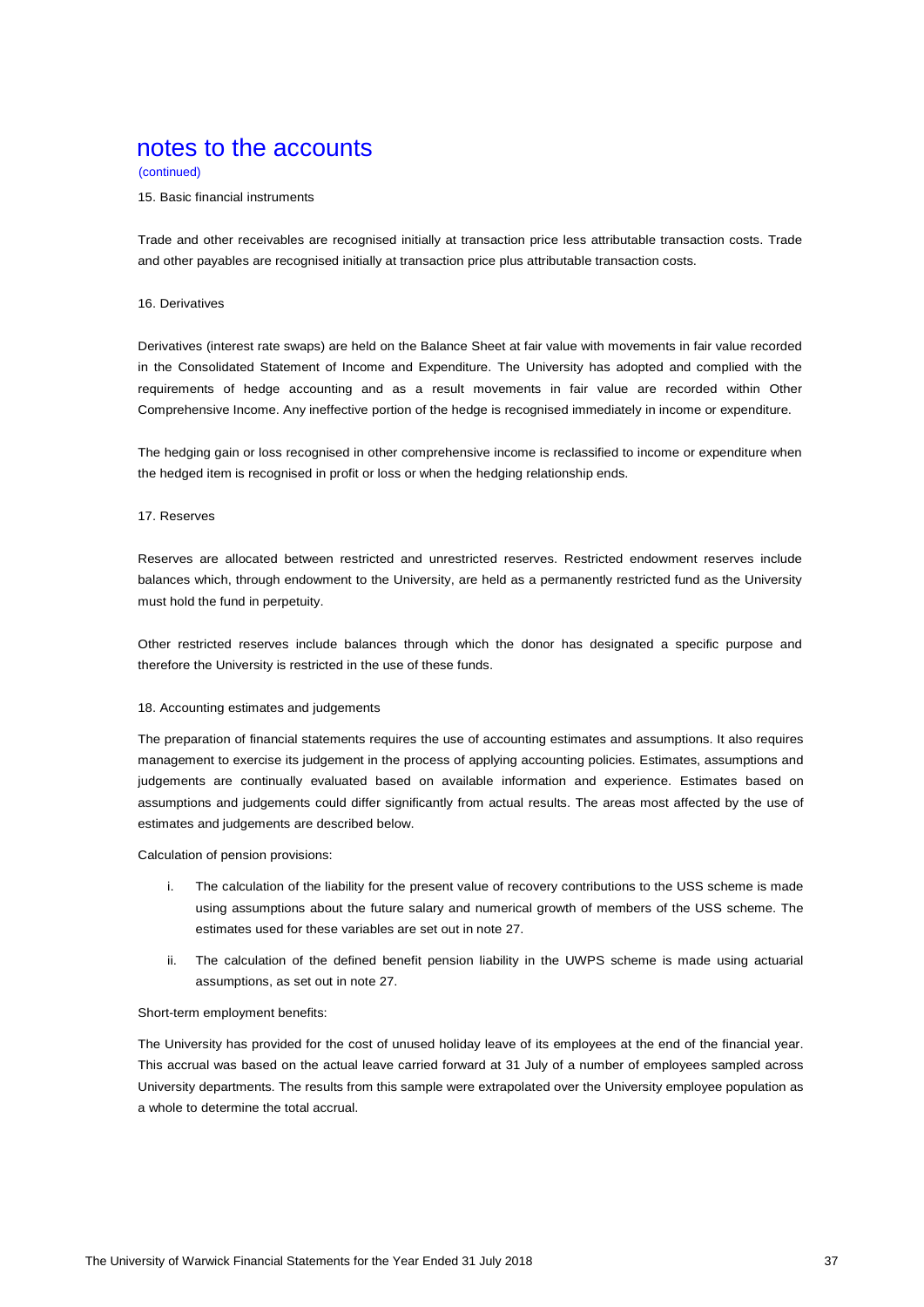(continued)

| <b>TUITION FEES AND EDUCATIONAL CONTRACTS</b><br>Consolidated |                      | University           |                      |                      |
|---------------------------------------------------------------|----------------------|----------------------|----------------------|----------------------|
|                                                               | 2017/18<br>£ million | 2016/17<br>£ million | 2017/18<br>£ million | 2016/17<br>£ million |
| Accredited course fees from home/EU students                  | 146.7                | 135.7                | 146.7                | 135.7                |
| Accredited course fees from overseas students                 | 149.2                | 133.0                | 149.2                | 133.0                |
| International foundation programme fees                       | 3.7                  | 3.6                  | 3.7                  | 3.6                  |
| Non-accredited short course fees                              | 4.0                  | 3.3                  | 4.0                  | 3.3                  |
| <b>Research Training Support Grants</b>                       | 12.6                 | 11.3                 | 12.6                 | 11.3                 |
| Other fees                                                    | 0.4                  | 0.6                  | 0.4                  | 0.6                  |
|                                                               | 316.6                | 287.5                | 316.6                | 287.5                |

| 3. | <b>FUNDING BODY GRANTS</b>                 | Consolidated         |                      | University           |                      |
|----|--------------------------------------------|----------------------|----------------------|----------------------|----------------------|
|    |                                            | 2017/18<br>£ million | 2016/17<br>£ million | 2017/18<br>£ million | 2016/17<br>£ million |
|    | <b>Recurrent grants:</b>                   |                      |                      |                      |                      |
|    | HEFCE / Office for Students teaching grant | 13.3                 | 13.4                 | 13.3                 | 13.4                 |
|    | HEFCE / Research England research grant    | 36.3                 | 35.9                 | 36.3                 | 35.9                 |
|    | Specific grants:                           |                      |                      |                      |                      |
|    | <b>HE Innovation Fund</b>                  | 4.2                  | 3.2                  | 4.2                  | 3.2                  |
|    | Catalyst Fund                              | 0.2                  | 0.3                  | 0.2                  | 0.3                  |
|    | National Collaborative Outreach            | 0.3                  | 0.0                  | 0.3                  | 0.0                  |
|    | Other specific grants                      | 0.3                  | 0.3                  | 0.3                  | 0.3                  |
|    | Capital grants released in year:           |                      |                      |                      |                      |
|    | <b>Buildings</b>                           | 3.6                  | 3.6                  | 3.6                  | 3.6                  |
|    | Equipment                                  | 1.4                  | 1.7                  | 1.4                  | 1.7                  |
|    |                                            | 59.6                 | 58.4                 | 59.6                 | 58.4                 |

| <b>RESEARCH GRANTS AND CONTRACTS</b><br>4.                    | Consolidated |           | University |           |
|---------------------------------------------------------------|--------------|-----------|------------|-----------|
|                                                               | 2017/18      | 2016/17   | 2017/18    | 2016/17   |
|                                                               | £ million    | £ million | £ million  | £ million |
| Research councils                                             | 38.4         | 39.2      | 38.4       | 39.2      |
| Central government, local authorities and public corporations | 44.6         | 36.5      | 44.6       | 36.5      |
| UK charitable bodies                                          | 9.7          | 9.3       | 9.7        | 9.3       |
| European Union                                                | 14.9         | 16.9      | 14.9       | 16.9      |
| UK industry and commerce                                      | 8.2          | 9.9       | 8.2        | 9.9       |
| Overseas                                                      | 9.3          | 7.6       | 9.3        | 7.6       |
| <b>Others</b>                                                 | 1.4          | 0.9       | 1.4        | 0.9       |
|                                                               | 126.5        | 120.3     | 126.5      | 120.3     |

Income from research grants and contracts includes £11.6m in respect of capital grants released in the year (2016/17: £8.3m)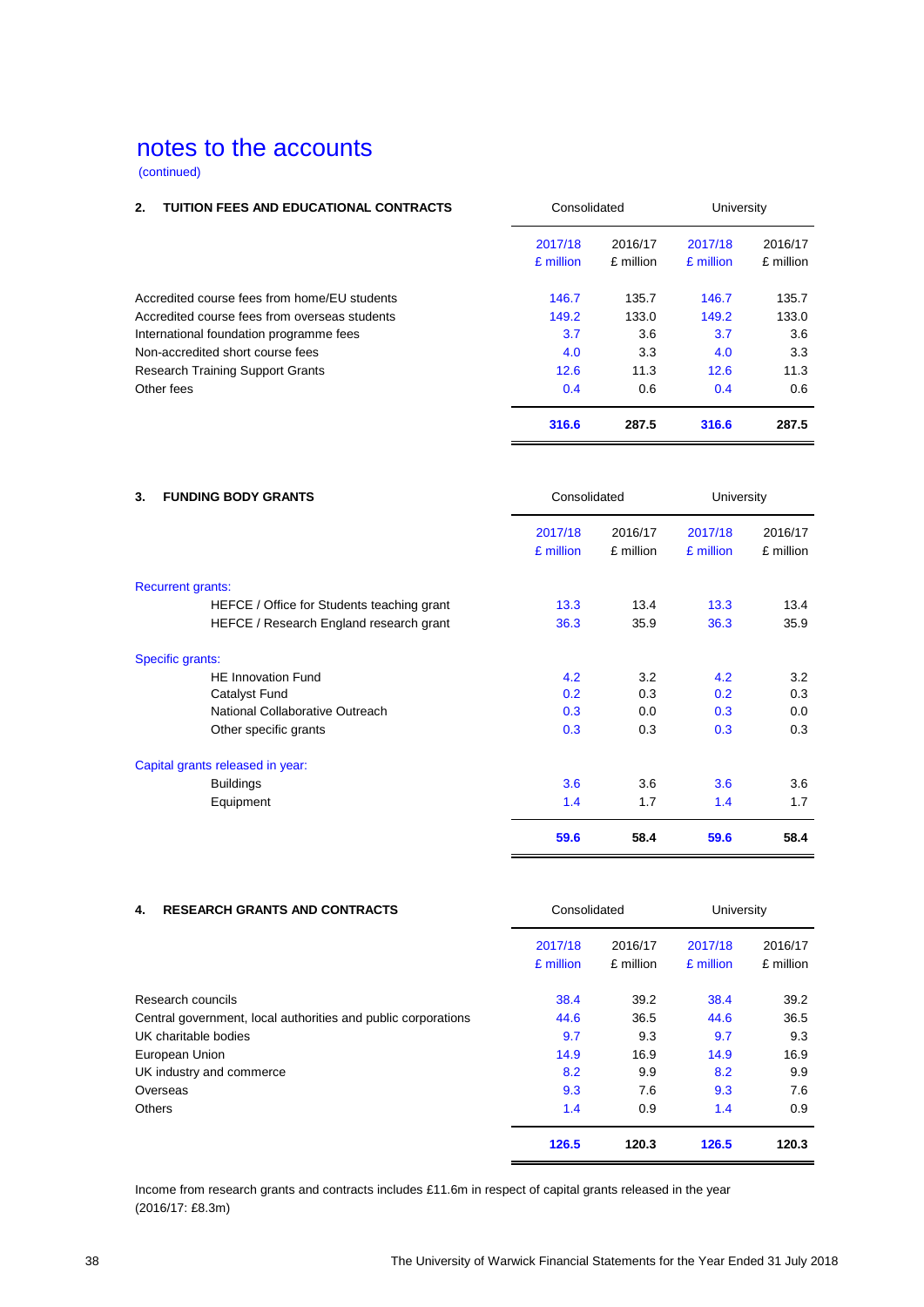(continued)

| <b>OTHER INCOME</b><br>5.            | Consolidated |           | University |           |
|--------------------------------------|--------------|-----------|------------|-----------|
|                                      | 2017/18      | 2016/17   | 2017/18    | 2016/17   |
|                                      | £ million    | £ million | £ million  | £ million |
| Residences, catering and conferences | 44.7         | 44.4      | 44.7       | 44.4      |
| Other services rendered              | 2.6          | 3.0       | 2.6        | 3.0       |
| Other capital grants                 | 0.9          | 0.8       | 0.6        | 0.6       |
| Retail operations                    | 38.8         | 38.2      | 16.8       | 16.1      |
| Post-experience centres              | 13.0         | 10.1      | 0.0        | 0.0       |
| Other income                         | 23.0         | 23.8      | 33.6       | 32.1      |
| Covenant income                      | 0.0          | 0.0       | 10.6       | 9.7       |
|                                      | 123.0        | 120.3     | 108.9      | 105.9     |

| 6.<br><b>INVESTMENT INCOME</b>                              |                      | Consolidated         |                      | University           |  |
|-------------------------------------------------------------|----------------------|----------------------|----------------------|----------------------|--|
|                                                             | 2017/18<br>£ million | 2016/17<br>£ million | 2017/18<br>£ million | 2016/17<br>£ million |  |
| Restricted permanent endowment investment income (note 22)  | 0.1                  | 0.2                  | 0.1                  | 0.0                  |  |
| Restricted expendable endowment investment income (note 22) | 0.1                  | 0.0                  | 0.0                  | 0.0                  |  |
| Other investment income                                     | 1.5                  | 1.4                  | 1.4                  | 1.3                  |  |
|                                                             | 1.7                  | 1.6                  | 1.5                  | 1.3                  |  |

| <b>DONATIONS AND ENDOWMENTS</b><br>7. |           | Consolidated |           | <b>University</b> |  |
|---------------------------------------|-----------|--------------|-----------|-------------------|--|
|                                       | 2017/18   | 2016/17      | 2017/18   | 2016/17           |  |
|                                       | £ million | £ million    | £ million | £ million         |  |
| New endowments                        | 1.8       | 1.3          | 1.8       | 1.2               |  |
| Unrestricted donations                | 2.3       | 1.6          | 2.3       | 1.6               |  |
|                                       | 4.1       | 2.9          | 4.1       | 2.8               |  |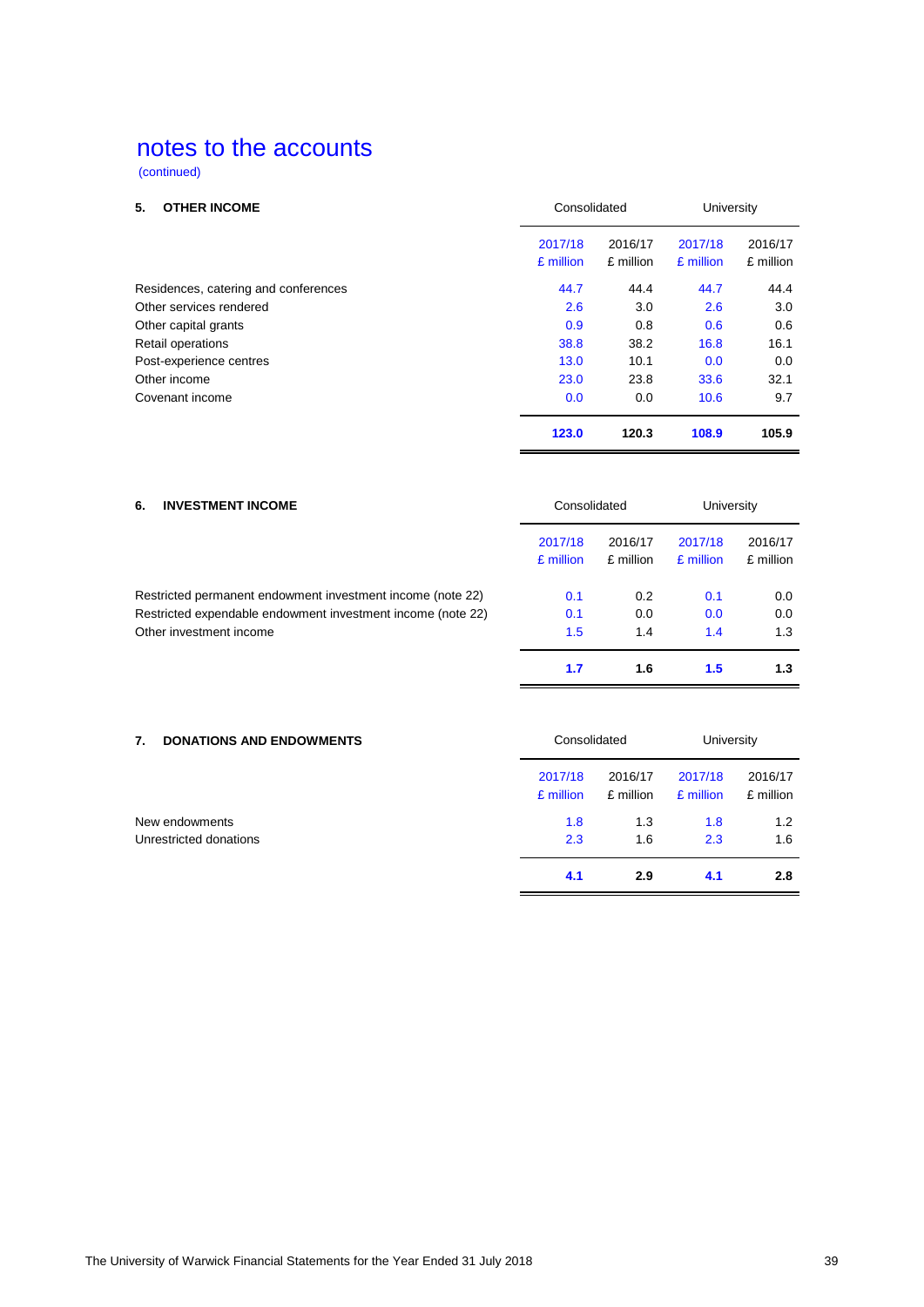(continued)

| <b>STAFF</b><br>8. |                       |                      | Consolidated         |                      | University           |  |
|--------------------|-----------------------|----------------------|----------------------|----------------------|----------------------|--|
|                    |                       | 2017/18<br>£ million | 2016/17<br>£ million | 2017/18<br>£ million | 2016/17<br>£ million |  |
| Staff costs:       | Salaries and wages    | 260.6                | 237.6                | 245.5                | 223.8                |  |
|                    | Social Security costs | 25.5                 | 22.9                 | 24.6                 | 22.0                 |  |
|                    | Other pension costs   | 35.0                 | 37.5                 | 34.0                 | 36.9                 |  |
|                    |                       | 321.1                | 298.0                | 304.1                | 282.7                |  |

|                                                                                      | Consolidated             |                   |  |
|--------------------------------------------------------------------------------------|--------------------------|-------------------|--|
| The number of full time equivalent staff, by area of activity, can be summarised as: | 2017/18<br><b>Number</b> | 2016/17<br>Number |  |
| Academic staff within academic departments                                           | 2.316                    | 2,264             |  |
| Other staff within academic departments                                              | 1.163                    | 1,050             |  |
| Academic services                                                                    | 407                      | 379               |  |
| Premises management and maintenance                                                  | 508                      | 478               |  |
| Residences and catering                                                              | 439                      | 443               |  |
| Other services and activities, including commercial operations                       | 1.099                    | 1.076             |  |
|                                                                                      | 5.932                    | 5.690             |  |

The total staff costs of the University include amounts payable to the Vice-Chancellor and President, who is the senior post-holder at the University. The total emoluments paid in the year to the holder of this title were:

| <b>Professor Stuart Croft</b>                                              | 2017/18 | 2016/17 |
|----------------------------------------------------------------------------|---------|---------|
|                                                                            | £000    | £000    |
| Basic salary                                                               | 299     | 283     |
| Salary in lieu of pension                                                  | 39      | 37      |
| Taxable benefit - accommodation                                            | 4       | 4       |
| Other taxable benefits                                                     |         | 2       |
| Total emoluments (including benefits-in-kind) before pension contributions | 343     | 326     |
| Pension contributions in respect of the Vice-Chancellor and President      | 6       | 6       |
| Total emoluments (including benefits-in-kind)                              | 349     | 332     |

Non-taxable benefits are not included above. The University does not charge a rental cost for the Vice-Chancellor and President's accommodation. It is a 2 bed property plus a study – similar properties on the University campus are rented out at a rate of c£950 per month, exclusive of council tax and bills for power and gas, inclusive of water costs. Taxable benefits for accommodation include power and gas costs. Council tax is non-taxable and costs c£125 per month.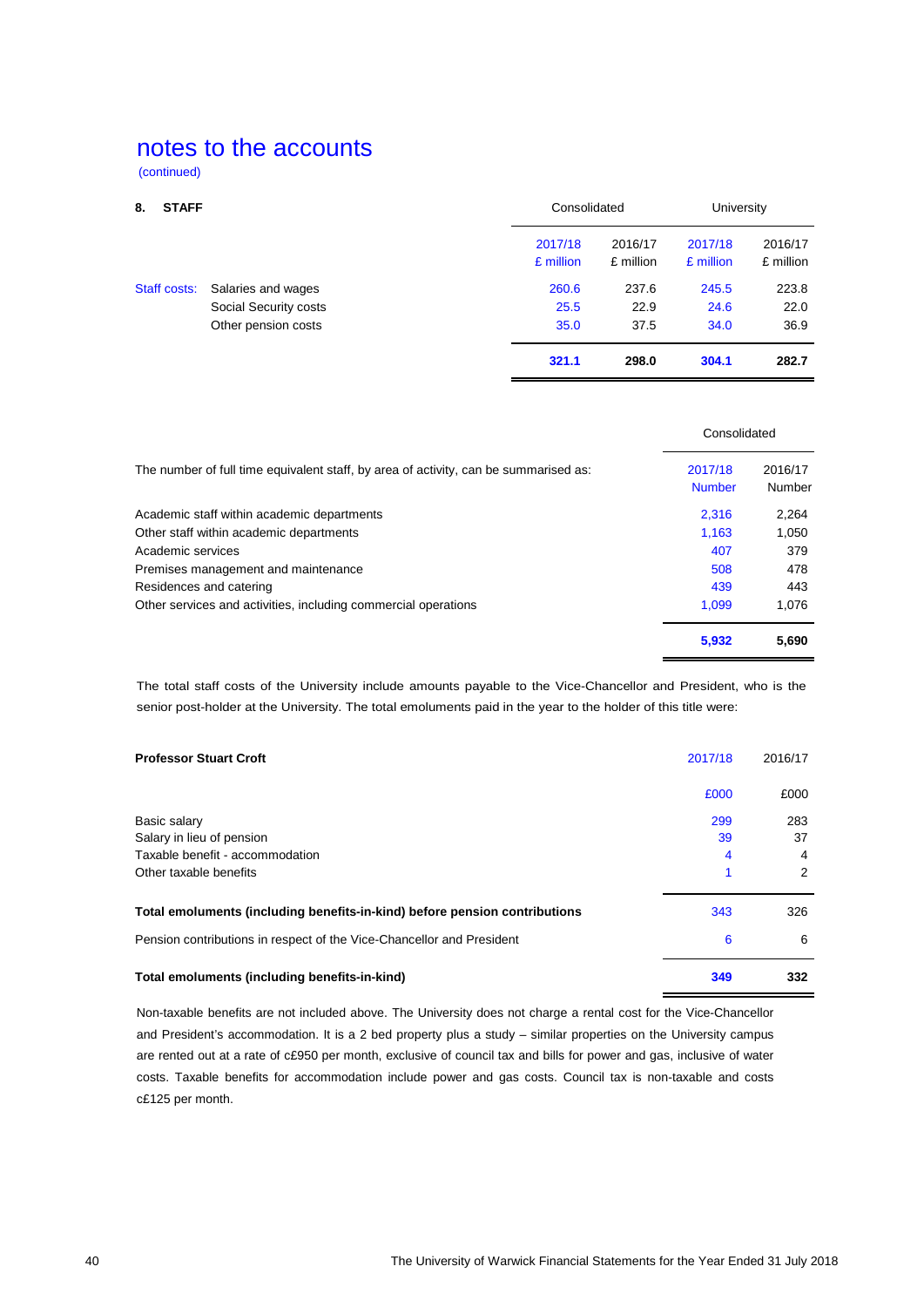(continued)

#### **8. STAFF - continued**

The Chair of Council conducts an annual review of the performance and contribution of the Vice-Chancellor and President which incorporates observations from members of Council (primarily external) and from student representatives. This is further debated with members of the Remuneration Committee (membership of which excludes the Vice-Chancellor and President). The review is conducted against criteria agreed annually with the Chair of Council, including the development of strategy, of international partnerships, of educational provision and the student experience and the overall positioning of the University locally, regionally and internationally.

In comparison to research intensive universities of a similar size as measured by turnover, the University of Warwick's Vice-Chancellor and President's base salary and total remuneration is positioned at the median. The University is a very significant operation, with total turnover of £631.5 million; the University of Warwick is consistently in the top 10 of all significant league tables published in the UK and is currently 79<sup>th</sup> in the Times Higher Education World University rankings.

In 2017 the University's Vice-Chancellor and President made a donation of £10,000 to support the University's refugee scholarship programme and stated that it is their intention to make further donations during their time as Vice-Chancellor and President.

The Vice-Chancellor and President has chosen not to undertake any paid work outside of the University.

The relationship between the Vice-Chancellor and President's remuneration, expressed as a multiple of all other employees is set out below, for both basic salary and total remuneration:

 $2017/18$ 

|                                                                        | 2017/18       |
|------------------------------------------------------------------------|---------------|
|                                                                        | <b>Number</b> |
| Basic salary as a multiple of median basic salary of staff             | 8.9           |
| Total remuneration as a multiple of median total remuneration of staff | 9.1           |

The Vice-Chancellor and President's total remuneration in the above calculation includes taxable and non-taxable benefits. The calculation of the ratio is affected by the University's decision to normally employ directly its staff in support and ancillary services roles, including in its commercial businesses. This means that many more lower paid staff are included in the calculation than would be the case in institutions which have outsourced these services or have less significant commercial businesses.

The University has excluded "atypical" staff (primarily temporary and agency workers) within the above calculation due to the complexity in the data, in particular due to data availability to allow a full time equivalent (FTE) calculation. This is the first year of reporting the above multiple.

The ratio of the Vice-Chancellor and President's basic salary to the lowest paid person is within the 20:1 ratio suggested by the Hutton Review of Fair Pay in the public sector.

The ratio of the Vice-Chancellor and President's basic salary to the median academic salary is 6.4.

Key management personnel are those persons having authority and responsibility for planning, directing and controlling the activities of the University. Staff costs includes compensation paid to key management personnel. Key management personnel for the University consist of the following senior officers: Vice- Chancellor and President, Provost, Registrar, Group Finance Director, Strategy Director (until 11 June 2017), Pro-Vice Chancellors, Secretary to Council (from 1 January 2018) and Commercial Director (from 1 August 2018). Compensation paid to key management personnel during the year (including any employer's pension contributions, social security contributions, compensation for loss of office payments, taxable benefits-in-kind and additional salary in lieu of pension contributions for certain staff) is disclosed below:

| 2017/18                           | 2016/17 |
|-----------------------------------|---------|
| £000                              | £000    |
| Key management personnel<br>1.753 | 1.787   |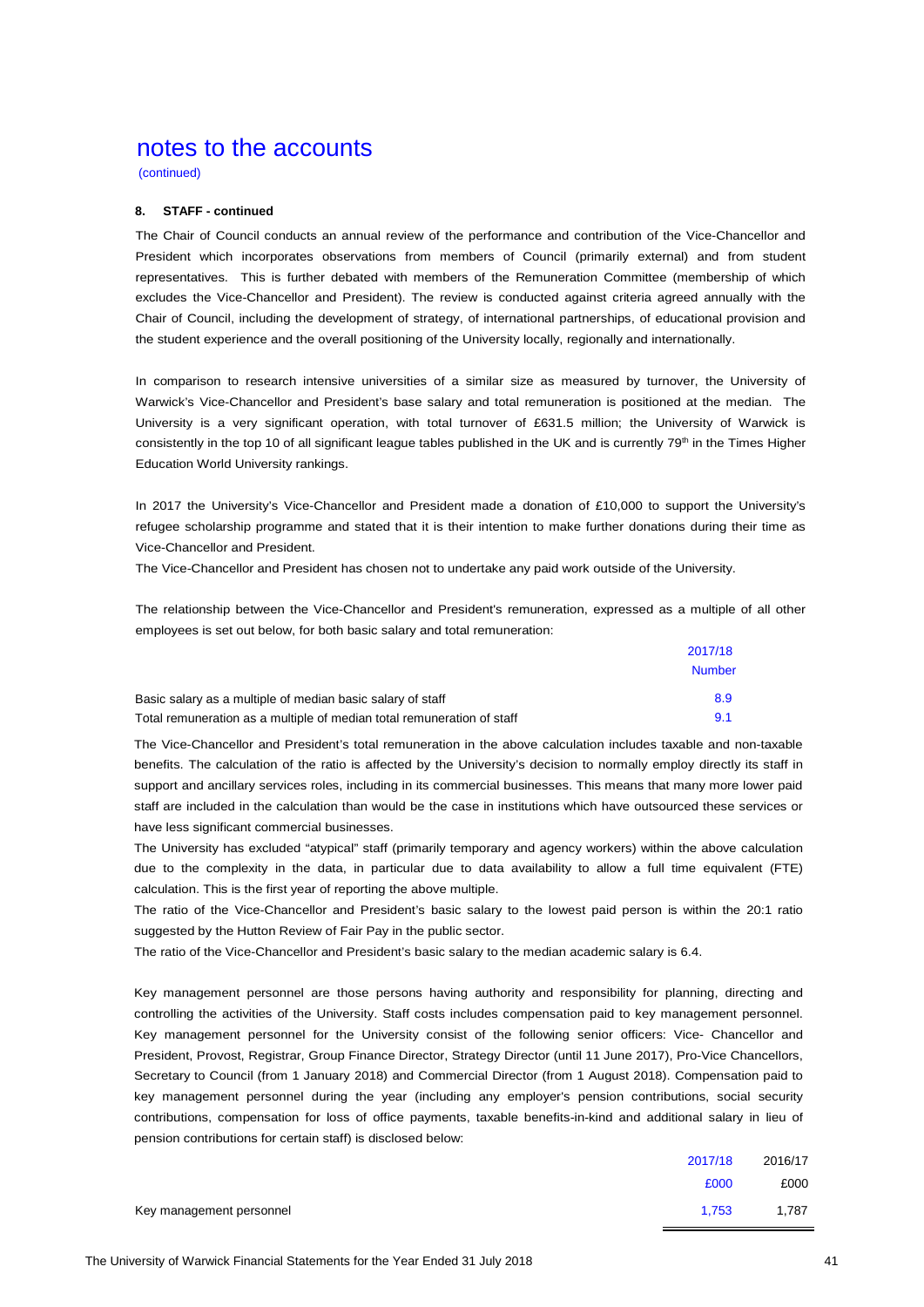(continued)

## **8. STAFF - continued**

Basic salary of other Higher Paid Staff:

|                     | 2017/18    | 2016/17    |
|---------------------|------------|------------|
|                     | <b>FTE</b> | <b>FTE</b> |
| £360,000 - £364,999 | 1.0        | 0.0        |
| £355,000 - £359,999 | 0.0        | 1.0        |
| £230,000 - £234,999 | 1.0        | 0.0        |
| £225,000 - £229,999 | 0.0        | 1.0        |
| £220,000 - £224,999 | 2.3        | 1.4        |
| £215,000 - £219,999 | 0.2        | 0.8        |
| £210,000 - £214,999 | 1.0        | 0.2        |
| £205,000 - £209,999 | 0.0        | 1.0        |
| £200,000 - £204,999 | 1.0        | 0.0        |
| £195,000 - £199,999 | 0.2        | 1.0        |
| £190,000 - £194,999 | 0.0        | 0.2        |
| £185,000 - £189,999 | 2.6        | 0.8        |
| £180,000 - £184,999 | 4.1        | 2.9        |
| £175,000 - £179,999 | 2.3        | 4.8        |
| £170,000 - £174,999 | 3.2        | 0.7        |
| £165,000 - £169,999 | 2.2        | 5.4        |
| £160,000 - £164,999 | 2.1        | 2.5        |
| £155,000 - £159,999 | 3.8        | 3.5        |
| £150,000 - £154,999 | 5.1        | 3.0        |
| £145,000 - £149,999 | 7.6        | 8.7        |
| £140,000 - £144,999 | 6.1        | 4.0        |
| £135,000 - £139,999 | 1.9        | 2.2        |
| £130,000 - £134,999 | 6.7        | 6.3        |
| £125,000 - £129,999 | 7.5        | 10.9       |
| £120,000 - £124,999 | 7.1        | 7.6        |
| £115,000 - £119,999 | 22.7       | 13.2       |
| £110,000 - £114,999 | 24.1       | 23.6       |
| £105,000 - £109,999 | 19.9       | 18.1       |
| £100,000 - £104,999 | 36.1       | 26.5       |

Excluded from the above list are staff who joined or left part-way through a year but who did not exceed the threshold during the financial year. Salary partly funded by another body is also excluded. Salary bands are stated on a full time equivalent basis.

£695k in compensation for loss of office and redundancy was paid to 140 employees at all salary levels, in addition to their emolument entitlement for the year. In 2016/17, 149 employees were paid £943k.

All severance payments including compensation for loss of office in respect of higher paid staff are approved by the University's Remuneration Committee. Amounts for compensation for loss of office and redundancy for all other staff are approved by University management in accordance with delegated authority.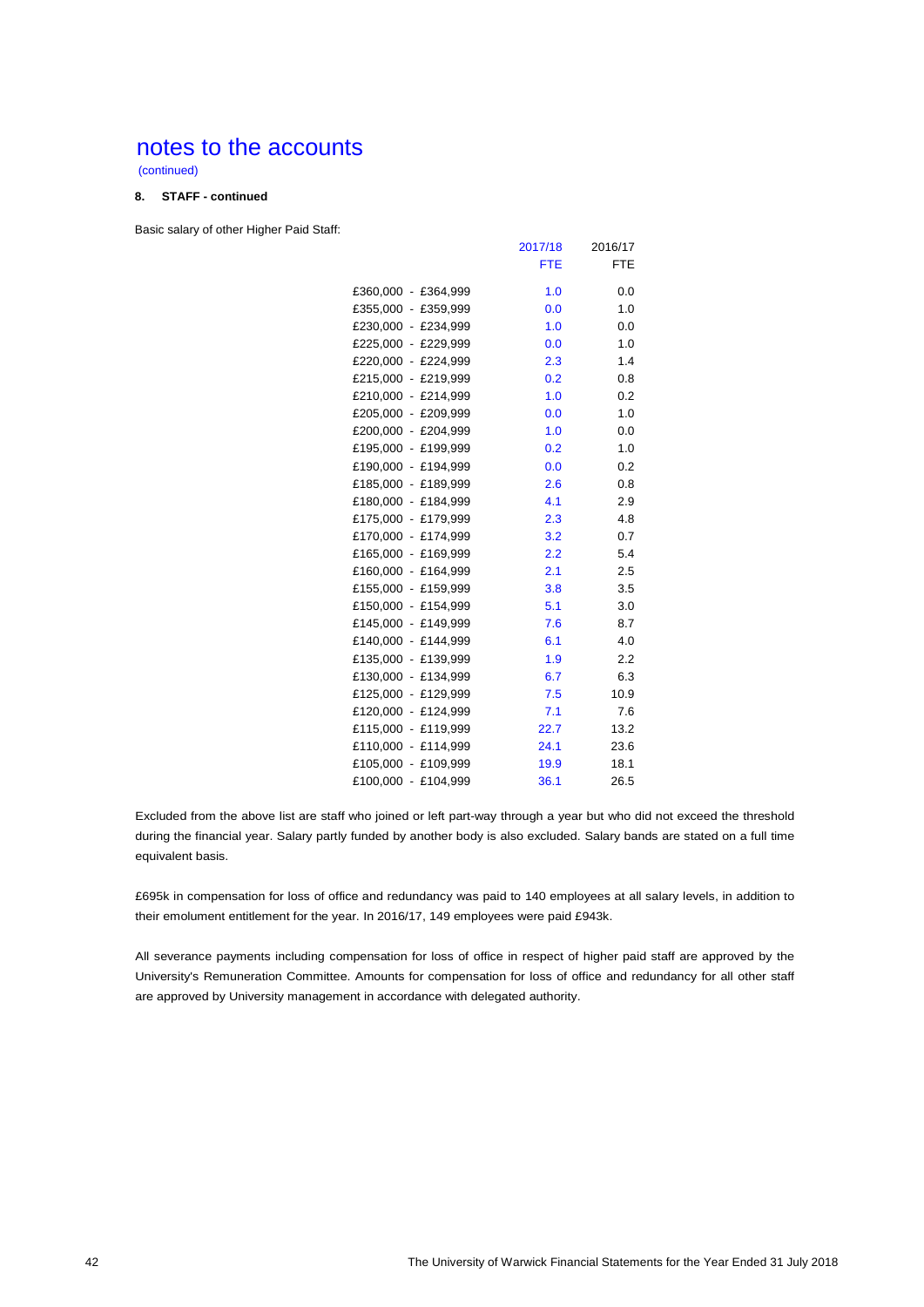(continued)

## **9. ANALYSIS OF EXPENDITURE BY ACTIVITY**

| 2017/18<br><b>Total</b><br>£ million | 2016/17<br>Total | 2017/18<br>Total | 2016/17            |
|--------------------------------------|------------------|------------------|--------------------|
|                                      |                  | £ million        | Total<br>£ million |
| 230.6                                | 213.1            | 230.6            | 213.1              |
| 102.5                                | 99.0             | 102.5            | 99.0               |
| 333.1                                | 312.1            | 333.1            | 312.1              |
| 38.8                                 | 36.9             | 38.8             | 36.9               |
| 26.0                                 | 35.1             | 25.4             | 34.6               |
| 30.6                                 | 29.1             | 30.5             | 29.0               |
| 18.0                                 | 15.5             | 18.0             | 15.5               |
| 50.2                                 | 48.3             | 51.4             | 49.3               |
| 33.4                                 | 31.9             | 34.8             | 31.9               |
| 2.0                                  | 2.3              | 2.0              | 2.8                |
| 27.1                                 | 25.5             | 18.5             | 15.8               |
| 10.9                                 | 8.6              | 2.2              | 1.8                |
| 6.2                                  | 7.8              | 6.1              | 7.9                |
| 576.3                                | 553.1            | 560.8            | 537.6              |
|                                      |                  | 2017/18<br>£000  | 2016/17<br>£000    |
|                                      |                  | £ million        |                    |

|                                                                                                                                                            | £000  | £000  |
|------------------------------------------------------------------------------------------------------------------------------------------------------------|-------|-------|
| Auditor's remuneration for the University of Warwick Group<br>(An amount of £45k (2016/17: £44k) relates to the Auditor's remuneration for the University) | 90    | 93    |
| Auditor's remuneration in respect of non-audit services appointed by the University                                                                        | 188   | 82    |
| Grants to Warwick Students' Union                                                                                                                          | 2.978 | 2.875 |

During the year the University made payments totalling £7,000 (rounded to the nearest £1,000) including reimbursement of expenses, on behalf of thirteen independent members of the Council (2016/17: twelve members claimed a combined total of £10,000). This does not represent the total expenses individuals incurred, only what they claimed from the University. Additionally, the University provides members (not by way of expenses on an individual basis) with food and accommodation for the activities they attend on the University's campus. Members of the University's Council are the University's Trustees. The University does not remunerate independent members of the University Council. Reasonable travel and subsistence expenses incurred in attending meetings relating to the work of the Council and associated charitable events in members' official capacity are reimbursed upon request, as supported by appropriate evidence of expenditure. The salaries of members of the staff of the University who serve on the Council do not include any element specific to their trusteeship, but are determined following an agreed process.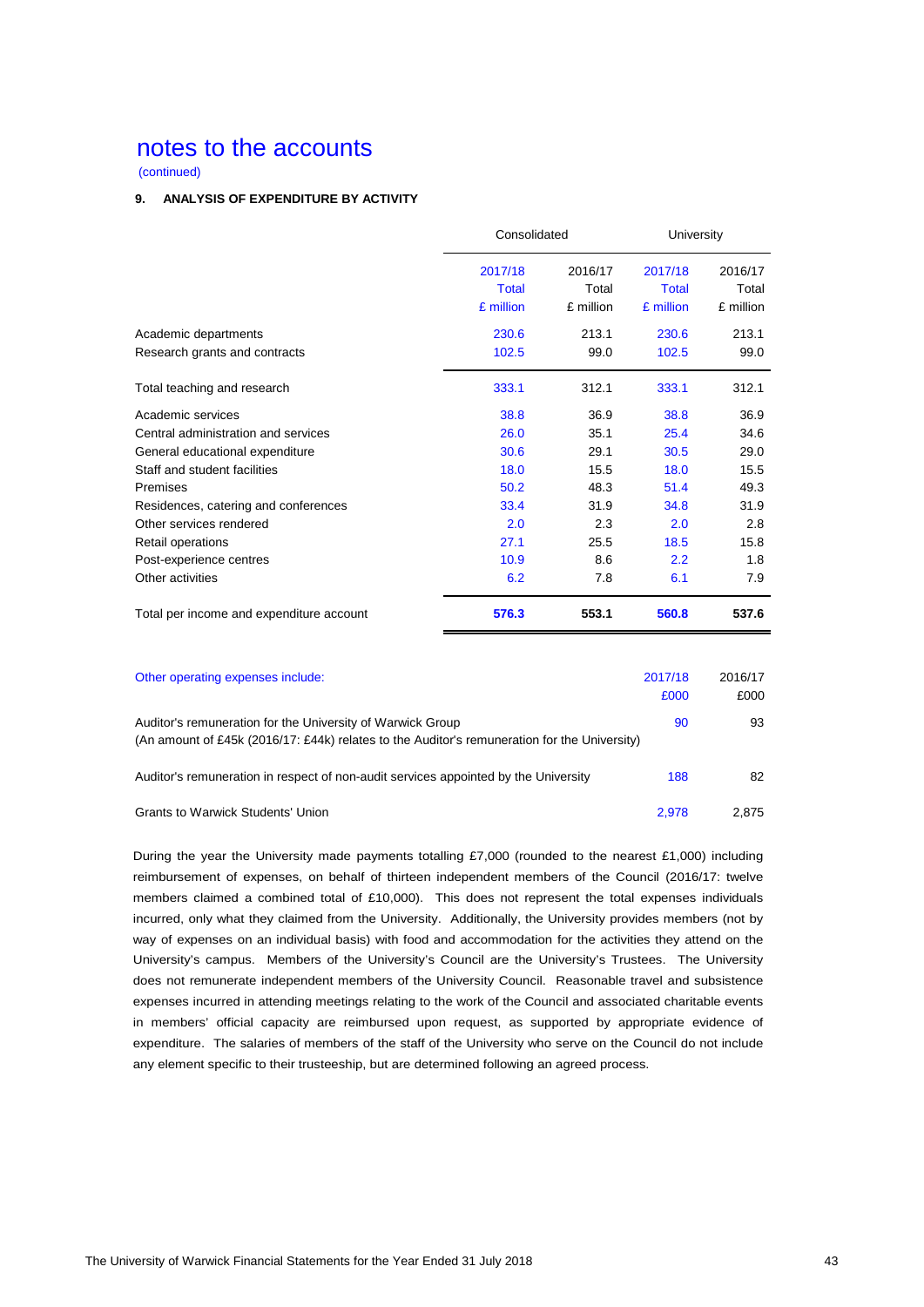(continued)

| 10.<br><b>INTEREST AND OTHER FINANCE COSTS</b>     |                      | Consolidated         |                      | University           |  |
|----------------------------------------------------|----------------------|----------------------|----------------------|----------------------|--|
|                                                    | 2017/18<br>£ million | 2016/17<br>£ million | 2017/18<br>£ million | 2016/17<br>£ million |  |
| Loan interest                                      | 6.1                  | 6.2                  | 6.1                  | 6.2                  |  |
| Net charge on University of Warwick Pension Scheme | 0.5                  | 0.9                  | 0.5                  | 0.9                  |  |
| Administration costs paid from scheme assets       | 0.6                  | 0.6                  | 0.6                  | 0.6                  |  |
| Net charge on USS pension scheme                   | 1.2                  | 1.1                  | 1.2                  | 1.1                  |  |
|                                                    | 8.4                  | 8.8                  | 8.4                  | 8.8                  |  |

The administration costs are in relation to the University of Warwick Pension Scheme (UWPS).

| <b>DISPOSAL OF NON-CURRENT ASSETS</b><br>11.         | Consolidated |           | University |           |
|------------------------------------------------------|--------------|-----------|------------|-----------|
|                                                      | 2017/18      | 2016/17   | 2017/18    | 2016/17   |
|                                                      | £ million    | £ million | £ million  | £ million |
| (Loss) / gain on disposal of non-current investments | (0.7)        | 1.2       | (0.7)      | 1.2       |
| Loss on disposal of fixed assets                     | (0.1)        | 0.0       | (0.1)      | 0.0       |
|                                                      | (0.8)        | 1.2       | (0.8)      | 1.2       |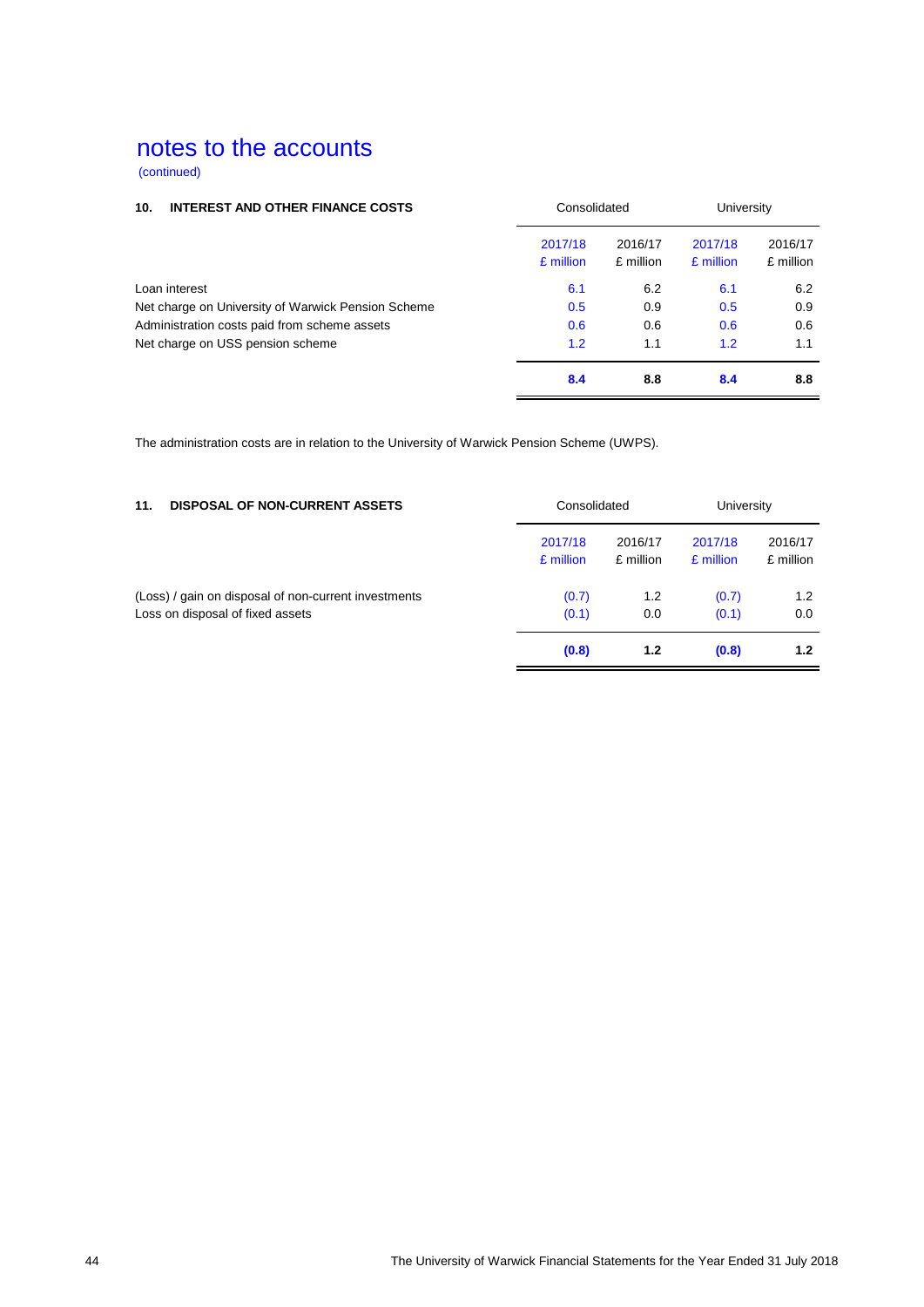(continued)

## **12. FIXED ASSETS**

## **CONSOLIDATED** Fixtures, Assets under

|                                        |              | Land &           | Fittings & | the Course of |
|----------------------------------------|--------------|------------------|------------|---------------|
|                                        | <b>Total</b> | <b>Buildings</b> | Equipment  | Construction  |
|                                        | £ million    | £ million        | £ million  | £ million     |
| Cost                                   |              |                  |            |               |
| At 1 August 2017                       | 962.6        | 606.0            | 209.5      | 147.1         |
| Additions at cost                      | 142.8        | 1.9              | 16.5       | 124.4         |
| Asset transfers                        | 0.0          | 42.0             | 4.7        | (46.7)        |
| Write offs and disposals at cost       | (1.0)        | 0.0              | (1.0)      | 0.0           |
| At 31 July 2018                        | 1,104.4      | 649.9            | 229.7      | 224.8         |
| <b>Depreciation</b>                    |              |                  |            |               |
| At 1 August 2017                       | 371.9        | 203.7            | 168.2      | 0.0           |
| Charge for the year                    | 38.4         | 20.7             | 17.7       | 0.0           |
| Eliminated on write offs and disposals | (0.9)        | 0.0              | (0.9)      | 0.0           |
| At 31 July 2018                        | 409.4        | 224.4            | 185.0      | 0.0           |
| Net Book Value at 31 July 2018         | 695.0        | 425.5            | 44.7       | 224.8         |
| Net Book Value at 31 July 2017         | 590.7        | 402.3            | 41.3       | 147.1         |

## **UNIVERSITY External System Control Control Control Control Control Control Control Control Control Control Control Control Control Control Control Control Control Control Control Control Control Control Control Control**

|                                        | <b>Total</b><br>£ million | Land &<br><b>Buildings</b><br>£ million | Fittings &<br>Equipment<br>£ million | the Course of<br>Construction<br>£ million |
|----------------------------------------|---------------------------|-----------------------------------------|--------------------------------------|--------------------------------------------|
| Cost                                   |                           |                                         |                                      |                                            |
| At 1 August 2017                       | 928.0                     | 573.3                                   | 207.6                                | 147.1                                      |
| Additions at cost                      | 142.6                     | 1.7                                     | 16.5                                 | 124.4                                      |
| Asset transfers                        | 0.0                       | 42.0                                    | 4.7                                  | (46.7)                                     |
| Write offs and disposals at cost       | (1.0)                     | 0.0                                     | (1.0)                                | 0.0                                        |
| At 31 July 2018                        | 1,069.6                   | 617.0                                   | 227.8                                | 224.8                                      |
| Depreciation                           |                           |                                         |                                      |                                            |
| At 1 August 2017                       | 353.6                     | 187.4                                   | 166.2                                | 0.0                                        |
| Charge for the year                    | 37.1                      | 19.4                                    | 17.7                                 | 0.0                                        |
| Eliminated on write offs and disposals | (0.9)                     | 0.0                                     | (0.9)                                | 0.0                                        |
| At 31 July 2018                        | 389.8                     | 206.8                                   | 183.0                                | 0.0                                        |
| Net book value at 31 July 2018         | 679.8                     | 410.2                                   | 44.8                                 | 224.8                                      |
| Net book value at 31 July 2017         | 574.4                     | 385.9                                   | 41.4                                 | 147.1                                      |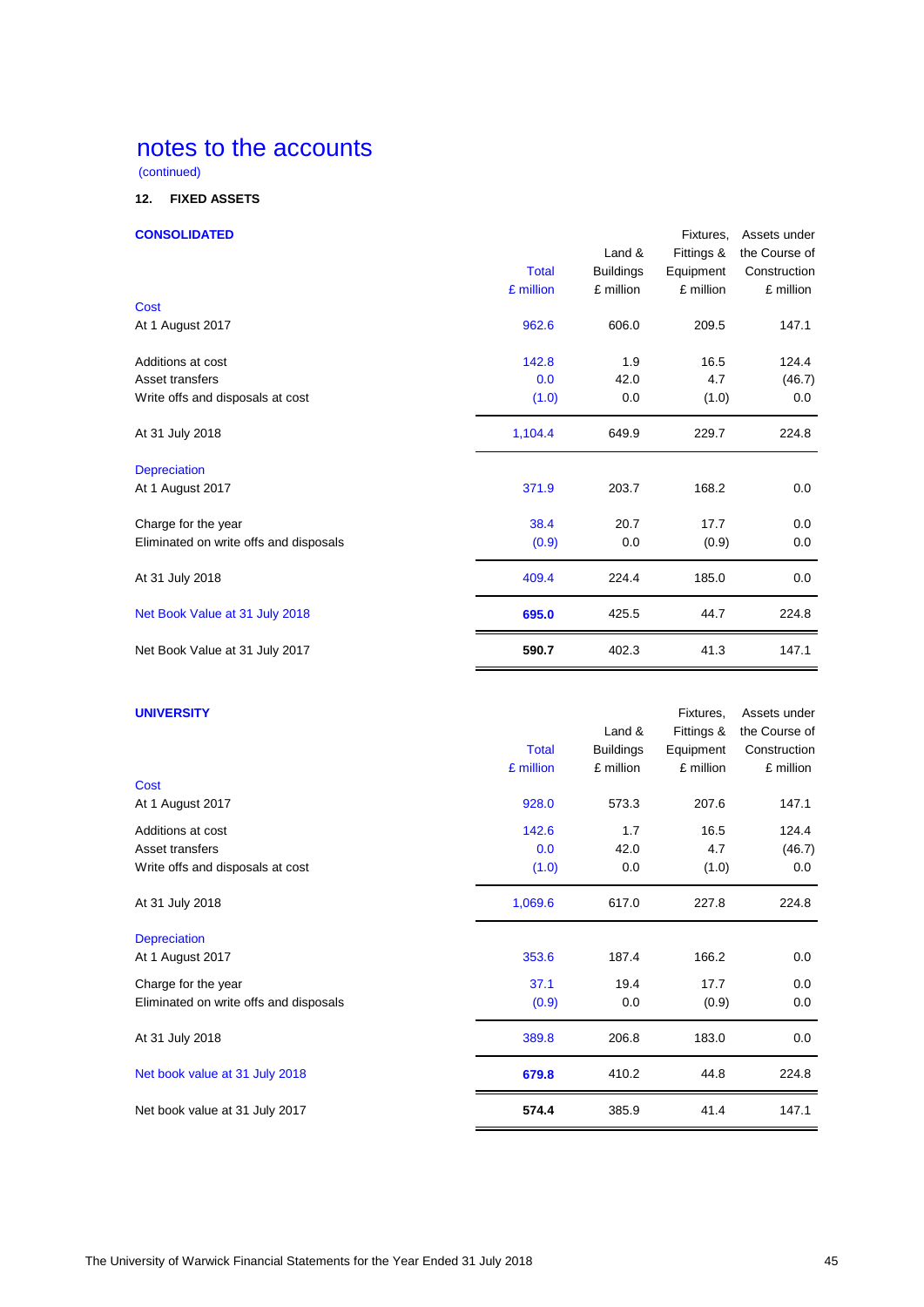(continued)

| 13.<br><b>NON-CURRENT INVESTMENTS</b>             | Consolidated      |                   | University        |                   |
|---------------------------------------------------|-------------------|-------------------|-------------------|-------------------|
|                                                   | 2018<br>£ million | 2017<br>£ million | 2018<br>£ million | 2017<br>£ million |
| <b>Balance at 1 August</b>                        | 24.1              | 19.7              | 25.9              | 21.1              |
| Net additions in the year                         | 0.8               | 1.9               | 1.0               | 2.7               |
| Increase in market value                          | 1.6               | 2.4               | 1.4               | 2.0               |
| Decrease in provision for diminution in value     | 0.8               | 0.1               | 0.8               | 0.1               |
| <b>Balance at 31 July</b>                         | 27.3              | 24.1              | 29.1              | 25.9              |
| Represented by:                                   |                   |                   |                   |                   |
| Group undertakings                                | 0.0               | 0.0               | 6.8               | 6.7               |
| Associated undertakings                           | 1.1               | 1.7               | 0.0               | 0.7               |
| Other equity investments                          | 0.6               | 0.8               | 0.5               | 0.6               |
| Cash held within managed funds                    | 1.5               | 0.6               | 1.3               | 0.6               |
| Bonds held within managed funds                   | 0.6               | 0.6               | 0.2               | $0.2^{\circ}$     |
| Equity investments held within managed funds      | 23.5              | 21.1              | 19.5              | 17.1              |
| Alternative investments held within managed funds | 1.3               | 1.4               | 1.2               | 1.2               |
|                                                   | 28.6              | 26.2              | 29.5              | 27.1              |
| Provision for diminution in value                 | (1.3)             | (2.1)             | (0.4)             | (1.2)             |
|                                                   | 27.3              | 24.1              | 29.1              | 25.9              |

Associated undertakings include:

#### University of Warwick Science Park Associates

On 1 February 2012, the University acquired full ownership of the University of Warwick Science Park Limited and its associated undertakings including the University of Warwick Science Park Business Innovation Centre Limited (UWSP BIC) and University of Warwick Science Park Innovation Centre Limited (UWSP IC). From the date of acquisition, the Science Park was treated as a group investment at cost within the University's figures and is accounted for as a fully consolidated subsidiary within the group accounts (see note 25). UWSP BIC and UWSP IC are not consolidated into the results of the University nor the University of Warwick Science Park Limited on the grounds of materiality.

Other Equity Investments include:

CVCP Properties plc

50,766 ordinary shares of £1 each

#### The Mercia Fund 1

This is a limited partnership between the Universities of Birmingham and Warwick and the General Partner, Mercia Fund Management Limited. Warwick's investment comprises of an initial capital contribution of £100 and a grant of £199,900. The Universities each hold one Class 'B' share of £1 (there are 2 Class 'B' shares in issue) in Mercia Fund Management Limited. All the Class 'A' shares are held by Mercia Fund Management Limited. Since initial set up, the University has invested a further £200k into Mercia Fund 1.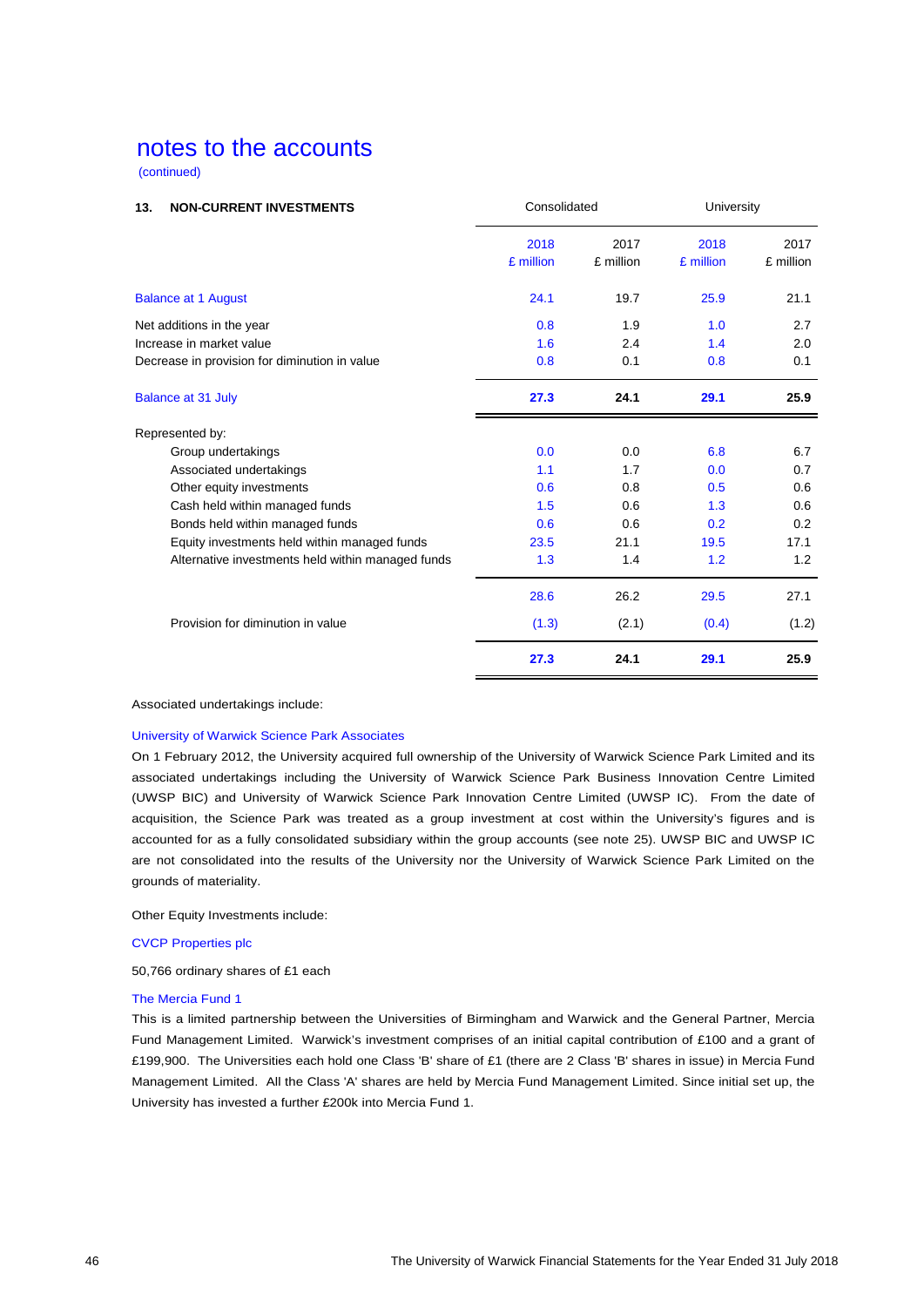(continued)

## **13. NON-CURRENT INVESTMENTS - continued**

#### Investment in spin-out companies

The University holds a range of shareholdings in a number of spin-out companies, set up to maximise the return on intellectual property that is the result of the University's previous research activities. The University currently holds investments in 37 active spin-out companies, all of which are incorporated in Great Britain and registered in England. In total these spin-out companies employ almost 140 staff, mainly within the West Midlands.

Further details of the University's investment in spin-out companies can be found at http://www2.warwick.ac.uk/services/ventures/spinout-companies/spin-out-companies-a-z-list/.

The University provides for investment in spin-out companies immediately upon acquisition and, whilst shareholdings vary in range, up to 50.0%, all spin-out investments are carried within the University's consolidated group accounts at nil value, given the uncertain nature of any valuation or return. The results of these companies are not being consolidated in the accounts on the basis of materiality. This will be reviewed on an annual basis.

| 14.<br><b>STOCK</b>              | Consolidated      |                   | University        |                   |
|----------------------------------|-------------------|-------------------|-------------------|-------------------|
|                                  | 2018<br>£ million | 2017<br>£ million | 2018<br>£ million | 2017<br>£ million |
| Consumables and goods for resale | 0.9               | 1.1               | 0.8               | 0.6               |

| <b>TRADE AND OTHER RECEIVABLES</b><br>15. | Consolidated      |                   | University        |                   |
|-------------------------------------------|-------------------|-------------------|-------------------|-------------------|
|                                           | 2018<br>£ million | 2017<br>£ million | 2018<br>£ million | 2017<br>£ million |
| Amounts falling due within one year:      |                   |                   |                   |                   |
| Other trade receivables                   | 20.7              | 19.3              | 17.3              | 16.7              |
| VAT and other taxes                       | 1.3               | 0.8               | 1.3               | 0.8               |
| Prepayments and accrued income            | 28.8              | 27.8              | 28.0              | 27.0              |
| Amounts owed by group undertakings        | 0.0               | 0.0               | 10.6              | 10.4              |
|                                           | 50.8              | 47.9              | 57.2              | 54.9              |

| 16.<br><b>CURRENT INVESTMENTS</b> |                   | Consolidated      |                   | University        |  |
|-----------------------------------|-------------------|-------------------|-------------------|-------------------|--|
|                                   | 2018<br>£ million | 2017<br>£ million | 2018<br>£ million | 2017<br>£ million |  |
| Short term deposits               | 38.5              | 89.0              | 38.5              | 89.0              |  |

Short term deposits are held with banks and building societies operating in the London market and licensed by the Prudential Regulation Authority, with more than three months maturity on placement.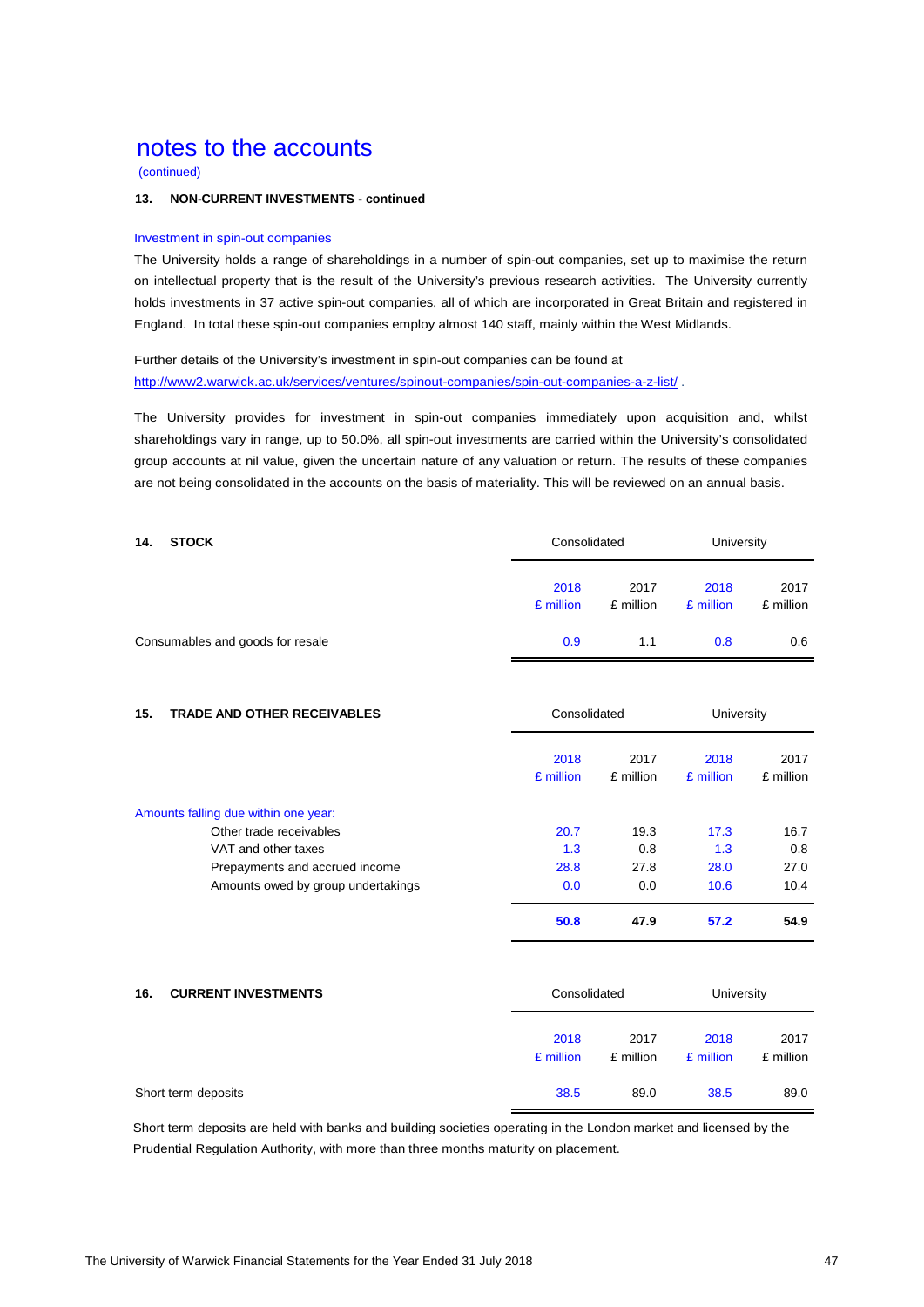(continued)

## **17. CREDITORS: AMOUNTS FALLING DUE**

| <b>WITHIN ONE YEAR</b>                     | Consolidated |           | University |           |
|--------------------------------------------|--------------|-----------|------------|-----------|
|                                            | 2018         | 2017      | 2018       | 2017      |
|                                            | £ million    | £ million | £ million  | £ million |
| Unsecured loans (note 19)                  | 3.6          | 3.6       | 3.6        | 3.6       |
| Deferred income                            | 87.6         | 78.9      | 85.3       | 77.0      |
| Deferred capital grants                    | 15.1         | 12.8      | 14.9       | 12.7      |
| Trade payables                             | 22.9         | 14.6      | 22.5       | 14.3      |
| Social security and other taxation payable | 8.5          | 7.5       | 7.3        | 6.6       |
| Accruals                                   | 41.0         | 43.1      | 39.0       | 41.9      |
| Amounts owed to group undertakings         | 0.0          | 0.0       | 34.8       | 32.7      |
|                                            | 178.7        | 160.5     | 207.4      | 188.8     |

#### **18. CREDITORS: AMOUNTS FALLING DUE AFTER MORE THAN ONE YEAR** Consolidated University

| AFIEN WONE INAN ONE IEAN  | vuisuluateu       |                   | <b>UILIVELSILY</b> |                   |  |
|---------------------------|-------------------|-------------------|--------------------|-------------------|--|
|                           | 2018<br>£ million | 2017<br>£ million | 2018<br>£ million  | 2017<br>£ million |  |
| Derivatives               | 43.7              | 50.0              | 43.7               | 50.0              |  |
| Unsecured Ioans (note 19) | 112.0             | 115.6             | 112.0              | 115.6             |  |
| Deferred income           | 85.9              | 75.3              | 85.9               | 75.3              |  |
| Deferred capital grants   | 155.1             | 146.3             | 154.1              | 145.1             |  |
| Other payables            | 1.0               | 2.0               | 1.0                | 2.0               |  |
|                           | 397.7             | 389.2             | 396.7              | 388.0             |  |

The University holds derivative instruments (interest rate swaps) on its borrowings to convert its floating rate debt to fixed rate in order to hedge against the interest-rate risk arising. The fair value of the derivative instruments (hedging instrument) at 31 July 2018 was £43.7m (2016/17: £50.0m). The change in fair value of the hedging instrument during the financial year of £6.3m favourable (2016/17: £14.6m favourable) is shown within the Consolidated Statement of Comprehensive Income.

## **19. ANALYSIS OF UNSECURED LOANS**

Amounts owing on unsecured loans as at 31 July 2018 fall due as follows:

|                                            | Consolidated      |                   | University        |                   |
|--------------------------------------------|-------------------|-------------------|-------------------|-------------------|
|                                            | 2018<br>£ million | 2017<br>£ million | 2018<br>£ million | 2017<br>£ million |
| Due within one year or on demand (note 17) | 3.6               | 3.6               | 3.6               | 3.6               |
| Due between one and two years (note 18)    | 3.6               | 3.6               | 3.6               | 3.6               |
| Due between two and five years (note 18)   | 10.7              | 10.7              | 10.7              | 10.7              |
| Due in five years or more (note 18)        | 97.7              | 101.3             | 97.7              | 101.3             |
|                                            | 115.6             | 119.2             | 115.6             | 119.2             |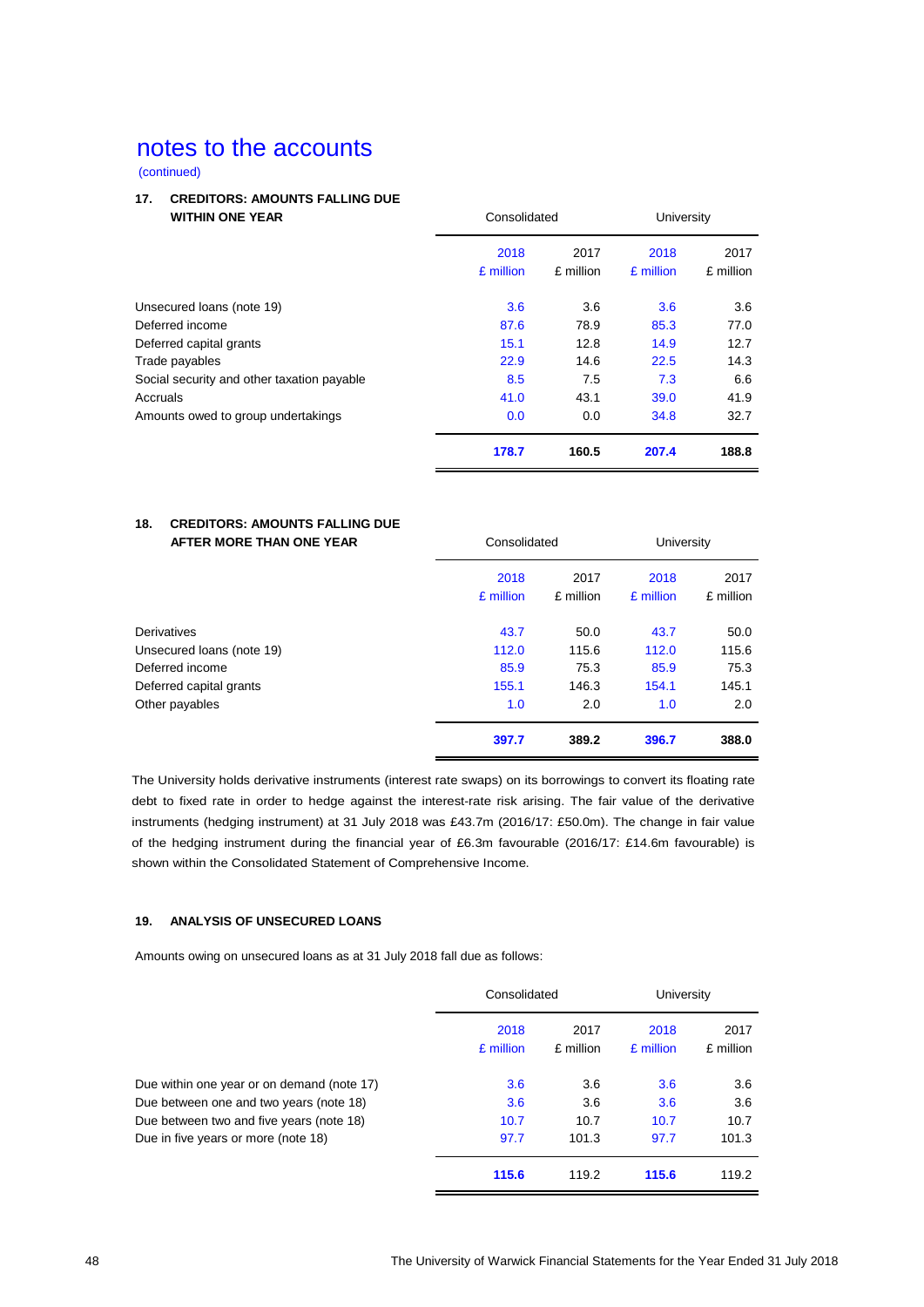(continued)

#### **19. ANALYSIS OF UNSECURED LOANS - continued**

The University takes professional advice on the hedging of interest rates on its borrowing, with a view to reducing the risk of unexpected finance costs. The University has entered into long term interest swap agreements which result in effectively fixed rate borrowing over the life of the loans as shown below.

Bank loan arrangements for the University as at 31 July 2018:

|                                                       | Total original | Outstanding  |                   |
|-------------------------------------------------------|----------------|--------------|-------------------|
|                                                       | facility       | 31 July 2018 | Effective         |
| Drawn facilities - all variable rate                  | £ million      | £ million    | <b>Fixed rate</b> |
| Amortising Ioan, drawn July 2007, repayable July 2037 | 40.0           | 25.0         | 5.37%             |
| Bullet Ioan, drawn July 2008, repayable July 2037     | 10.0           | 10.0         | 4.82%             |
| Bullet Ioan, drawn July 2009, repayable July 2037     | 5.0            | 5.0          | 4.92%             |
| Bullet Ioan, drawn October 2010, repayable July 2037  | 15.0           | 15.0         | 4.92%             |
| Bullet Ioan, drawn October 2010, repayable July 2037  | 10.0           | 10.0         | 4.84%             |
| Amortising Ioan, drawn March 2012, March 2013 and     |                |              |                   |
| December 2013, repayable December 2040                | 60.0           | 50.0         | 5.19%             |
|                                                       | 140.0          | 115.0        |                   |
|                                                       |                |              |                   |

The University has a negative pledge arrangement in respect of the bank loan facilities.

During the financial year the University also had the following borrowing arrangements in place:

- 1. A £0.4m loan from the Lawn Tennis Association, amortising over 13 years from September 2008, at a 0% rate of interest, specifically for the purpose of building an indoor tennis centre. £0.1m remains outstanding as at 31 July 2018.
- 2. A £0.5m loan received from HEFCE, as part of HEFCE's partnership with Salix Finance Ltd, specifically for the purpose of funding energy efficiency and low carbon technology. The loan is at a 0% rate of interest and is repayable in greater than five years, being the period during which compliant projects have already been planned.
- 3. In August 2018 the University concluded a Loan Facility Agreement for £75m and the loan was drawn down in August 2018. The loan has a 20 year term.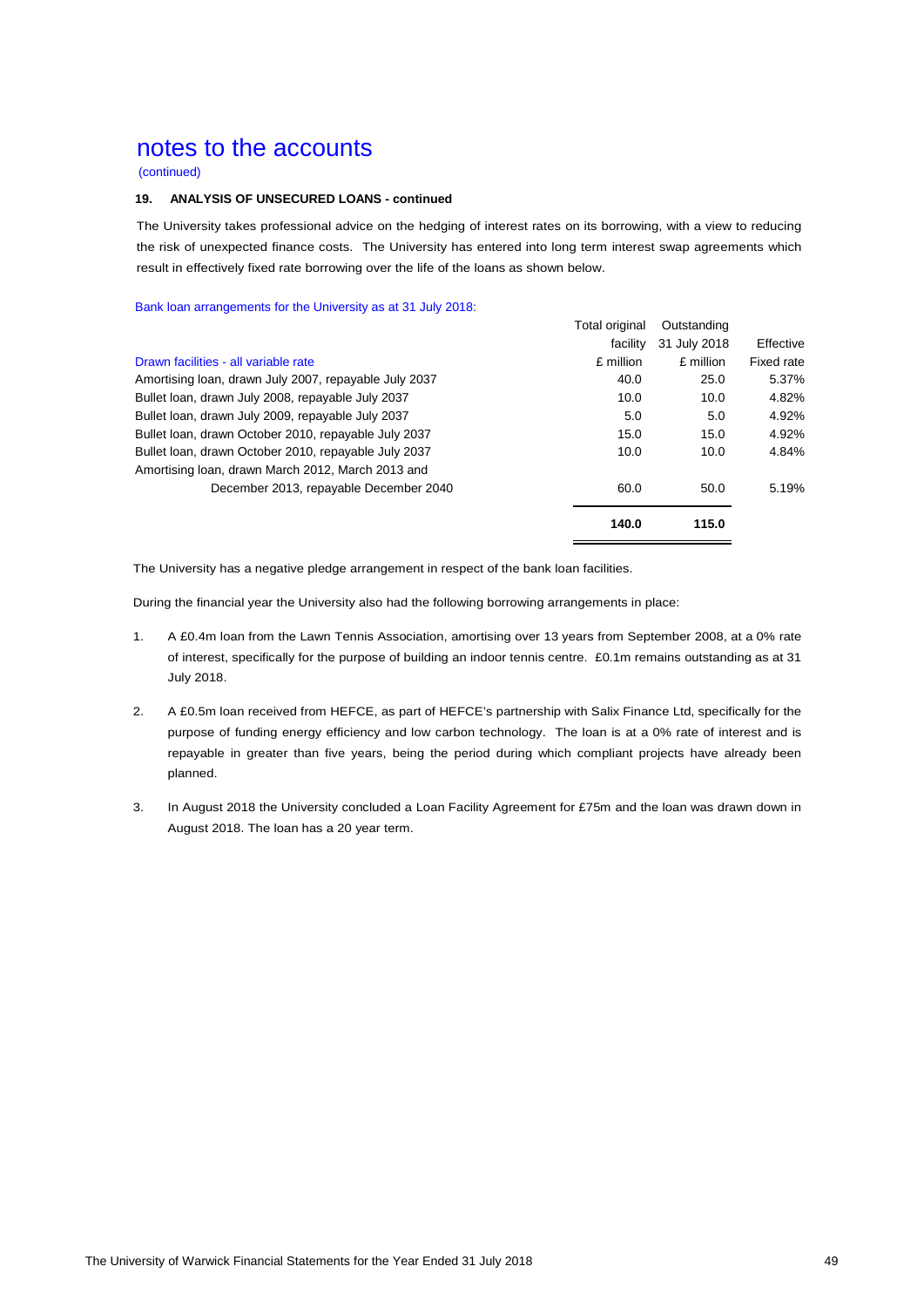(continued)

| 20.<br><b>PENSION PROVISIONS</b>                                  | Consolidated | University |
|-------------------------------------------------------------------|--------------|------------|
|                                                                   | £ million    | £ million  |
| Obligation to fund deficit on USS Pension (Note 27)               |              |            |
| At 1 August 2017                                                  | 64.8         | 64.8       |
| Unwinding of discount factor                                      | 1.2          | 1.2        |
| Deficit contributions paid                                        | (3.9)        | (3.9)      |
| New provisions in year                                            | 0.8          | 0.8        |
| At 31 July 2018                                                   | 62.9         | 62.9       |
| Defined benefit obligations (Note 27)                             |              |            |
| At 1 August 2017                                                  | 20.5         | 20.5       |
| Net service cost contributions                                    | (0.4)        | (0.4)      |
| Net return on assets                                              | 0.5          | 0.5        |
| Administrative expenses                                           | 0.6          | 0.6        |
| Actuarial gain                                                    | (13.5)       | (13.5)     |
| At 31 July 2018                                                   | 7.7          | 7.7        |
| Total of above pension provisions carried forward at 31 July 2018 | 70.6         | 70.6       |
| 21.<br><b>OTHER PROVISIONS</b>                                    | Consolidated | University |
|                                                                   | £ million    | £ million  |
| Early leavers and retirements provision                           |              |            |
| At 1 August 2017                                                  | 0.1          | 0.1        |
| Utilised in year                                                  | (0.1)        | (0.1)      |
| At 31 July 2018                                                   | 0.0          | 0.0        |
| Life Sciences restructuring provision                             |              |            |
| At 1 August 2017                                                  | 3.3          | 3.3        |
| Utilised in year                                                  | (0.1)        | (0.1)      |
| At 31 July 2018                                                   | 3.2          | 3.2        |
| Total of above provisions carried forward at 31 July 2018         | 3.2          | 3.2        |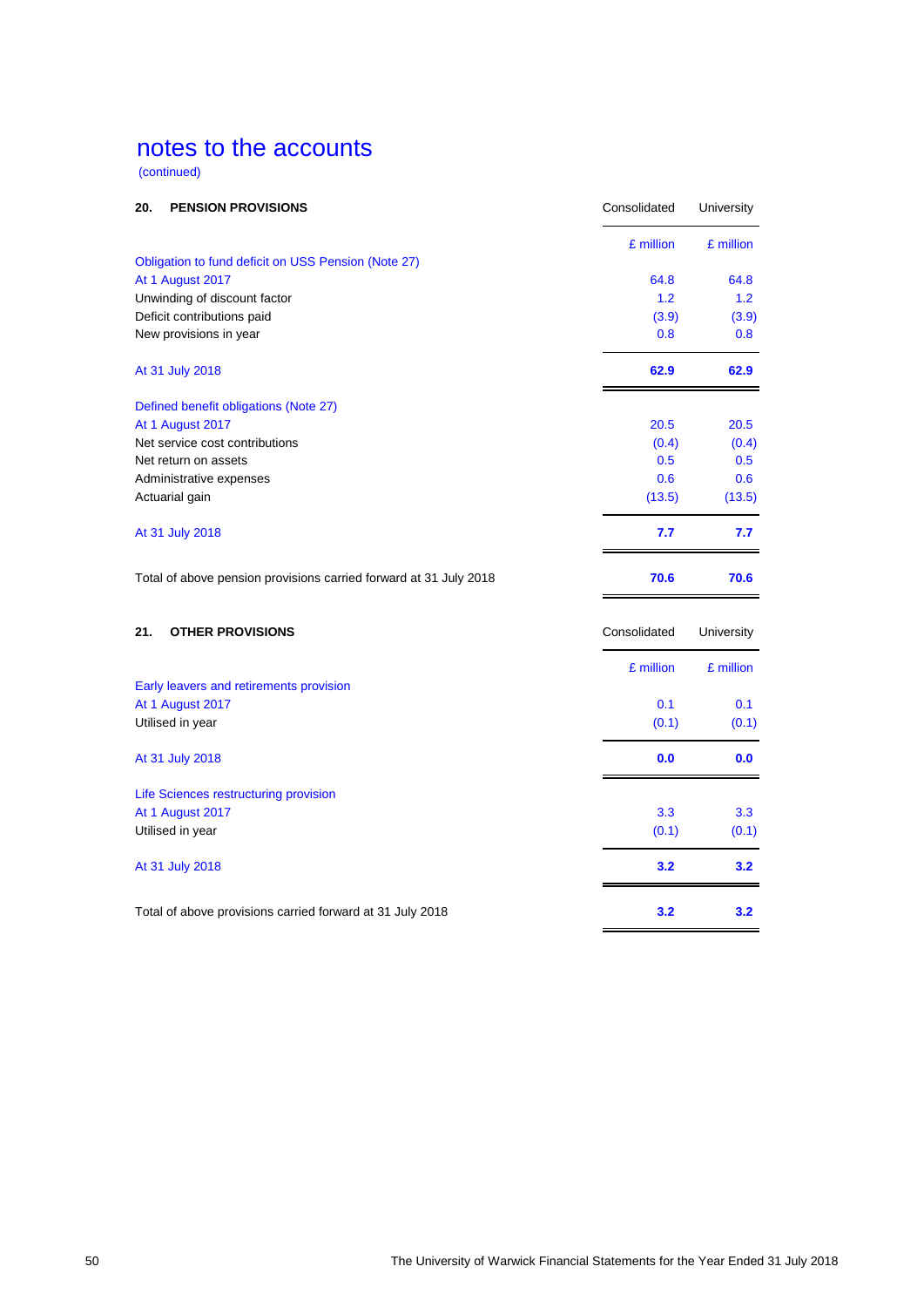(continued)

## **22. ENDOWMENTS**

| <b>CONSOLIDATED</b>                     | Restricted | Restricted<br>Permanent Expendable | 2018<br><b>Total</b> | 2017<br>Total |
|-----------------------------------------|------------|------------------------------------|----------------------|---------------|
| As at 1 August                          | £ million  | £ million                          | £ million            | £ million     |
| Capital                                 | 4.8        | 4.9                                | 9.7                  | 8.9           |
| Accumulated income                      | 0.6        | 0.1                                | 0.7                  | 0.5           |
|                                         | 5.4        | 5.0                                | 10.4                 | 9.4           |
| New endowments                          | 0.4        | 1.4                                | 1.8                  | 1.3           |
| Investment income                       | 0.1        | 0.1                                | 0.2                  | 0.2           |
| Expenditure                             | (0.1)      | (1.1)                              | (1.2)                | (1.0)         |
| Increase in market value of investments | 0.2        | 0.1                                | 0.3                  | 0.5           |
| As at 31 July                           | 6.0        | 5.5                                | 11.5                 | 10.4          |

|                                                 | Restricted | Restricted           | 2018         | 2017      |
|-------------------------------------------------|------------|----------------------|--------------|-----------|
|                                                 |            | Permanent Expendable | <b>Total</b> | Total     |
| <b>Represented by:</b>                          | £ million  | £ million            | £ million    | £ million |
| Capital                                         | 5.4        | 5.4                  | 10.8         | 9.7       |
| Accumulated income                              | 0.6        | 0.1                  | 0.7          | 0.7       |
| Total                                           | 6.0        | 5.5                  | 11.5         | 10.4      |
| Analysis of endowment funds by type and purpose |            |                      |              |           |
| Chairs and lectureships                         | 2.0        | 1.0                  | 3.0          | 3.0       |
| Scholarships and bursaries                      | 2.2        | 2.0                  | 4.2          | 3.5       |
| Prize funds                                     | 1.6        | 0.2                  | 1.8          | 1.5       |
| General                                         | 0.2        | 1.9                  | 2.1          | 2.0       |
| Research support                                | 0.0        | 0.4                  | 0.4          | 0.4       |
|                                                 |            |                      |              |           |

|                                           | Consolidated      |                   | University        |                   |
|-------------------------------------------|-------------------|-------------------|-------------------|-------------------|
|                                           | 2018<br>£ million | 2017<br>£ million | 2018<br>£ million | 2017<br>£ million |
| Analysis by asset                         |                   |                   |                   |                   |
| Current and non-current asset investments | 7.0               | 6.0               | 2.3               | 1.6               |
| Cash and cash equivalents                 | 4.5               | 4.4               | 3.5               | 3.2               |
| Total endowment asset investments         | 11.5              | 10.4              | 5.8               | 4.8               |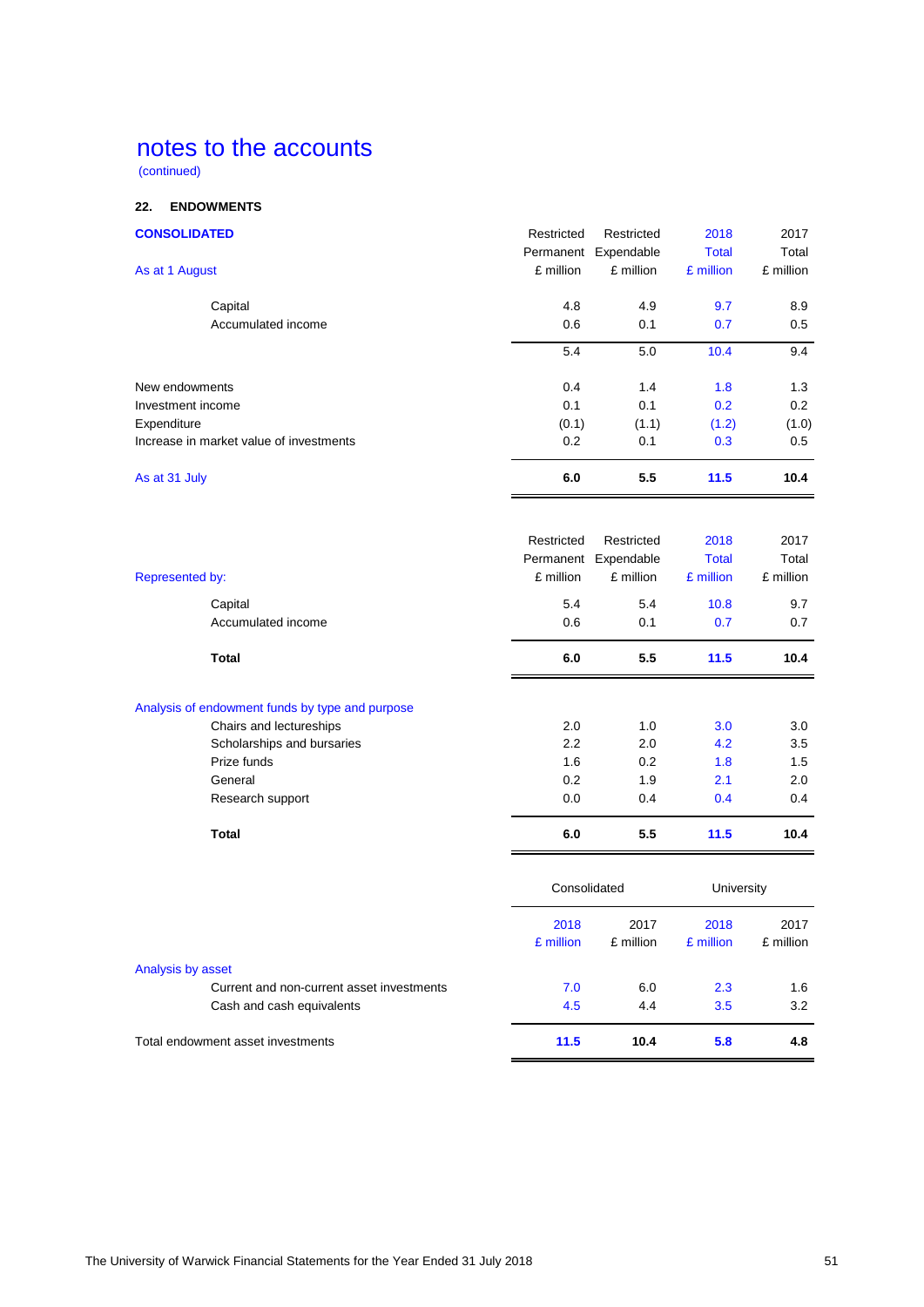(continued)

## **22. ENDOWMENTS - continued**

| <b>UNIVERSITY</b>                       | Restricted<br>Permanent | Restricted<br>Expendable | 2018<br><b>Total</b> | 2017<br>Total |
|-----------------------------------------|-------------------------|--------------------------|----------------------|---------------|
| As at 1 August                          | £ million               | £ million                | £ million            | £ million     |
| Capital                                 | 2.0                     | 2.7                      | 4.7                  | 4.2           |
| Accumulated Income                      | 0.1                     | 0.0                      | 0.1                  | 0.1           |
|                                         | 2.1                     | 2.7                      | 4.8                  | 4.3           |
| New endowments                          | 0.4                     | 1.4                      | 1.8                  | 1.3           |
| Investment income                       | 0.1                     | 0.0                      | 0.1                  | 0.0           |
| Expenditure                             | 0.0                     | (1.0)                    | (1.0)                | (0.9)         |
| Increase in market value of investments | 0.1                     | 0.0                      | 0.1                  | 0.1           |
| As at 31 July                           | 2.7                     | 3.1                      | 5.8                  | 4.8           |

| Total              | 2.7        | 3.1        | 5.8          | 4.8       |
|--------------------|------------|------------|--------------|-----------|
| Accumulated income | 0.2        | 0.0        | 0.2          | 0.1       |
| Capital            | 2.5        | 3.1        | 5.6          | 4.7       |
| Represented by:    | £ million  | £ million  | £ million    | £ million |
|                    | Permanent  | Expendable | <b>Total</b> | Total     |
|                    | Restricted | Restricted | 2018         | 2017      |
|                    |            |            |              |           |

| <b>CAPITAL COMMITMENTS</b><br>23. | Consolidated      |                   | University        |                   |  |
|-----------------------------------|-------------------|-------------------|-------------------|-------------------|--|
|                                   | 2018<br>£ million | 2017<br>£ million | 2018<br>£ million | 2017<br>£ million |  |
| Commitments contracted at 31 July | 112.5             | 124.8             | 112.5             | 124.8             |  |

| <b>LEASE OBLIGATIONS</b><br>24.                     |                   | Consolidated      |                   | University        |  |
|-----------------------------------------------------|-------------------|-------------------|-------------------|-------------------|--|
|                                                     | 2018<br>£ million | 2017<br>£ million | 2018<br>£ million | 2017<br>£ million |  |
| Operating lease commitments in respect of buildings |                   |                   |                   |                   |  |
| and equipment on leases:                            |                   |                   |                   |                   |  |
| Within one year                                     | 12.5              | 11.1              | 12.5              | 11.0              |  |
| Between one and five years                          | 19.5              | 16.2              | 19.4              | 16.2              |  |
| Over five years                                     | 30.2              | 21.9              | 30.2              | 21.9              |  |
|                                                     | 62.2              | 49.2              | 62.1              | 49.1              |  |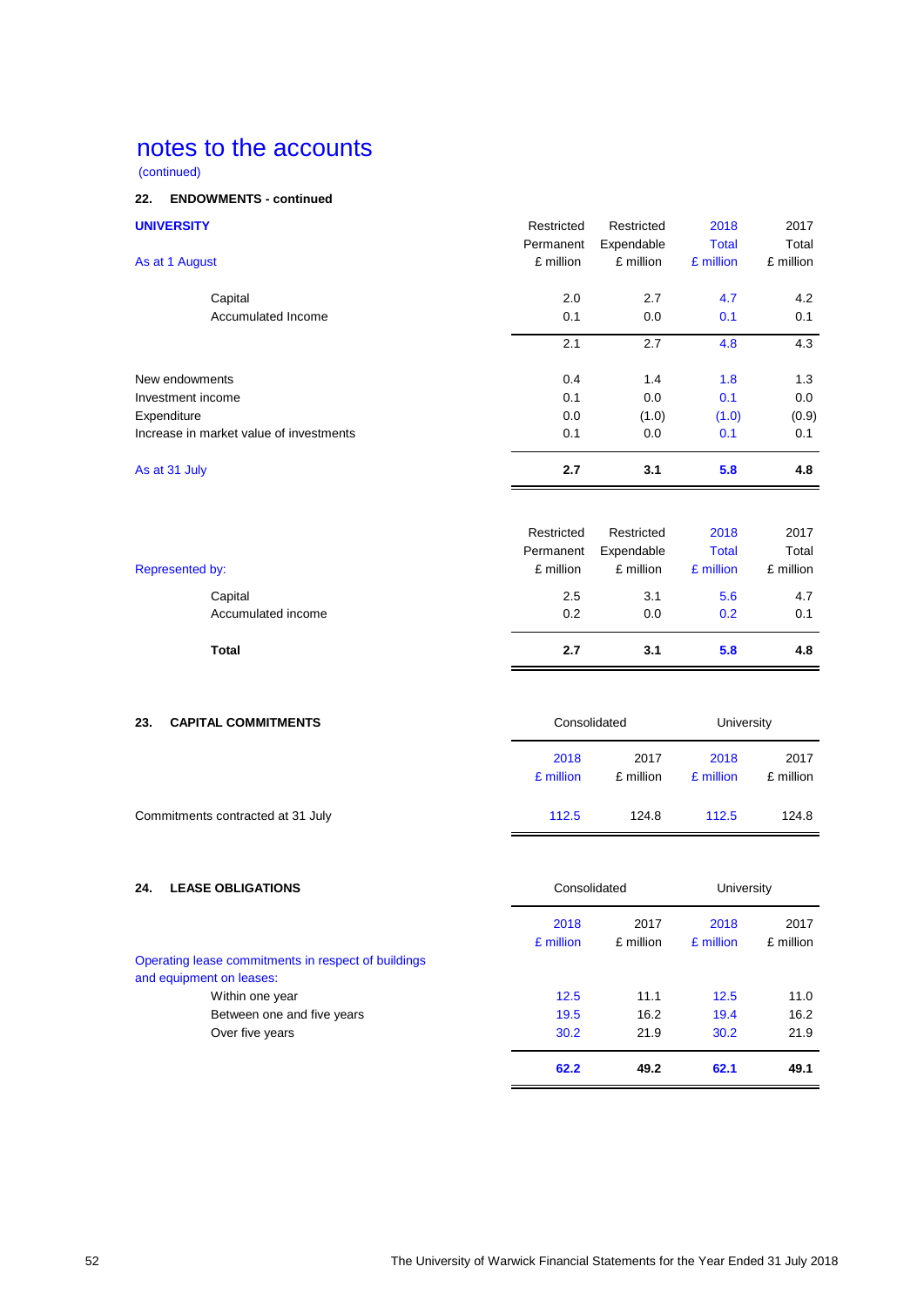(continued)

#### **25. SUBSIDIARY COMPANIES AND ASSOCIATED BODIES**

The University owns 100% of the issued share capital of the following companies which are registered in England and operating in the UK, unless dormant as stated: No. of £1 Ordinary Shares

| <b>Warwick University Training Limited</b>                                        | 600,004              |
|-----------------------------------------------------------------------------------|----------------------|
| <b>Warwick University Services Limited</b>                                        | 125,000              |
| <b>Warwick University Enterprises Limited</b>                                     | 20,000               |
| <b>Warwick Learning Limited</b>                                                   | 2,200                |
| University of Warwick Science Park Limited                                        | 27,997               |
| Warwick Ventures Limited (Dormant)                                                | 10                   |
| Research-TV Limited (Dormant)                                                     | 3                    |
| Warwick Conferences Limited (Dormant)                                             | 2                    |
| The University of Warwick Press Limited (Dormant)                                 | 2                    |
| Jobs for the Academic Community Limited (Dormant)                                 |                      |
| World First Racing Limited (Dormant)                                              | 100                  |
| Warwick Ventures Company Limited (to 12 October 2018: WMG-Tech Limited) (Dormant) | 1                    |
| Warwick Innovation Network Limited (Dormant)                                      |                      |
| Warwick Event Solutions Limited (Dormant)                                         |                      |
| <b>UWSP Connect Limited (Dormant)</b>                                             |                      |
| HRI Limited (Dormant)                                                             | 3                    |
| UPS Pension Trustee Limited (Dormant)                                             | 1                    |
| Horticulture Research International (Dormant)                                     | Limited by guarantee |

The University owns 100% of the issued share capital of the following company which is registered in Australia and operating in Australia: No. of \$1(Aus) Ordinary Shares

| Warwick University Enterprises (Australia) Pty Ltd | 1,380,000 |
|----------------------------------------------------|-----------|

#### University of Warwick Foundation

In addition, the consolidated accounts include the accounts of The University of Warwick Foundation, an exempt Charity. The Foundation is a linked charity as defined under paragraph 28 of the Charities Act 2011 and, as such more information is disclosed in respect of the Foundation at note 26 of these accounts.

#### Warwick Ventures Limited

On 9 April 2017, Warwick Ventures Limited ceased trading and transferred its activities to the University of Warwick. With effect from 1 August 2017 the company is dormant.

#### WMG Academy for Young Engineers (WMG Academy)

WMG Academy was formed on 6 February 2012 and is a private company, limited by guarantee and also an exempt charity where the University is one of three members. The University does not consider the entity to be an associate due to lack of substantial control and therefore is not included in the consolidated results. It operates two University Technical Colleges specialising in engineering.

#### Other Associated Bodies

Due to the nature of its activities, the University is a member of, or holds other minor interests in, a number of other joint ventures and companies involved in academic related activities. The individual detail of these other holdings is not disclosed, nor consolidated into the accounts of the University, purely on the grounds of materiality.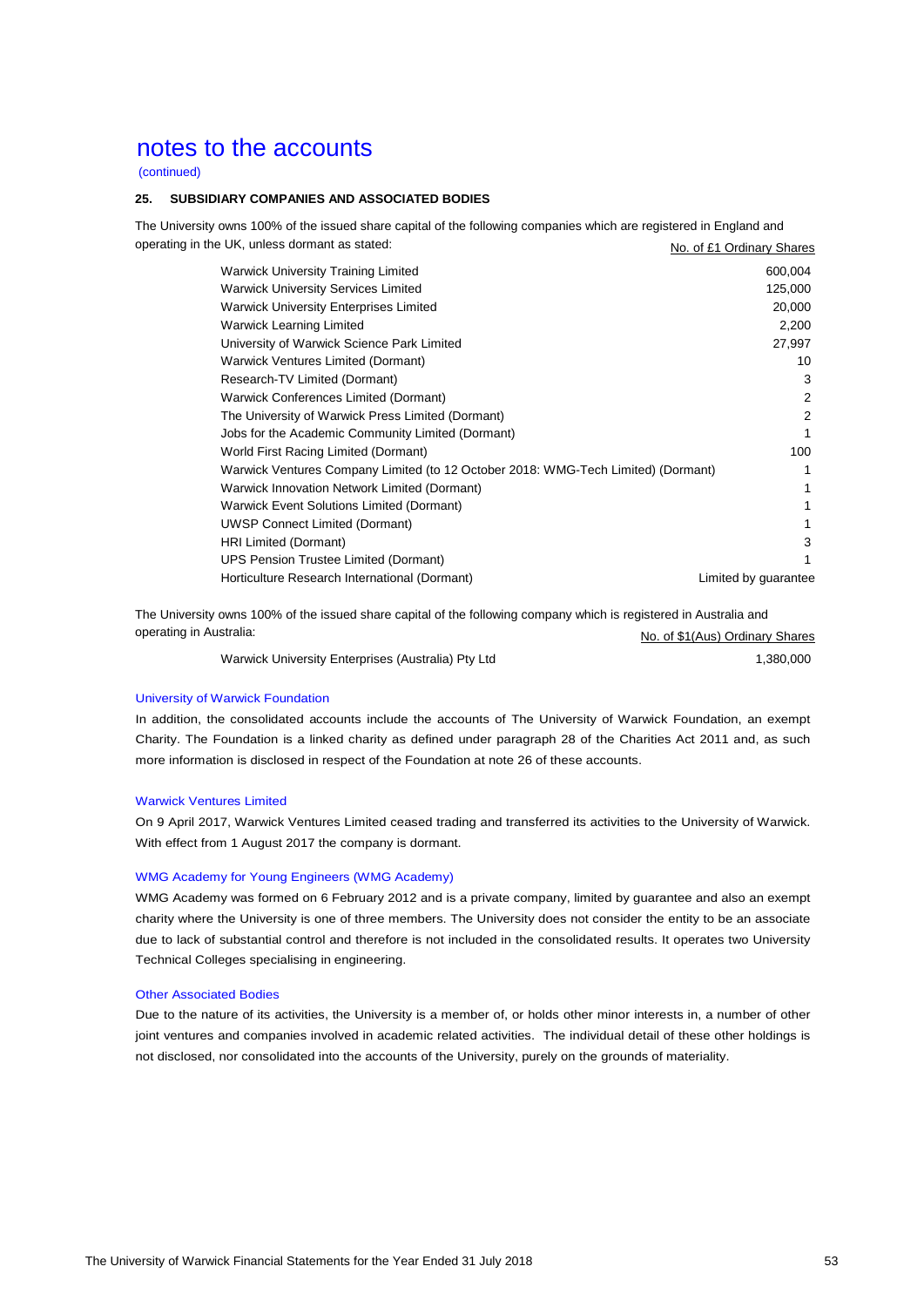(continued)

## **26. CONNECTED CHARITABLE INSTITUTIONS**

The University is required to disclose details of connected charitable institutions, in order to allow for appropriate review by the Office for Students, which acts as principal regulator of the University of Warwick and its connected institutions, on behalf of the Charity Commission.

#### University of Warwick Foundation

It is the University's view that the University of Warwick Foundation is a connected institution to the University as defined under paragraph 28 of the Charities Act 2011 and, accordingly, further details are disclosed below.

The University of Warwick Foundation is an exempt charity, by virtue of Schedule 3 of the Charities Act 2011; the purposes of the Foundation are to:

- (a) hold endowments and other donations received for the development of the University of Warwick; and
- (b) provide funding for the development of buildings at the University of Warwick.

The activities of the Foundation, a financial summary of which is shown below, are consolidated into the University's group accounts, as described in note 25.

| <b>Consolidated results</b> | 2017/18<br>£ million | 2016/17<br>£ million |
|-----------------------------|----------------------|----------------------|
| Net assets                  |                      |                      |
| As at 1 August              | 34.7                 | 34.7                 |
| Income                      | 0.7                  | 0.7                  |
| Expenditure                 | (1.2)                | (1.1)                |
| Gain on investments         | 0.2                  | 0.4                  |
| As at 31 July               | 34.4                 | 34.7                 |

| <b>Endowment Funds</b> | Restricted<br>Permanent<br>£ million | Restricted<br>Expendable<br>£ million | 2017/18<br>Total<br>£ million | 2016/17<br>Total<br>£ million |
|------------------------|--------------------------------------|---------------------------------------|-------------------------------|-------------------------------|
| As at 1 August         | 3.3                                  | 2.3                                   | 5.6                           | 5.1                           |
| Income                 | 0.0                                  | 0.1                                   | 0.1                           | $0.2^{\circ}$                 |
| Expenditure            | (0.1)                                | (0.1)                                 | (0.2)                         | (0.1)                         |
| Gain on investments    | 0.1                                  | 0.1                                   | 0.2                           | 0.4                           |
| As at 31 July          | 3.3                                  | 2.4                                   | 5.7                           | 5.6                           |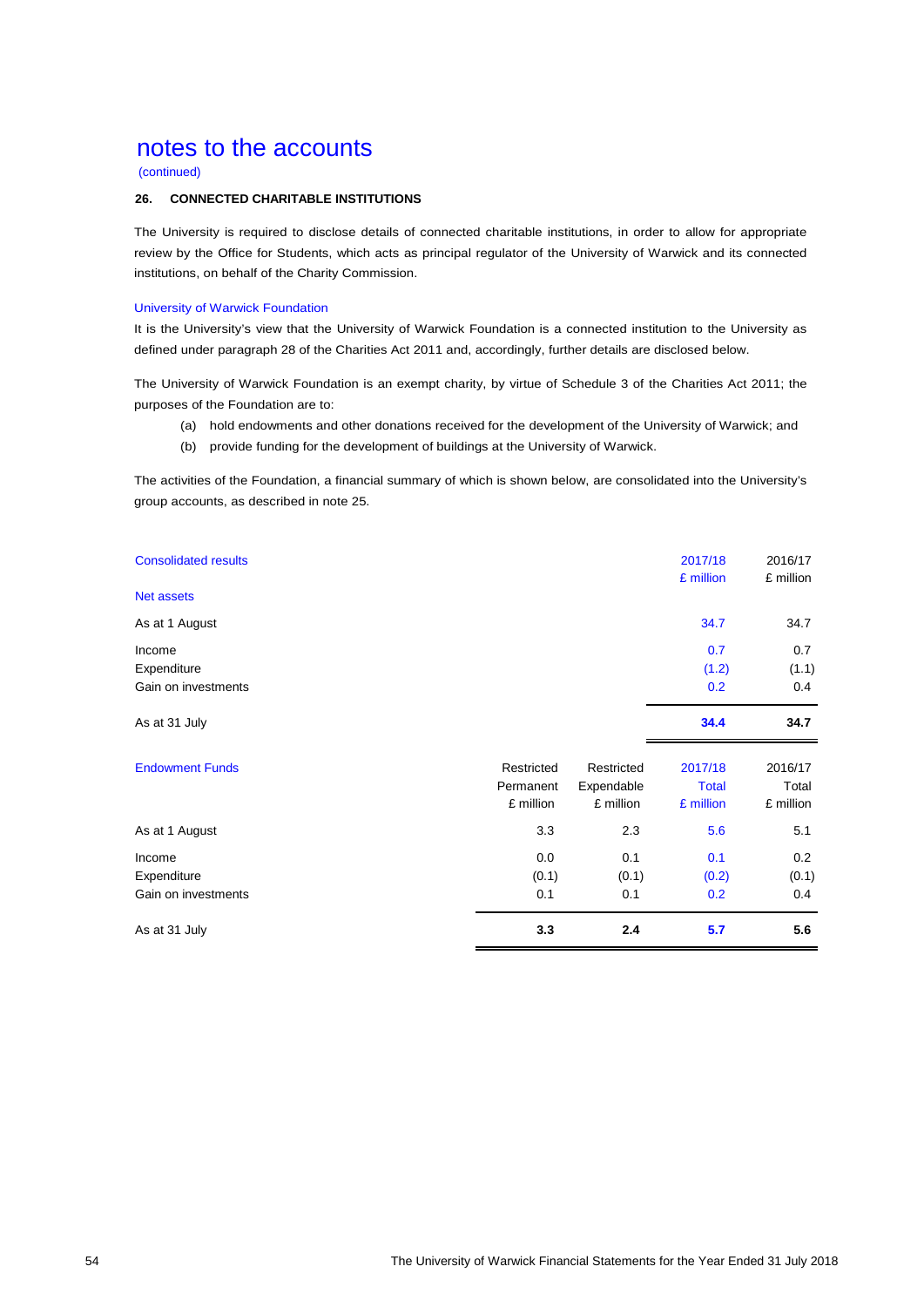(continued)

#### **27. PENSION SCHEMES**

#### Universities Superannuation Scheme (USS)

The total net income to the profit and loss account is £1.9m (2016/17: net cost £2.8m) as shown in note 20.

The University participates in the USS. With effect from 1 October 2016, the scheme changed from a defined benefit only scheme to a hybrid pension scheme, providing defined benefits (for all members) as well as defined Universities Superannuation Scheme Limited. At 31 March 2018 USS had over 198,000 active members (2017: 190,000+) and the University had 4,289 active members participating in the scheme as at 31 July 2018 (2017: contribution benefits. The assets of the scheme are held in a separate fund administered by the trustee, 4,043).

The latest available complete actuarial valuation of the Retirement Income Builder section of the Scheme is at 31 March 2014 (the valuation date), which was carried out using the projected unit method. The valuation as at 31 March 2017 is underway but not yet completed.

The 2014 valuation was the third valuation for USS under the scheme‐specific funding regime introduced by the Since the University cannot identify its share of Retirement Income Builder Section of the Scheme assets and liabilities, the following disclosures reflect those relevant for the section as a whole.

The 2014 valuation was the third valuation for USS under the scheme-specific funding regime introduced by the Pensions Act 2004, which requires schemes to adopt a statutory funding objective, which is to have sufficient and appropriate assets to cover their technical provisions.

| Latest actuarial valuation date for which information is available            | 31 March 2014         |
|-------------------------------------------------------------------------------|-----------------------|
| Valuation method                                                              | <b>Projected Unit</b> |
| Value of scheme assets                                                        | £41.6bn               |
| Value of technical provisions                                                 | £46.9bn               |
| Net pension deficit                                                           | £5.3bn                |
| Funding level from accrued benefits                                           | 89.0%                 |
| The above figures will be revised once the 2017 Scheme Valuation is complete. |                       |

Defined benefit liability numbers for the scheme have been produced using the following assumptions:

|                           | 2018  | 2017  |
|---------------------------|-------|-------|
| Discount rate             | 2.64% | 2.57% |
| Pensionable salary growth | N/A   | N/A   |
| Price inflation (CPI)     | 2.02% | 2.41% |

The main demographic assumption used relates to the mortality assumptions. Mortality is assumed to be in line with the Continuous Mortality Investigation's (CMI) tables: for pre-retirement, 71% of AMC00 (duration 0) is used for males, and 112% of AFC00 (duration 0) for females. For post retirement, 96.5% of S1NMA "light" is used for males and 101.3% of RFV00 for females. Use of these mortality tables reasonably reflects the actual USS experience. To allow for future improvements in mortality rates, the CMI 2016 projections with a smoothing parameter of 8.5 and long term improvement rates of 1.8% pa for males and 1.6% pa for females were also adopted. The current life expectancies on retirement at age 65 are:

| Males (females) currently aged 65: | 24.5 (26.0) years |  |
|------------------------------------|-------------------|--|
| Males (females) currently aged 45: | 26.5 (27.8) years |  |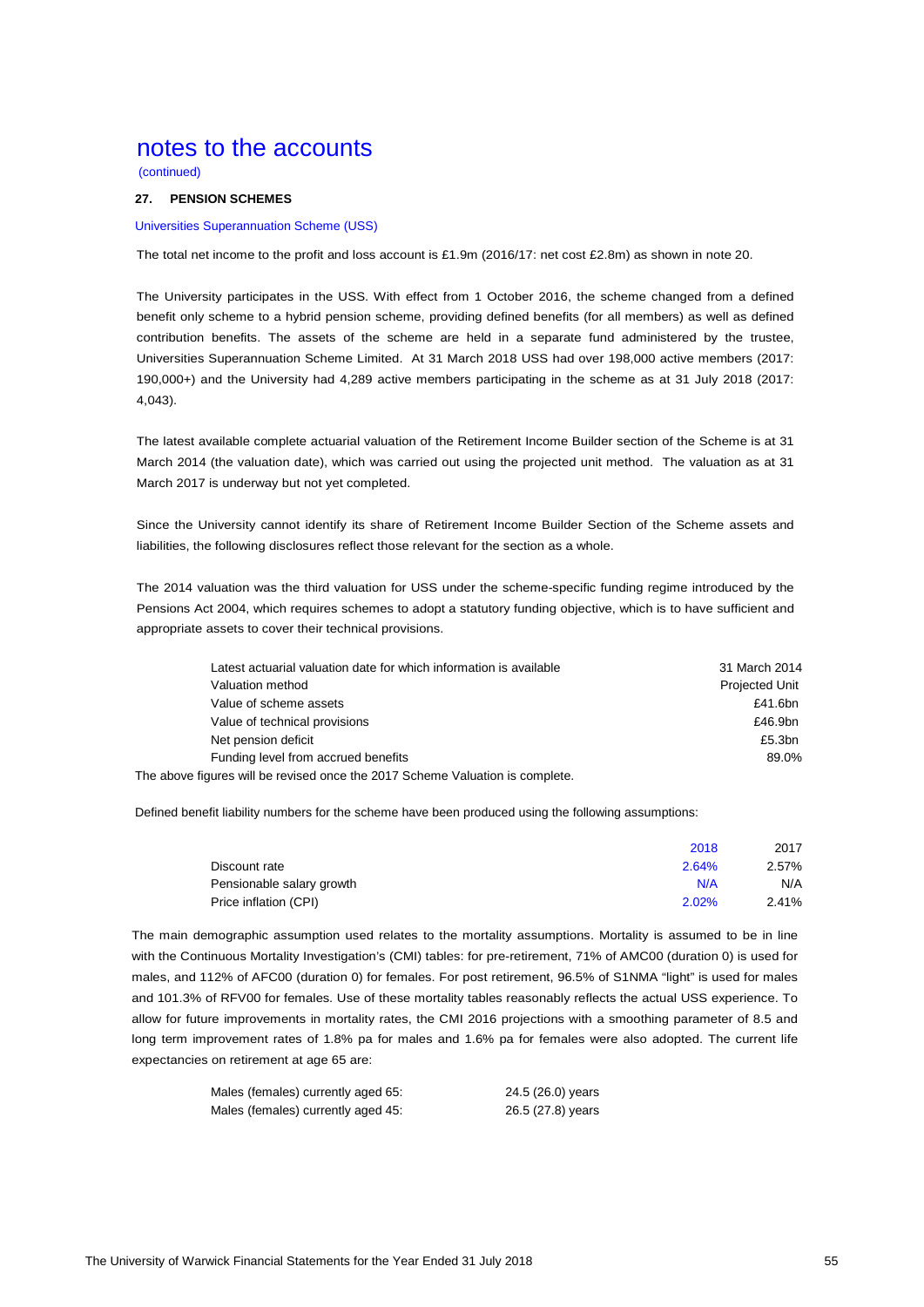(continued)

#### **27. PENSION SCHEMES - continued**

| The existing position is as follows: | 2018                | 2017    |
|--------------------------------------|---------------------|---------|
| Scheme assets                        | £63.6bn             | £60.0bn |
| Total scheme liabilities             | £72.0 <sub>bn</sub> | £77.5bn |
| FRS 102 total scheme deficit         | £8.4bn              | £17.5bn |
| FRS 102 total funding level          | 88%                 | 77%     |

Surpluses or deficits which arise at future valuations may impact on the University's future contribution commitment. A deficit may require additional funding in the form of higher contribution requirements, where a surplus could, perhaps, be used to similarly reduce contribution requirements. In accordance with the requirements of the SORP, the University currently recognises a provision for its obligation to fund past deficits arising within the USS. The recovery plan in the 2014 actuarial valuation requires employers to contribute 2.1% of salaries towards repairing the deficit over a period of 17 years. Details of this provision, which has been discounted at a rate of 2.16% as at 31 July 2018, are included in note 20 to the financial statements. The University has provided £62.9m in the current year (2016/17: £64.8m).

The University's liability calculation assumes a salary inflation rate growing to 4.7%, an annual increase in staff FTE in line with the University five-year plan and 0.5% beyond and a discount rate of 2.16%. A change in the assumption for salary inflation by +/- 0.5% would increase the obligation to fund the USS deficit by +/- £2.2m. Similarly changes to the assumptions to the increase in staff FTE numbers by +/-0.5% would impact the provision by +/- £2.3m as at 31 July 2018.

The 2017 actuarial valuation of USS has been undertaken but this has not yet been formally completed. The 2017 valuation has set out the challenges currently facing the scheme and the likelihood of significant increases in contributions being required to address these challenges.

In the judgement of the University, as the 2017 valuation has not formally completed, and there remains various stages of consultation around the key factors specifically relating to the funding of the past deficit, including the level of contributions required, the period of the recovery plan and the level of asset performance over the period, it remains appropriate to continue to account for the past deficit obligation in accordance with the plan agreed after the 2014 actuarial valuation.

However, there is a significant risk that the year-end provision as calculated will not reflect the position following the final outcome of negotiations, potentially by a very significant amount depending upon what is finally agreed as regards future deficit contributions and their duration. The University expects to have greater clarity in this respect during the next financial year. Based on the inputs to the model, the following sensitivity analysis outlines the potential impact on the existing liability of £62.9 million (assuming the same discount rate of 2.16%) were employer deficit repair contributions and duration to increase:

|              | Employer deficit repair contributions |           |           |  |  |
|--------------|---------------------------------------|-----------|-----------|--|--|
| 2.1%<br>3.1% |                                       |           |           |  |  |
| Duration     | £ million                             | £ million | £ million |  |  |
| Base         | 62.9                                  | 91.7      | 174.9     |  |  |
| +3 years     | 81.7                                  | 119.4     | 228.5     |  |  |
| +6 years     | 102.2                                 | 149.6     | 287.1     |  |  |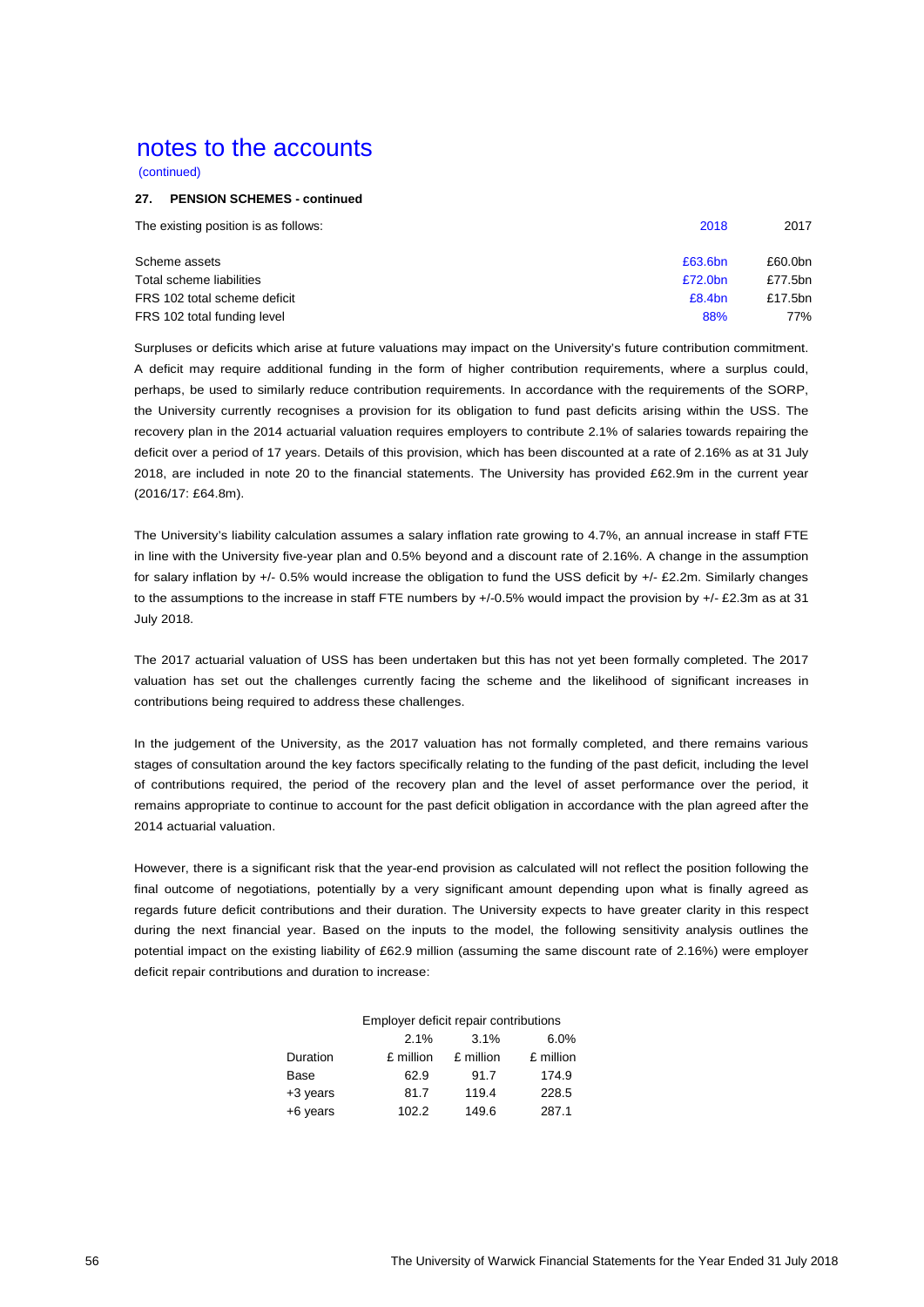(continued)

#### **27. PENSION SCHEMES - continued**

#### University of Warwick Pension Scheme (UWPS)

As of 1 April 2010 the University introduced changes to the benefit structure for existing members of UWPS and introduced a new Defined Contribution Section (DCS) to the scheme for new hires from this date. The University closed the Defined Benefit Section (DBS) of the scheme to new hires from 1 April 2010, but continues to operate this DBS in the UK for eligible members at the point of closure and the following disclosure relates to this ongoing DBS. Under FRS 102, the current service costs arising from employee service for the current period (less contributions paid into the scheme), expected interest costs on the scheme liabilities and the expected rate of return on scheme assets are charged and credited to the Consolidated Statement of Comprehensive Income and Expenditure of the University. Other changes in the forecast scheme liability recorded on the Balance Sheet, as a result of changes in assumptions, are also recorded in the Consolidated Statement of Comprehensive Income and Expenditure. The contributions are determined by an independent qualified actuary on the basis of triennial valuations using the projected unit method. This valuation has been updated to 31 July 2018 by a qualified independent actuary, for calculating FRS 102 accounting entries. The main results and assumptions of the most recently available full valuation figures of the UWPS are as follows:

| Latest actuarial valuation date                                   |              | 31 March 2016         |
|-------------------------------------------------------------------|--------------|-----------------------|
| Valuation method                                                  |              | <b>Projected Unit</b> |
| Value of notional assets                                          |              | £177.1m               |
| Funding level from accrued benefits                               |              | 87%                   |
| Discount rates per annum                                          | - short term | 3.65%                 |
|                                                                   | - long term  | 2.15%                 |
| Salary scale increases per annum                                  |              | 1.90%                 |
| Pension increases per annum (subject to limited price indexation) |              | 3.00%                 |

All assumptions have been derived with reference to the full gilt yield curve and implied inflation curve, from the Willis Towers Watson Investment Model. Detailed in the above table are the single equivalent financial assumptions. These represent the equivalent single assumptions which taken in isolation would produce the same liability figure as that derived from using the full curves for each respective financial assumption.

As at 31 July 2018 there were 504 members of staff actively contributing to the DBS of the scheme (2017: 555), with a further 1,468 staff being active members of the DCS (2017: 1,434).

Following the scheme's March 2016 actuarial valuation, the University will maintain an overall flat contribution rate of £3.29m into the DBS of the scheme, inclusive of deficit recovery contributions. With effect from 1 April 2017, the University's £3.29m DBS contribution is made up 20.4% ordinary annual contributions and the balance in deficit recovery contributions.

The DCS of the scheme is treated and accounted for as a normal and separate defined contribution scheme. The University's contributions to the Heritage section, are between 4% and 10% of pensionable salary, dependent upon the level of employee contributions chosen by the scheme member. The University's contributions to the Enterprise section are based on the statutory minimum basis. Contributions to both sections are recognised through expenditure in the Consolidated Statement of Comprehensive Income as paid over to the external scheme provider.

The major assumptions used by the actuary (in nominal terms) for the latest updates of the DBS of the scheme were:

|                              | 2018  | 2017  | 2016  | 2015  | 2014  |
|------------------------------|-------|-------|-------|-------|-------|
| Rate of increase in salaries | 2.15% | 3.15% | 2.70% | 3.25% | 3.30% |
| Discount rate                | 2.55% | 2.60% | 2.55% | 3.80% | 4.30% |
| Inflation assumption (RPI)   | 3.15% | 3.15% | 2.70% | 3.25% | 3.30% |
| Inflation assumption (CPI) * | 2.15% | 2.15% | 1.70% | 2.25% | 2.30% |

\* CPI used for revaluation of deferred pensions where appropriate.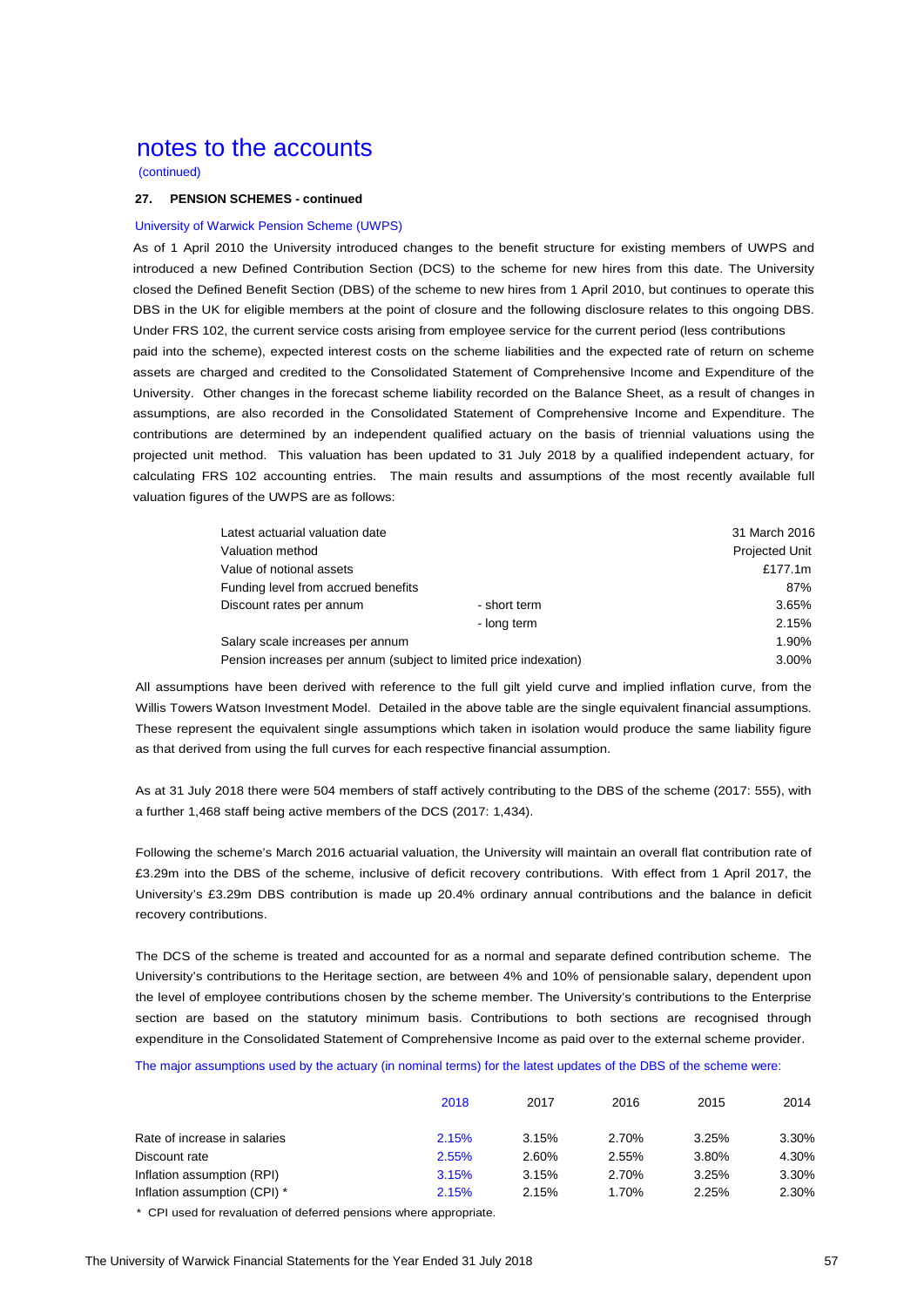(continued)

## **27. PENSION SCHEMES - continued**

To develop the expected long-term rate of return on assets assumption, the University considered the current level of expected returns on risk free investments (government bonds), the historical level of risk premium associated with the other asset classes in which the portfolio is invested (including equities, property, liability driven investments (LDI), infrastructure, commodities and reinsurance) and the expectations for future returns on each asset class. The expected return for each asset class was then weighted based on the actual asset allocation to develop the expected long-term rate of return on assets assumption for the portfolio.

The current mortality assumptions include sufficient allowance for future improvements in mortality rates. The assumed life expectations on retirement at age 65 are:

|                                |                       | 2018      | 2017      | 2016      | 2015      | 2014      |
|--------------------------------|-----------------------|-----------|-----------|-----------|-----------|-----------|
|                                |                       | Years     | Years     | Years     | Years     | Years     |
| Male member aged 45            |                       | 23.3      | 23.2      | 23.2      | 23.1      | 23.0      |
| Female member aged 45          |                       | 27.0      | 27.0      | 27.0      | 26.9      | 26.8      |
| Male member aged 65            |                       | 21.1      | 21.1      | 21.0      | 20.9      | 20.8      |
| Female member aged 65          |                       | 24.7      | 24.6      | 24.7      | 24.6      | 24.5      |
| The assets in the Scheme were: |                       | 2018      | 2017      | 2016      | 2015      | 2014      |
|                                |                       | £ million | £ million | £ million | £ million | £ million |
| Value of assets                | - Equities            | 47.8      | 59.0      | 53.4      | 53.3      | 41.0      |
|                                | - Other growth assets | 77.6      | 69.7      | 79.8      | 55.0      | 42.5      |
|                                | - Bonds and other     | 85.2      | 75.5      | 66.8      | 58.7      | 63.0      |
| Total market value of assets   |                       | 210.6     | 204.2     | 200.0     | 167.0     | 146.5     |
| Value of liabilities           |                       | (218.3)   | (224.7)   | (238.5)   | (190.2)   | (168.4)   |
| Net pension deficit            |                       | (7.7)     | (20.5)    | (38.5)    | (23.2)    | (21.9)    |

| Analysis of movement in the market value of scheme assets | 2017/18   | 2016/17   |
|-----------------------------------------------------------|-----------|-----------|
|                                                           | £ million | £ million |
| Fair value of plan assets at beginning of the year        | 204.2     | 200.0     |
| Expected rate of return on scheme assets *                | 5.3       | 5.1       |
| Actuarial gains                                           | 3.2       | 1.6       |
| Contribution paid by the employer                         | 3.8       | 3.5       |
| Contributions by scheme participants                      | 0.0       | 0.1       |
| Benefits paid                                             | (5.3)     | (5.5)     |
| Administrative expenses paid from plan assets             | (0.6)     | (0.6)     |
| Fair value of plan assets at end of the year              | 210.6     | 204.2     |

\* Non-investment expenses incurred in the year have been offset within the expected returns of assets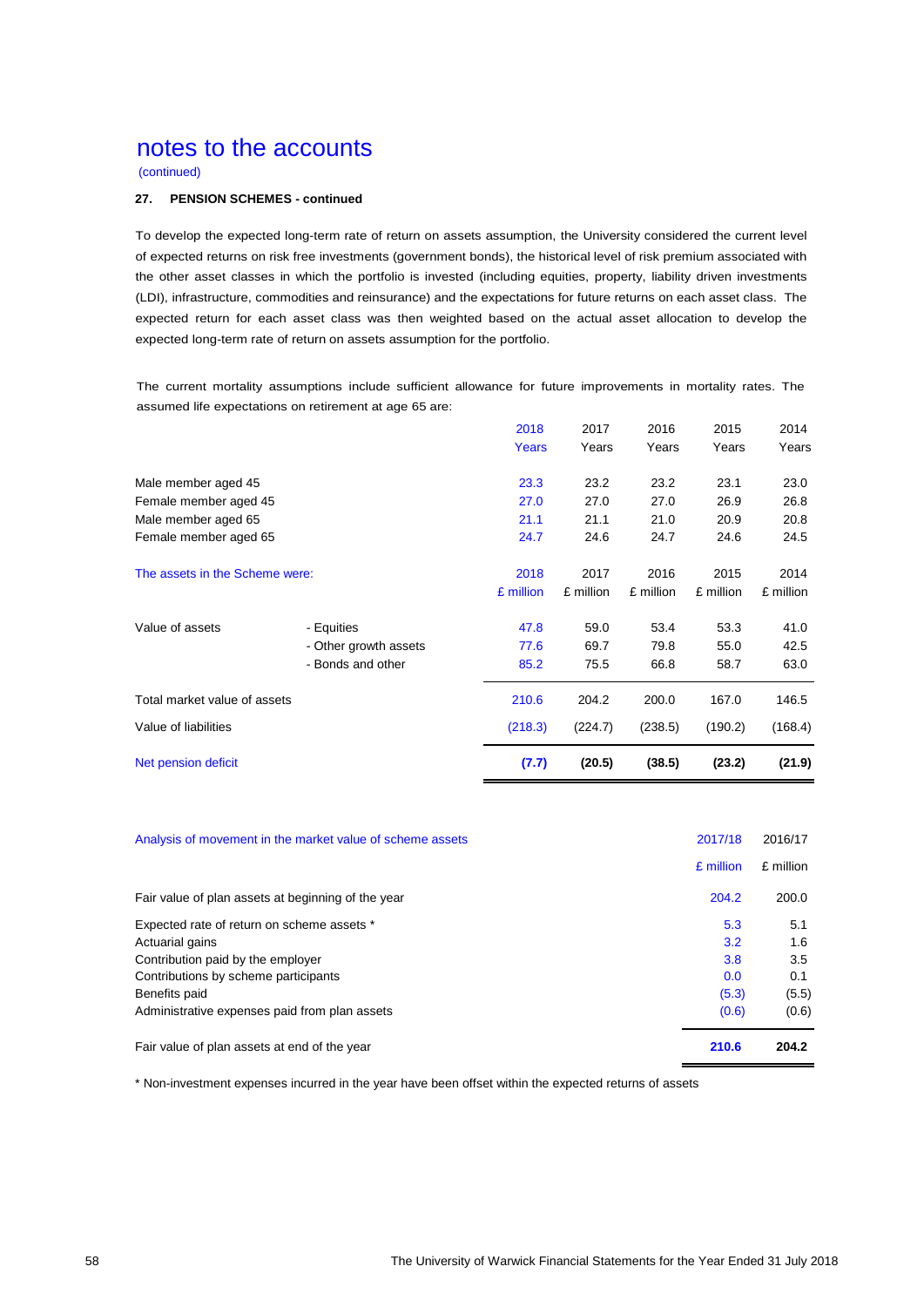(continued)

## **27. PENSION SCHEMES - continued**

| Analysis of movement in the present value of scheme liabilities |                      |                      | 2017/18<br>£ million | 2016/17<br>£ million |
|-----------------------------------------------------------------|----------------------|----------------------|----------------------|----------------------|
| Benefit obligation at beginning of the year                     |                      |                      | 224.7                | 238.5                |
| Current service costs                                           |                      |                      | 3.4                  | 3.5                  |
| Interest cost                                                   |                      |                      | 5.8                  | 6.0                  |
| Contributions by scheme participants                            |                      |                      | 0.0                  | 0.1                  |
| Actuarial gain                                                  |                      |                      | (10.3)               | (17.9)               |
| Benefits paid                                                   |                      |                      | (5.3)                | (5.5)                |
| Benefit obligation at end of the year                           |                      |                      | 218.3                | 224.7                |
| Analysis of amount recognised in Other Comprehensive Income     |                      |                      | 2017/18<br>£ million | 2016/17<br>£ million |
| Actual gain on scheme assets                                    |                      |                      | 8.5                  | 6.7                  |
| Expected return on assets                                       |                      |                      | (5.3)                | (5.1)                |
| Experience of gains and losses on liabilities                   |                      |                      | 2.6                  | 24.2                 |
| Changes in assumptions                                          |                      |                      | 7.7                  | (6.3)                |
| Net actuarial gain recognised in Other Comprehensive Income     |                      |                      | 13.5                 | 19.5                 |
| Summary of movement in net liability during the year            |                      |                      | 2017/18<br>£ million | 2016/17<br>£ million |
| Current service cost                                            |                      |                      | (3.4)                | (3.5)                |
| Contributions                                                   |                      |                      | 3.8                  | 3.5                  |
| Net return on assets                                            |                      |                      | (0.5)                | (0.9)                |
| Administrative expenses                                         |                      |                      | (0.6)                | (0.6)                |
| Net charge                                                      |                      |                      | (0.7)                | (1.5)                |
| Actuarial gain recognised in Other Comprehensive Income         |                      |                      | 13.5                 | 19.5                 |
| Deficit in scheme at 1 August                                   |                      |                      | (20.5)               | (38.5)               |
| Deficit in scheme at 31 July                                    |                      |                      | (7.7)                | (20.5)               |
| History of experience of gains and losses                       | 2017/18<br>£ million | 2016/17<br>£ million | 2015/16<br>£ million | 2014/15<br>£ million |
| Actual return less expected return on scheme assets             | 3.2                  | 1.6                  | 28.3                 | 16.3                 |
| % of scheme assets:                                             | 1.5%                 | 0.8%                 | 14.2%                | 9.8%                 |
| Experience of gains and losses on liabilities                   | 2.6                  | 24.2                 | 0.0                  | 0.0                  |
| % of scheme liabilities:                                        | 1.2%                 | 10.8%                | 0.0%                 | 0.0%                 |
| Changes in assumptions                                          | 7.7                  | (6.3)                | (42.8)               | (17.2)               |
| Total amount recognised in Total Comprehensive Income           | 13.5                 | 19.5                 | (14.5)               | (0.9)                |

% of scheme liabilities: 6.2% 8.7% (6.1%) (0.5%)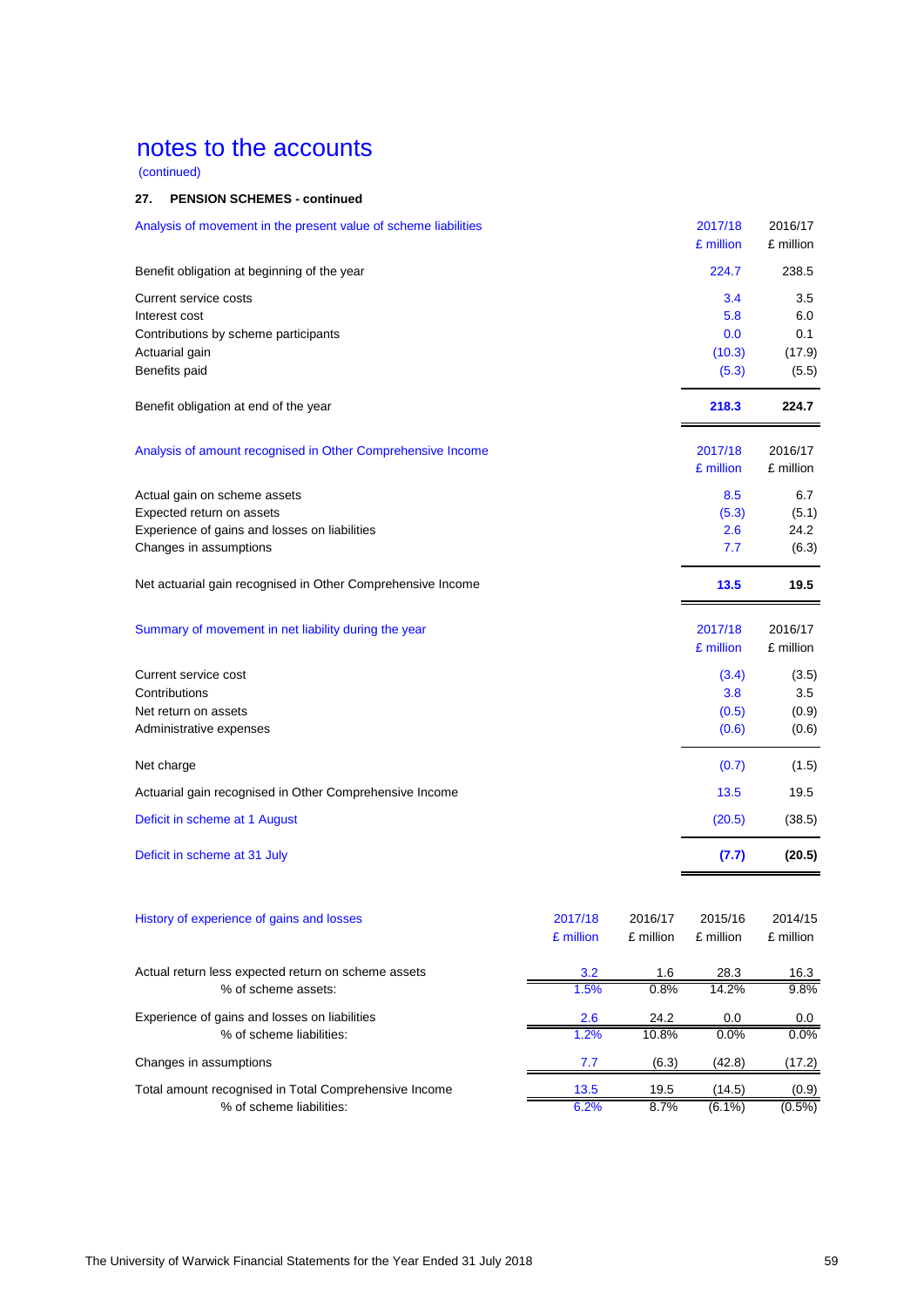(continued)

#### **27. PENSION SCHEMES - continued**

Excluding salary sacrifice contributions on behalf of employees, the University's contribution and movement on provisioning in respect of costs to the various schemes for its own staff were:

|                                                                          | 2017/18<br>£ million | 2016/17<br>£ million |
|--------------------------------------------------------------------------|----------------------|----------------------|
| Universities Superannuation Scheme (USS)                                 | 32.7                 | 30.5                 |
| University of Warwick Pension Scheme (UWPS) Defined Benefit Section      | 3.4                  | 3.0                  |
| University of Warwick Pension Scheme (UWPS) Defined Contribution Section | 1.7                  | 1.7                  |
| Other schemes                                                            | 0.7                  | 0.6                  |
|                                                                          | 38.5                 | 35.8                 |
| (Decrease) / increase in pension provision for staff costs               | (3.5)                | 1.7                  |
| Pension cost for year (note 8)                                           | 35.0                 | 37.5                 |

Due to the low value of contributions and small number of participants in defined benefit schemes other than the Universities Superannuation Scheme (USS) and the University's own scheme (UWPS), as shown above, no disclosures have been made on the grounds of materiality.

#### Guaranteed Minimum Pension benefits equalisation

On 26 October, the High Court handed down a judgment involving the Lloyds Banking Group's defined benefit pension schemes. The judgment concluded the schemes should be amended to equalise pension benefits for men and women in relation to guaranteed minimum pension benefits. The issues determined by the judgment arise in relation to many other defined benefit pension schemes. The University is working with the Trustee of The University of Warwick Pension Scheme to understand the extent to which the judgment crystallises additional liabilities for the scheme. The extent to which the judgment will increase the liabilities in The University of Warwick Pension Scheme is not possible to identify at this point, though broad industry estimates suggest that that cost may lie between 1% and 3% of the total pension liability. For the University's other significant defined benefit scheme, the USS, the provision included within the financial statements at note 20 will only be impacted to the extent the change in benefits increases cash financing.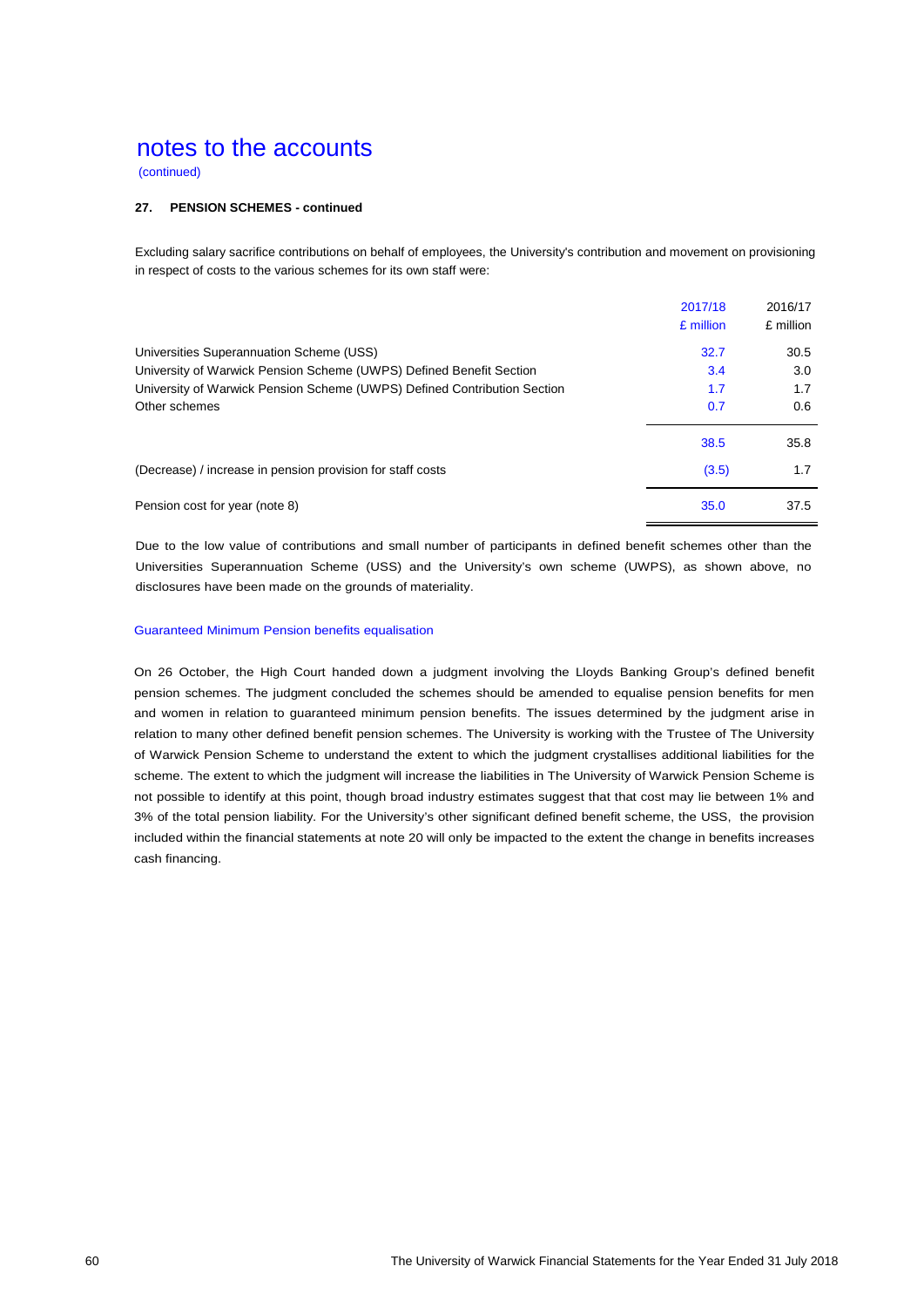(continued)

#### **28. RELATED PARTIES**

#### Members of Council

Due to the nature of the University's operations and the composition of the University's Council (being drawn from local, public and private sector organisations) it is inevitable that transactions will take place with organisations in which a member of Council may have an interest. All transactions involving organisations in which a member of Council may have an interest are conducted at arm's length and in accordance with the University's financial regulations and normal procurement procedures. Total expenses paid direct to members of the University's Council, who are also the University's Trustees, are shown in note 9.

WMG Academy is a private company, limited by quarantee and also an exempt charity where the University is one of the members. It operates two University Technical Colleges specialising in engineering. During the year ended July 2018, invoices were raised from the University to the WMG Academy for the value of £17k (2016/17: £104k). There was a balance of £1k outstanding at the year-end (2016/17: £10k).

The President of the Union of Students and another student elected by the Union of Students are members of the University's Council. During the year ended July 2018, payments were made to the Warwick Students' Union for the value of £3.0m (2016/17: £2.9m), invoices were raised from the University for the value of £0.5m (2016/17: £0.4m). There was a balance of £40k (2016/17: £108k) outstanding in debtors at the year end.

#### Spin-out companies

The University made no direct investments in spin-out companies during the year that totalled more than £50k.

The University supplies facilities, goods and services to a number of its spin-out companies, within which the University holds varying levels of share interest (see note 13). All of these goods and services are provided on an arm's length basis and the total value of sales to such individual companies, in excess of £100k for the reported financial year, is summarised below:

|                            | 2017/18<br>£ million | 2016/17<br>£ million |
|----------------------------|----------------------|----------------------|
| Interface Polymers Limited | 0.1                  | 0.1                  |
| Sarissa Biomedical Limited | 0.1                  | 0.0                  |
| Stoli Catalysts Limited    | 0.2                  | 0.0                  |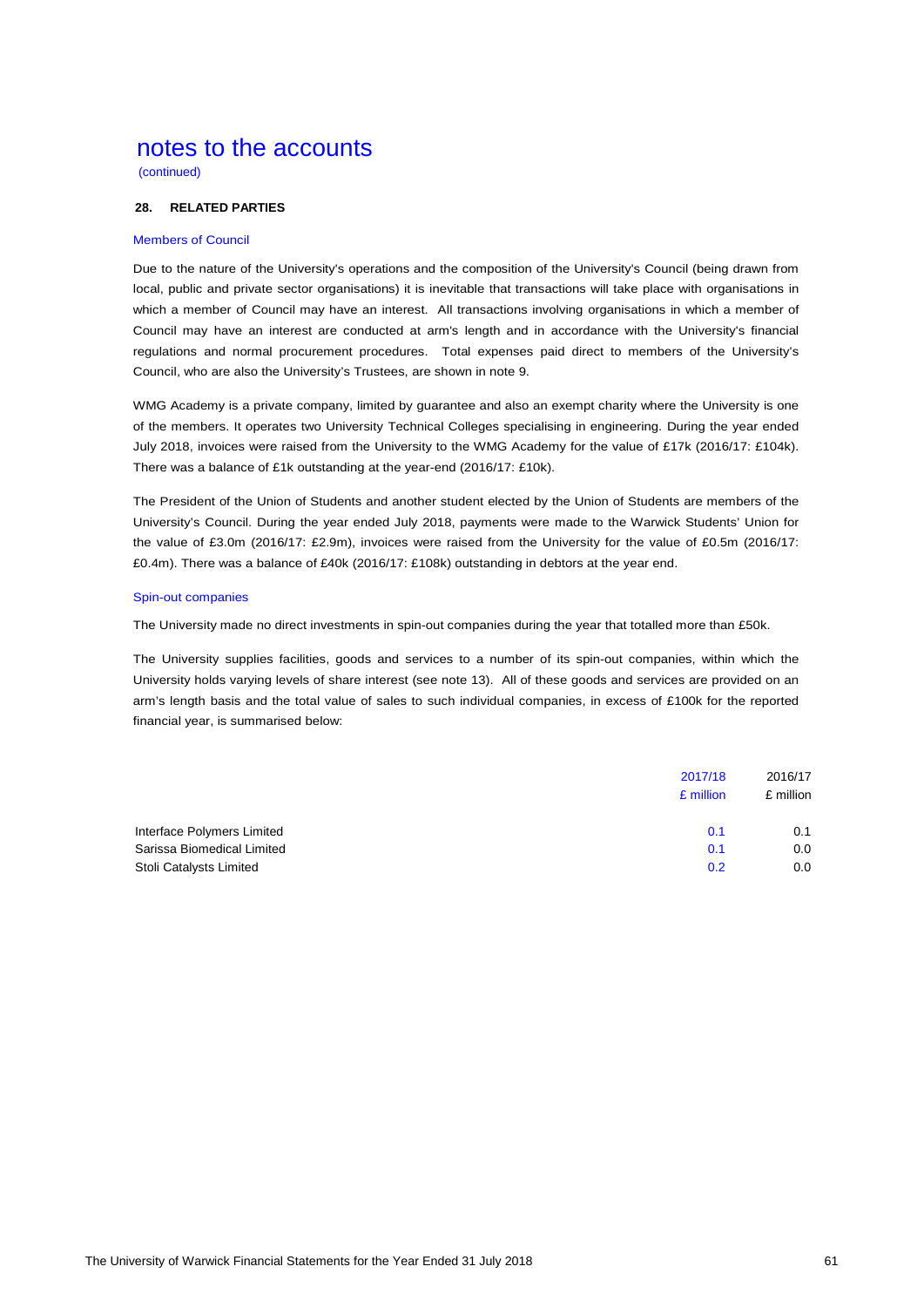(continued)

#### **29. CONTINGENT LIABILITIES**

#### Clawback on freehold land:-

On 31 March 2004 the University acquired the freehold land and buildings at Wellesbourne, on which Warwick Horticulture Research International was based, from The Secretary of State for Environment, Food and Rural Affairs. Under the terms of the agreement with the Department for Environment, Food and Rural Affairs (DEFRA), if any part of the acquired land and buildings are disposed of, or are the subject of grant or planning consent, within an agreed clawback period, then the University will be liable to pay 50% of the increase in value of the property over the higher of current existing use value or the value at acquisition, to DEFRA.

The terms of the remaining contingent clawback and the increase in value recognised since acquisition, relative to the valuation at acquisition, can be summarised as follows:

|                                | Valuation on | recoanised | Clawback       |
|--------------------------------|--------------|------------|----------------|
|                                | acquisition  | to date    | period expires |
| Wellesbourne land and property | £20.4m       | £nil       | 31 March 2019  |

#### National Automotive Innovation Centre:-

The construction of the National Automotive Innovation Centre was due for completion by 3 July 2017 and remains incomplete at the end of the financial year. The contractor has indicated to the University that they believe they are owed funds over and above the agreed contract value because of delays, change requests and other circumstances which they allege were the responsibility of the University.

Based on independent expert advice, the University strongly refutes this claim and accordingly has made no provision for any additional payment to the contractor in the financial statements.

## **30. HERITAGE ASSETS**

The University of Warwick is in possession of an art collection which is on view to staff, students and visitors who have access to the various buildings where the work is exhibited.

The collection displays a variety of media including paintings, prints, textiles and ceramics and there are also a number of sculptures exhibited in external locations across campus. The combined value of heritage assets is not considered to be material and is of too uncertain value to warrant separate disclosure within the financial statements.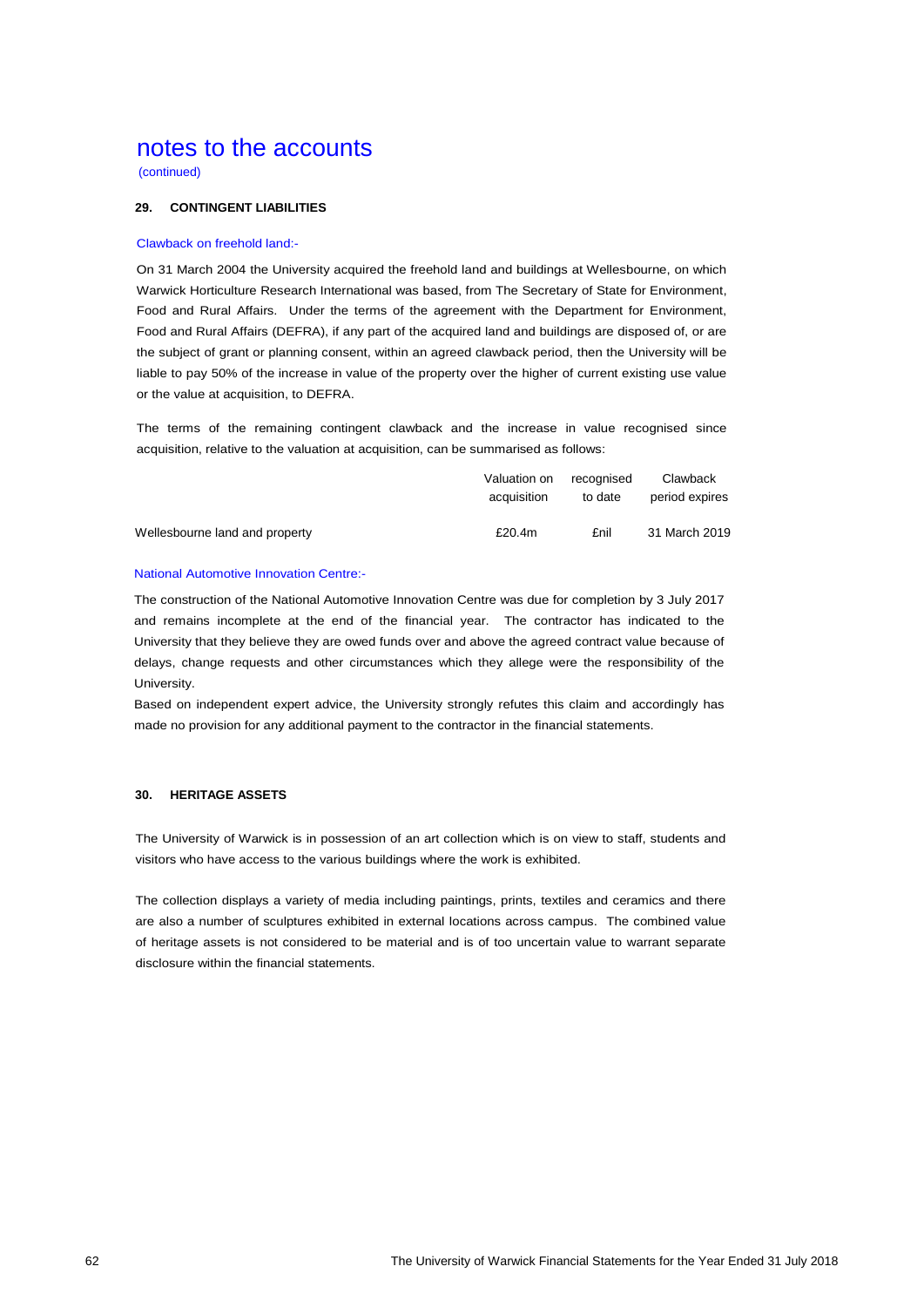(continued)

## **31. CONSOLIDATED FOUR YEAR RESULTS**

|                                                          | 2017/18   | 2016/17   | 2015/16   | 2014/15   |
|----------------------------------------------------------|-----------|-----------|-----------|-----------|
|                                                          | £ million | £ million | £ million | £ million |
| Income                                                   |           |           |           |           |
| Tuition fees and educational contracts                   | 316.6     | 287.5     | 275.2     | 240.1     |
| Funding body grants                                      | 59.6      | 58.4      | 57.9      | 59.1      |
| Research grants and contracts                            | 126.5     | 120.3     | 117.1     | 100.9     |
| Other income                                             | 123.0     | 120.3     | 117.0     | 108.9     |
| Investment income                                        | 1.7       | 1.6       | 1.6       | 1.6       |
| Donations and endowments                                 | 4.1       | 2.9       | 4.8       | 2.6       |
| <b>Total income</b>                                      | 631.5     | 591.0     | 573.6     | 513.2     |
| <b>Expenditure</b>                                       |           |           |           |           |
| Staff costs                                              | 321.1     | 298.0     | 280.0     | 292.3     |
| Other operating expenses                                 | 208.4     | 210.7     | 195.2     | 195.8     |
| Depreciation                                             | 38.4      | 35.6      | 32.4      | 29.7      |
| Interest and other finance costs                         | 8.4       | 8.8       | 10.1      | 8.8       |
| <b>Total expenditure</b>                                 | 576.3     | 553.1     | 517.7     | 526.6     |
| Surplus / (deficit) before other gains or losses         | 55.2      | 37.9      | 55.9      | (13.4)    |
| (Loss) / gain on disposal of non-current assets          | (0.8)     | 1.2       | (0.9)     | (0.3)     |
| Gain on investments                                      | 1.6       | 2.4       | 1.1       | 0.9       |
| Taxation                                                 | 0.0       | 0.0       | (1.9)     | 0.0       |
| Actuarial gain / (loss) in respect of pension schemes    | 13.5      | 19.5      | (14.5)    | (0.9)     |
| Change in fair value of hedging financial instruments    | 6.3       | 14.6      | (21.2)    | (13.0)    |
| Total comprehensive income and expenditure for the year  | 75.8      | 75.6      | 18.5      | (26.7)    |
| <b>Assets</b>                                            |           |           |           |           |
| <b>Fixed Assets</b>                                      | 695.0     | 590.7     | 510.5     | 450.3     |
| Investments                                              | 27.3      | 24.1      | 19.7      | 16.3      |
| <b>Current assets</b>                                    | 216.8     | 236.7     | 216.8     | 191.9     |
| <b>Liabilities</b>                                       |           |           |           |           |
| Creditors : Amounts falling due within one year          | 178.7     | 160.5     | 146.5     | 156.6     |
| Creditors : Amounts falling due after more than one year | 397.7     | 389.2     | 358.8     | 299.6     |
| Other provisions                                         | 3.2       | 3.4       | 3.7       | 3.9       |
| Net assets, excluding pension provisions                 | 359.5     | 298.4     | 238.0     | 198.4     |
| Pension provisions                                       | (70.6)    | (85.3)    | (100.5)   | (79.4)    |
| Net assets                                               | 288.9     | 213.1     | 137.5     | 119.0     |
| Capital expenditure                                      |           |           |           |           |
| Land and buildings                                       | 126.3     | 99.2      | 79.5      | 47.3      |
| Fixtures, Fittings and Equipment                         | 16.5      | 16.7      | 13.9      | 14.3      |
|                                                          | 142.8     | 115.9     | 93.4      | 61.6      |
|                                                          |           |           |           |           |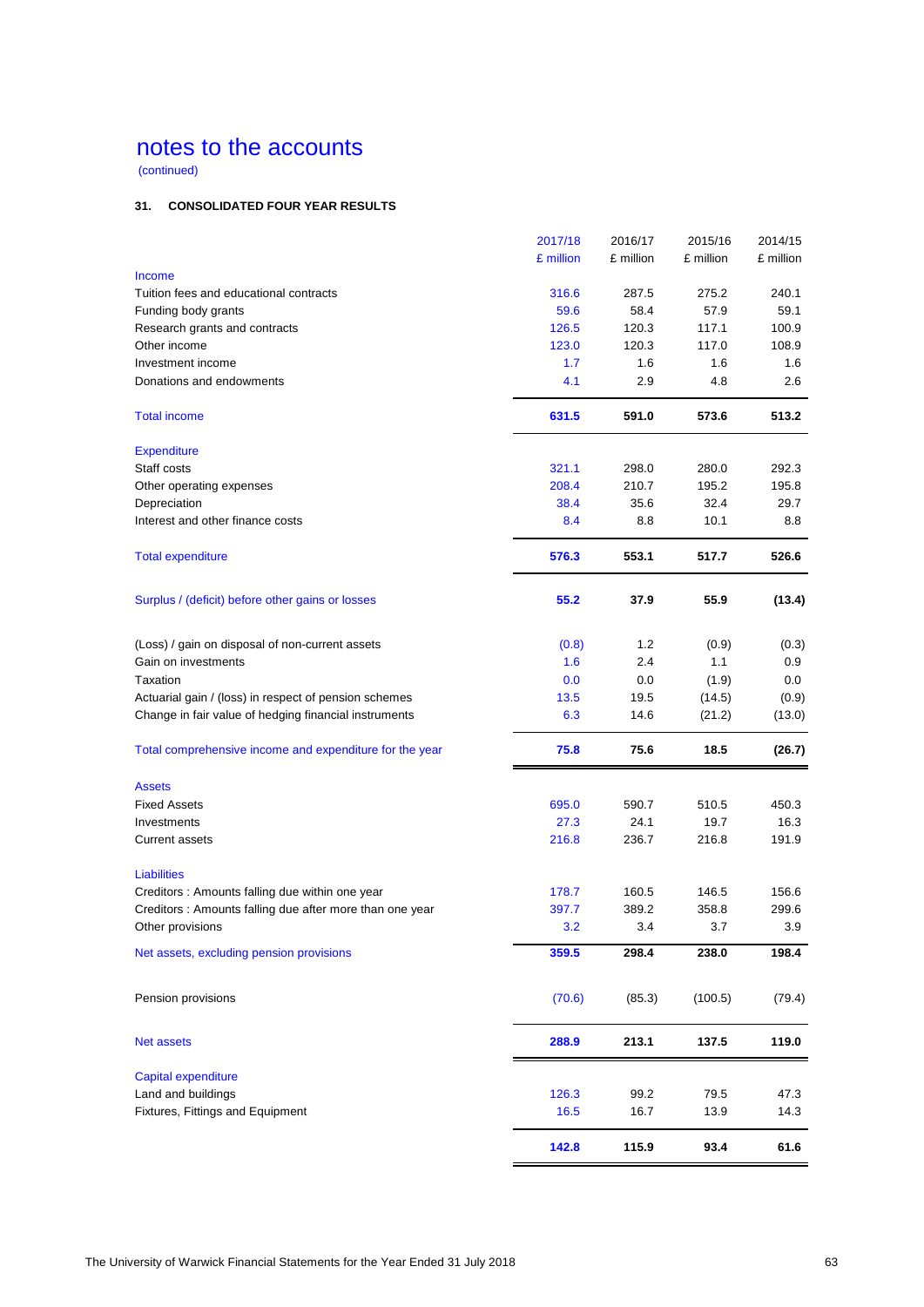# indicators of financial health

|     |                                                           | 2017/18 | 2016/17 | 2015/16 | 2014/15 |
|-----|-----------------------------------------------------------|---------|---------|---------|---------|
| (a) | Net cash flow as % of total income                        | 15.7    | 18.8    | 16.2    | 12.6    |
| (b) | External borrowing as % of total income                   | 18.3    | 20.2    | 21.4    | 24.7    |
| (C) | Total assets $\div$ total liabilities                     | 1.4     | 1.3     | 1.2     | 1.2     |
| (d) | Net liquidity / (total expenditure – depreciation) (days) | 112     | 132     | 128     | 112     |
| (e) | Surplus / (deficit) as % of total income                  | 8.7     | 6.4     | 9.7     | (2.6)   |
| (f) | Unrestricted reserves as % of total income                | 43.9    | 34.3    | 22.3    | 21.5    |